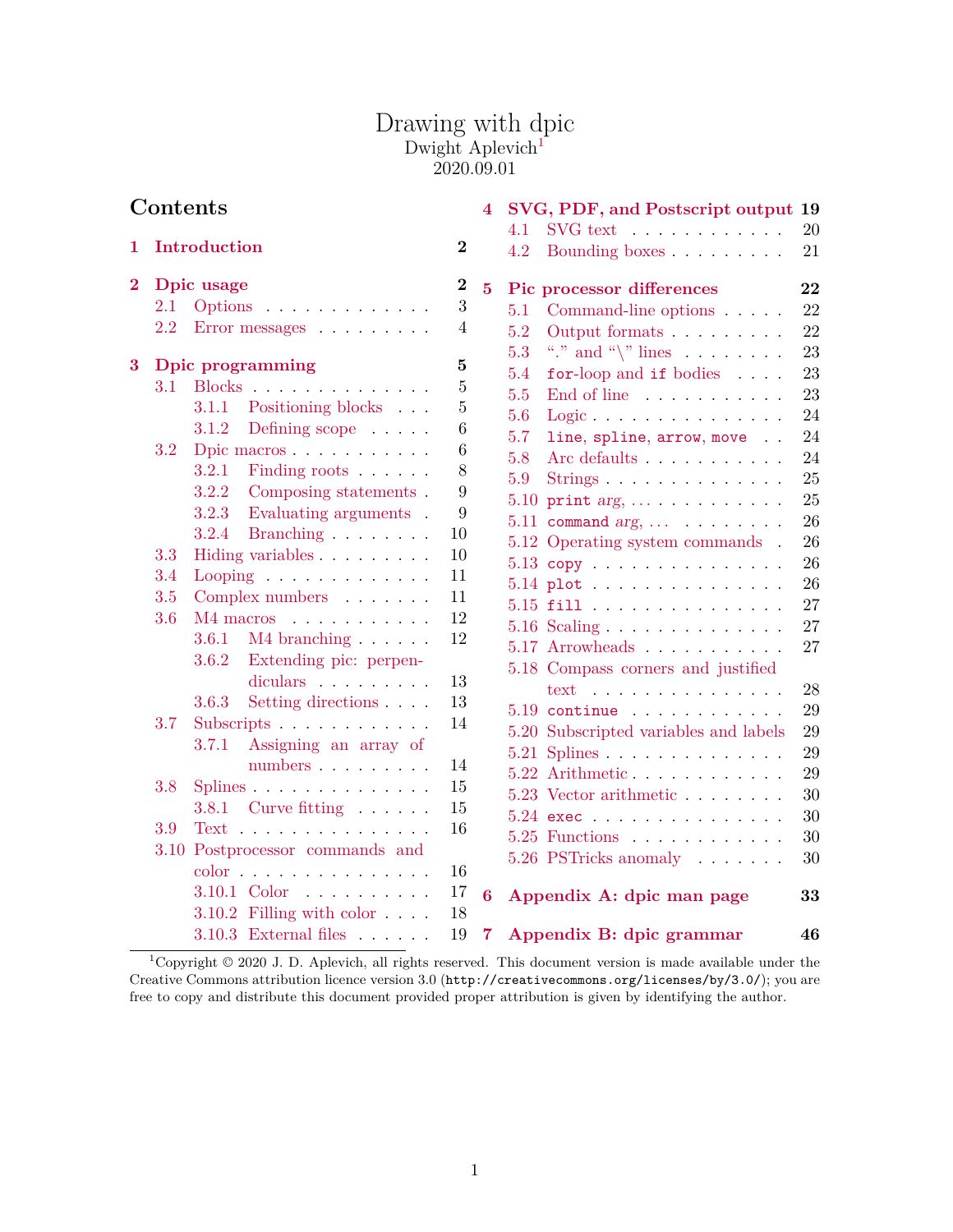# <span id="page-1-0"></span>**1 Introduction**

This document is meant for persons using dpic to produce diagrams for LATEX documents or web files. You are assumed to have basic knowledge of the pic language as described for the original Documenter's Workbench (ATT) pic [\[3\]](#page-30-0) or the current GNU pic (gpic) processor [\[4\]](#page-30-1). However, a concise dpic language reference is included here in Appendix A, and the contextfree dpic input grammar is given in Appendix B.

The pic "little language" is particularly suited for easily creating line diagrams such as electric circuits, and many persons use a set of macros called Circuit\_macros, which are processed using the m4 macro processor and dpic. The pic language itself allows macro definitions, and both pic and m4 macros will be described.

Many other software tools can produce line diagrams and the choice of tool is often subjective or a matter of prior knowledge. The advantages of dpic are that its basic use is easy to learn and that arbitrary formatted diagram text can be included using LAT<sub>EX</sub>. Dpic will also produce SVG output for web files but the advantage of employing a word processor for text is not then directly available. A route to sophisticated text in SVG is to use LAT<sub>EX</sub> to produce a pdf file, followed by a pdf-to-svg converter.

Dpic accepts gpic input for the most part but there are minor differences. The outputs of gpic and dpic are quite different but both can serve as preprocessors that create diagrams for inclusion in LAT<sub>EX</sub> documents.

Dpic usage will be reviewed, some programming examples that illustrate dpic extensions of the pic language will be given, and then the differences among pic translators will be itemized, particularly the differences between gpic and dpic.

There had better be a disclaimer: The temptation to change the pic language has been resisted most of the time so that valid diagrams can be processed with minimal changes using the original Documenter's Workbench (ATT) pic, with gpic, or dpic. There are exceptions: embedded word-processor commands principally, but also minor differences in defaults for valid pic input, a few gpic constructs that dpic does not implement directly, and some dpic extensions that gpic does not implement. For details, see [Section 5.](#page-21-0)

# <span id="page-1-1"></span>**2 Dpic usage**

In the following, items in square brackets [ ] are optional and items separated by a vertical line | are alternatives. To produce .tex output (for L<sup>AT</sup>EX, PSTricks, TikZ-PGF, mfpic processing):

```
dpic [options] file.pic > file.tex
```
or

cat file.pic  $|$  dpic  $|$ options $|$  > file.tex

To produce other formats:

```
dpic [-d]e|f|g|h|m|p|r|s|t|v|x] [-z] file.pic > file[.tex|eps|pdf|mp|fig|svg]
```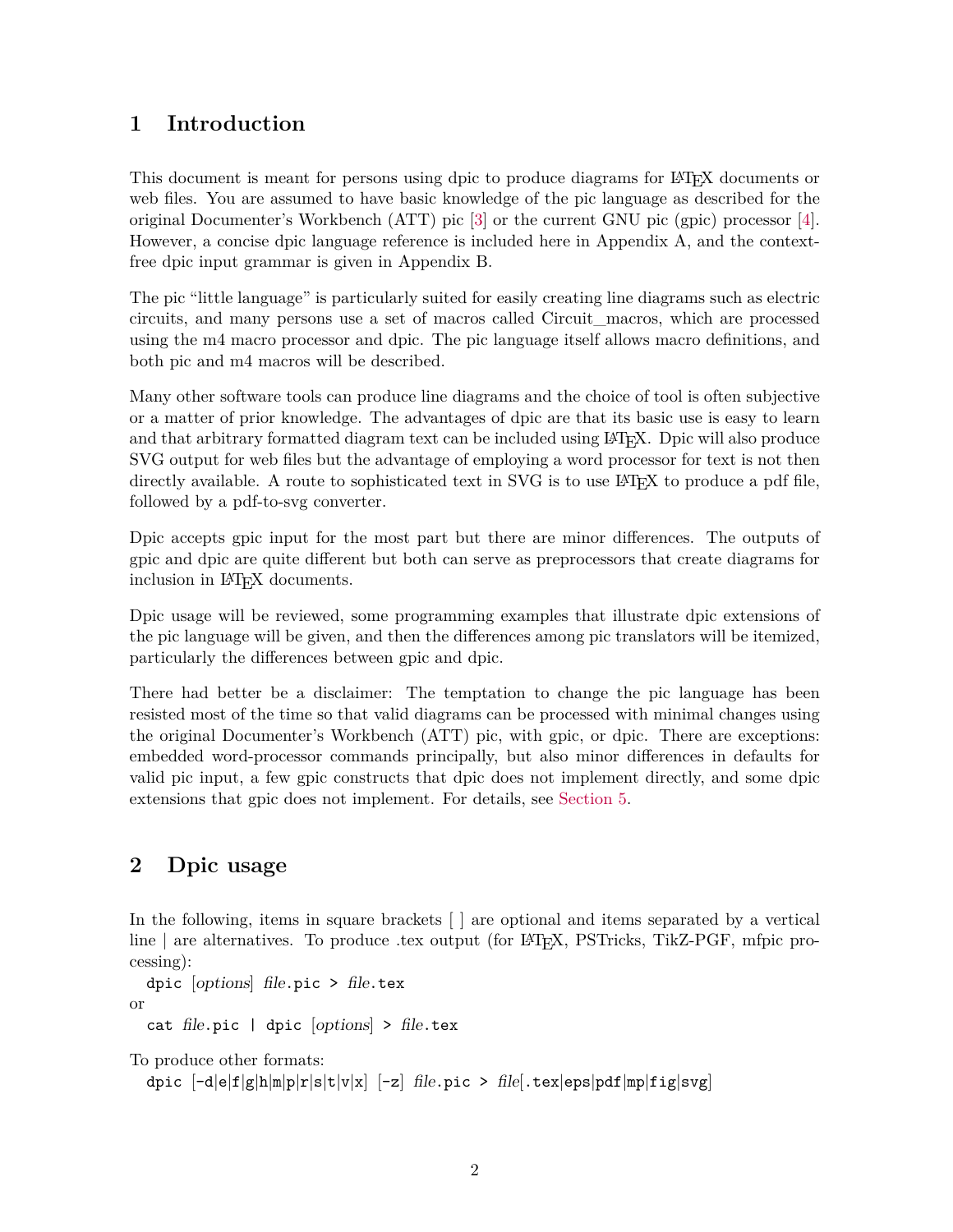## <span id="page-2-0"></span>**2.1 Options**

Dpic accepts the following options:

(none) Latex picture-environment output (very limited font-based drawing commands)

- -d PDF output
- -e pict2e output
- -f Postscript output with psfrag strings
- -g TikZ-PGF output
- -h write out these options and quit
- -m mfpic output
- -p PSTricks output
- -r raw Postscript output
- -s MetaPost output
- -t eepicemu output
- -v SVG output
- -x xfig 3.2 output
- -z safe mode (disabled sh, copy, and print to file)

The -p option produces output for postprocessing by the LATEX package PSTricks. Similarly, the -g option produces output for the TikZ-PGF packages and makes pdf production via pdflatex a one-step process.

Mfpic and MetaPost output are provided for compatibility.

The -r option produces Postscript .eps files, in which font changes or typesetting must be done explicitly. The -f option writes Postscript strings in psfrag format for tex or latex typesetting.

The -d option produces PDF files. This format is most useful for diagrams containing graphics only, since there is no simple way to change or manipulate fonts for labels. The Courier fixedwidth font is employed by default. To produce PDF files containing significant text content, use an option such as TikZ with pdflatex.

The -v option produces SVG for inserting figures into web documents or for further processing by the Inkscape graphics editor, for which SVG is the native format. When the SVG output is used directly in a web document, then any required text formatting generally must be included explicitly. One other possibility for SVG output is that an SVG library of elements can be drawn with dpic, and Inkscape used to place and connect copies of the elements. Then Inkscape can export the graphics as eps for processing by LATEX or as pdf for processing by pdflatex. Inkscape will also export a tex file from which labels can be formatted and overlaid on the imported eps or pdf. A third possibility is to produce the graphic without text and then overlay the text elements.

The -z option disables the commands that access external files. These commands can be permanently disabled by the use of a compile-time option.

In all cases, arbitrary postprocessor commands (that is, arbitrary PSTricks, SVG, Postscript, or other commands) can be inserted into the dpic output directly from the source. This possibility adds considerable power for manipulating diagram elements.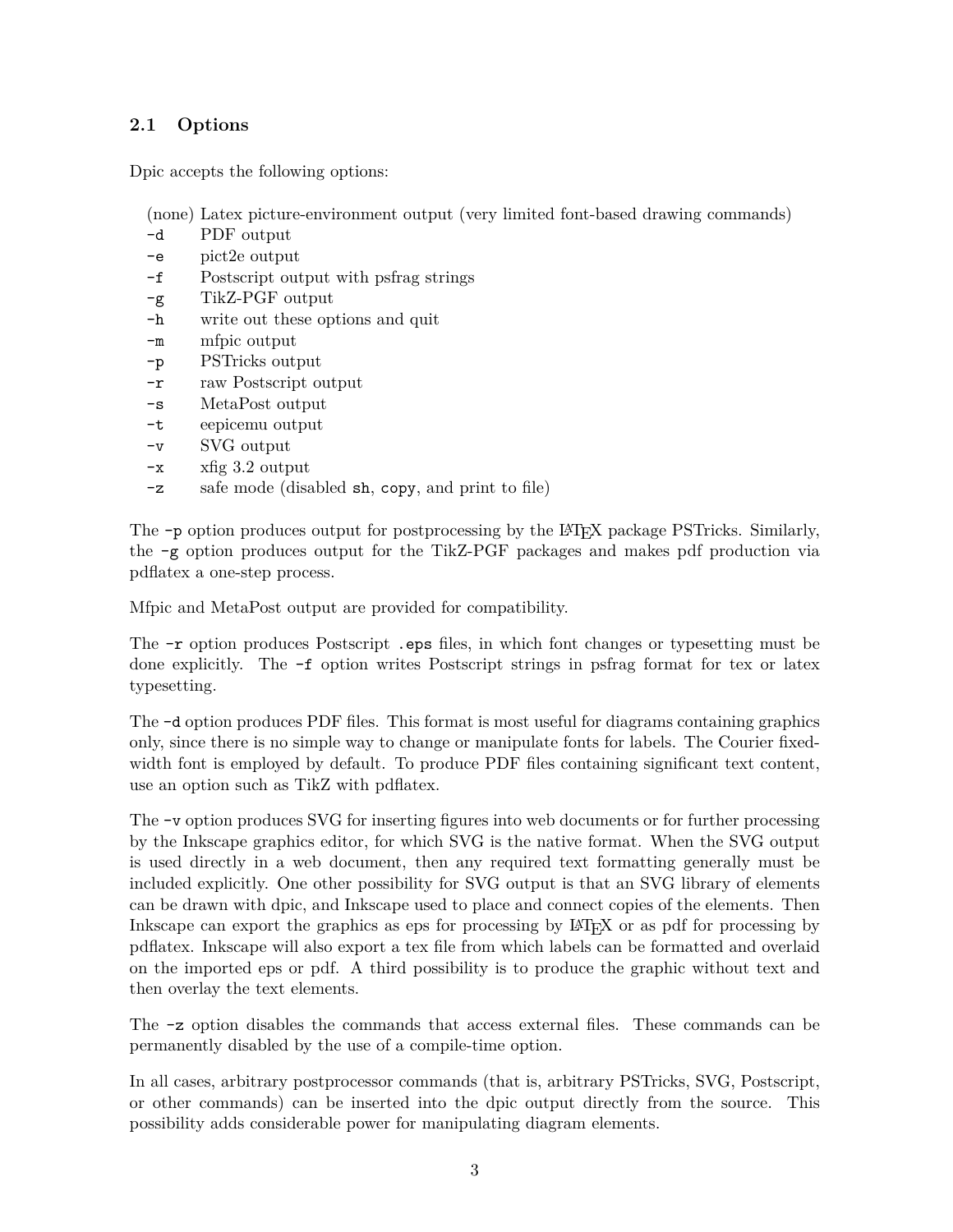The use of output formats meant to be processed by LAT<sub>EX</sub> is quite different from the other formats. If a word processor is not part of the process, the selection and formatting of diagram text requires the insertion of postprocessor commands into the output. Dpic knows nothing of text formatting except for SVG output, for which basic sizing and placement are provided.

The file Examples.txt contains a minimal example of each of these options except -z. Consult the appropriate manual for processing mfpic, PSTricks, MetaPost, pgf, or psfrag output.

Invoking dpic without options produces basic LAT<sub>E</sub>X drawing commands by default. LAT<sub>E</sub>X line slopes, for example, are very limited and you must ensure that lines and arrows are drawn only at acceptable slopes. Dpic sets the maximum slope integer to be 6 for LAT<sub>E</sub>X,  $453$  for eepic, and 1000 for pict2e. To see the effect of the slope limitations, process the following:

```
.PS
\text{dtor} = \text{atan2}(0,-1)/180for d = 0 to 360 by 2 do {
  line from (0,0) to (cos(d*dtor),sin(d*dtor))
  }
line from (-1.2,0) to (1.2,0)
line from (0,-1.2) to (0,1.2)
.PE
```
## <span id="page-3-0"></span>**2.2 Error messages**

The following is an example of an error message:

```
*** dpic ERROR: in macro "A", file "B.pic" line 16:
x = yVariable not found
Search failure for "y"
```
Dpic displays the input file name with the number of the line to which scanning has progressed. The name of the current macro is also given if one is being executed. Most often, scanning stops on or near the offending line, which is displayed up to where reading ceased. However, the source of the problem might be a considerable distance from the indicated line number if the error is in a for loop or a macro. In the above example, line 16 of file B.pic happens to be  $A(5)$ 

which invokes macro **A**, so one has to find the definition of **A** and look for the line

 $x = y$ 

within it.

Syntax error messages show the offending line and state the lexical object that was found at or immediately before the error, together with expected (permissible) objects. Other errors are signalled according to the circumstances.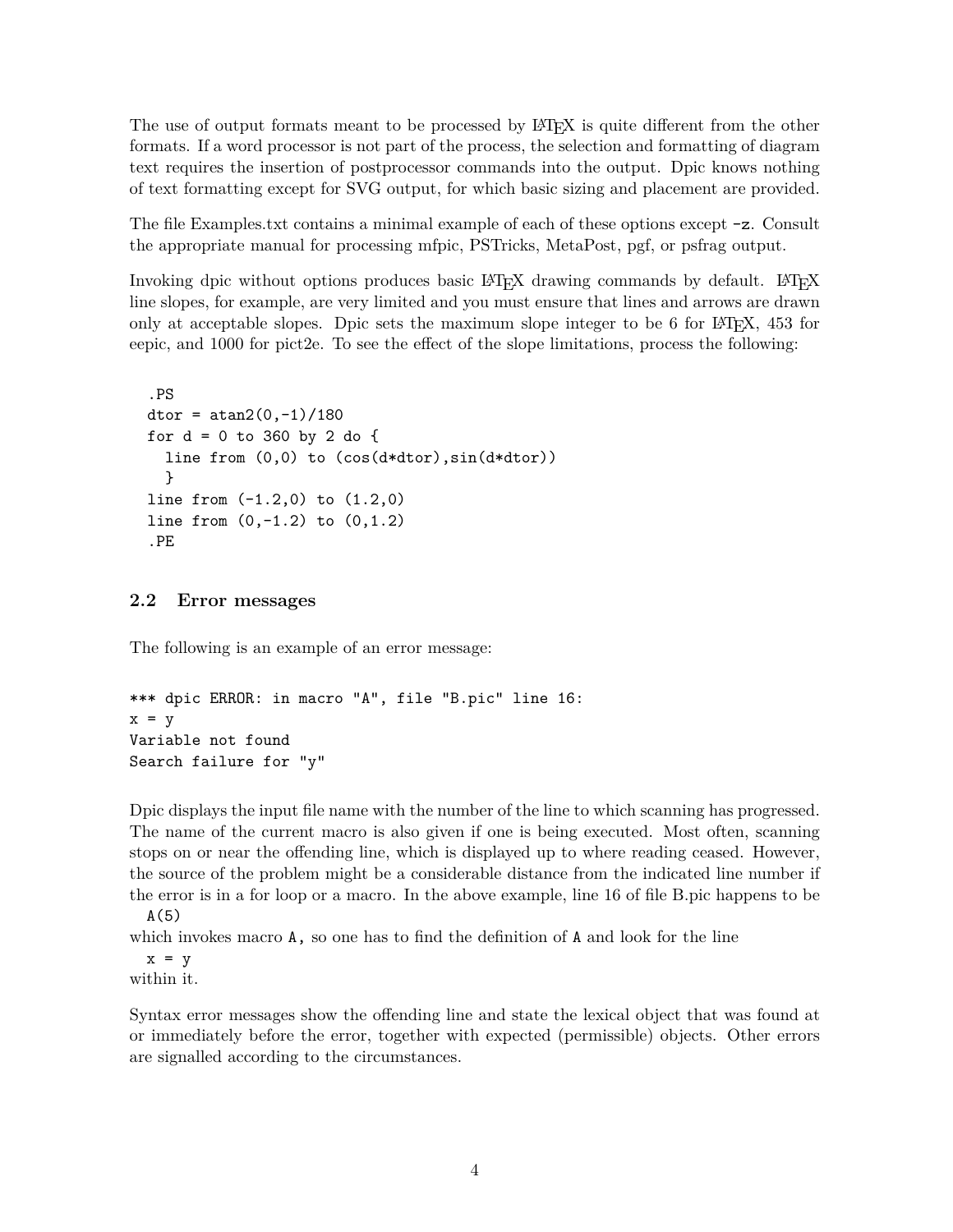## <span id="page-4-0"></span>**3 Dpic programming**

Pic is a simple language with a good ratio of power to complexity, so surprisingly sophisticated diagrams can be produced in several areas of application. Arbitrary postprocessor commands can be included in the output and several of the postprocessors are powerful drawing languages in their own right, so it can be argued that dpic has all the power of these languages. However, if you find yourself writing extensive postprocessor code then you might ask why you are not programming exclusively in that language. Similarly, pic floating-point operations and macro facilities allow complex numerical computations at the price of number-crunching in an interpreted language, but sometimes there is convenience in calculating plotted values in the same source as graphing them.

Pic is very suitable for line diagrams, and recent language extensions allow for basic color. Elaborate fills and cropping are the domain of the postprocessors, but can be included easily with the use of macros.

The following sections are intended to help you become familiar with dpic language syntax. Some of these details are exclusive to dpic and are not described in the GNU manual but are discussed in [Section 5](#page-21-0) of this document.

#### <span id="page-4-1"></span>**3.1 Blocks**

The basic planar objects in pic are box, circle, and ellipse, the placing of which is done according to the current drawing direction or by explicit placement such as

box at position

which places the object so that its center is at *position*.

A block (or a composite object) is a group of elements enclosed by square brackets, such as Q: [ B: [A: arc]; circle ].

#### <span id="page-4-2"></span>**3.1.1 Positioning blocks**

A block is placed by default as if it were a box, after which the compass points (Q.n, Q.sw, *. . .* in the previous example) are automatically defined as for a box of the same size and position.

A block can also be positioned by specifying the location of one of its defined points. A defined point is one of the following:

- 1. A compass corner .center, .n, .ne, *. . .* of the block, e.g., Q: [ B: [A: arc]; circle ] with .ne at position
- 2. A defined point of a labeled object or position within the block, preceded by a dot, e.g., Q: [ B: [A: arc]; circle ] with .B.A.ne at position
- 3. A defined point of an enumerated object in the block, preceded by a dot (but make sure there is a space after the dot if it is followed by a number), e.g.,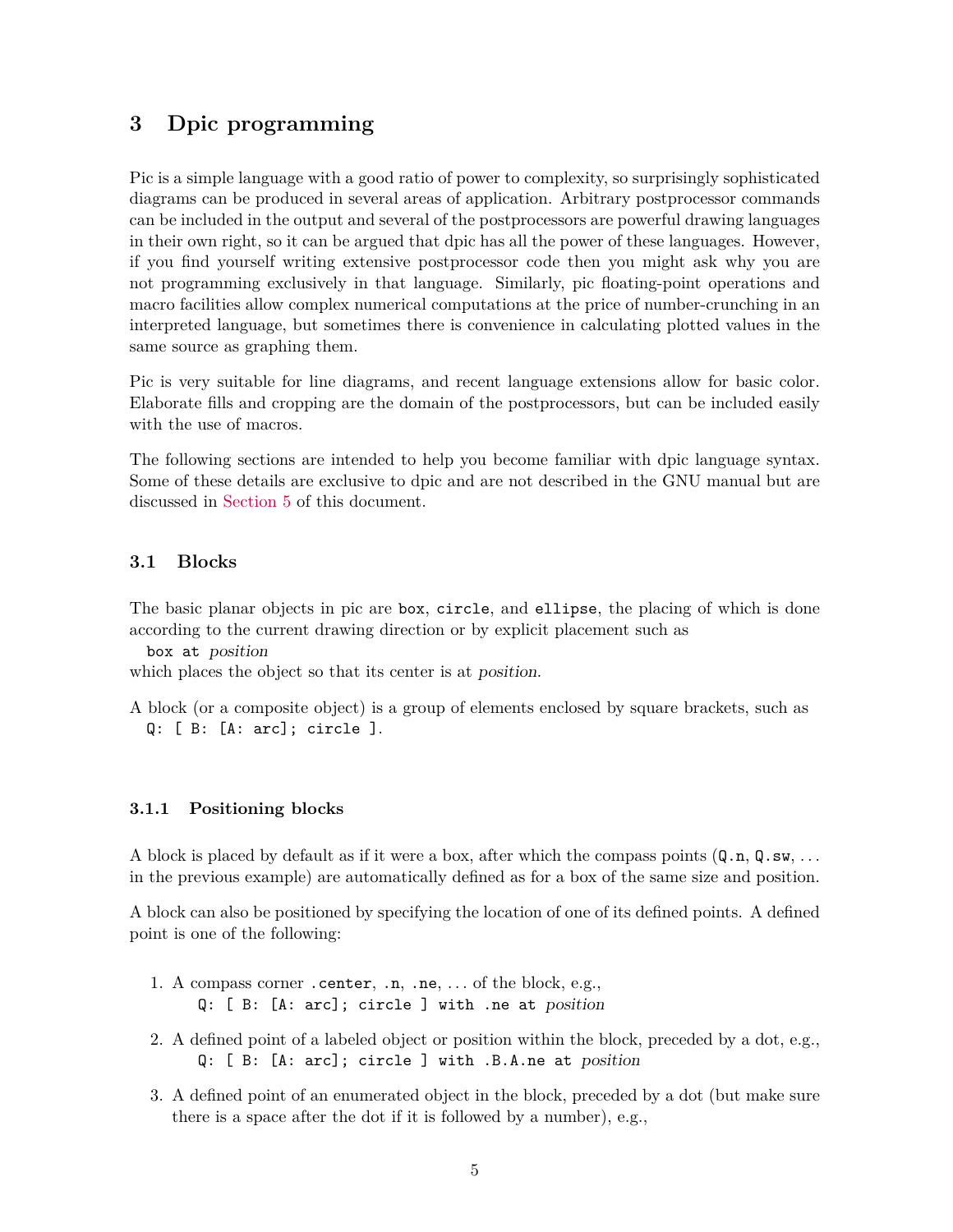Q: [ B: [A: arc]; circle ] with . 1st circle at position Even better, put braces around the ordinal value, which can now be any expression, e.g., *. . .* with .{10-9}th circle at *. . .*

4. A displacement  $(x, y)$  from the lower left corner of the block, e.g., Q: [ B: [A: arc]; circle ] with (0.5,0.2) at position

Reference to a defined point may correspond to drilling down through several block layers, as the second example above shows.

#### <span id="page-5-0"></span>**3.1.2 Defining scope**

Variables defined within a block are accessible only within the block itself or its sub-blocks. Thus, the statement  $x = 5$  creates the variable x and assigns it a value. If the statement is x := 5 then x must already have been defined either in the block or in a scope containing the block. Limiting the scope to a block avoids name conflicts but occasionaly results in subtle behavior. The code

 $x = 5$  $[x = x + 2; print x]$ print x

prints 7 on the first line and 5 on the second because the assignment within brackets creates variable x with scope within the brackets. However, Dpic allows a second line of the form

 $[x \leftarrow 2; \text{print } x]$ 

which changes the previously defined variable x and the value 7 is printed twice.

Locations inside a block are accessible from outside as shown in the previous section, but the values of variables are not; thus, an error results from

Q:  $[v = 5]$ ;  $y = Q.v$ The := assignment operator in

 $v = 0$ ; Q: [  $v := 5$  ];  $y = v$ 

works around this problem, but this method requires the internal name v to be known and defined in advance of the block.

Variable values can be exported by the use of macro arguments as shown later in [Section 3.2](#page-5-1) or, if you must, by using the following trick:

```
Q: [v = 5; w = 6]Origin: (0,0); Export: (v,w) ]
v = Q.Export.x - Q.Drigin.xw = Q. Export. y - Q. Origin. y
```
This method works because all locations (Origin and Export) inside the block will be translated by the same amount no matter where the block is positioned.

#### <span id="page-5-1"></span>**3.2 Dpic macros**

Macros can be used to turn the basic dpic language into a powerful tool for producing line drawings. A macro serves to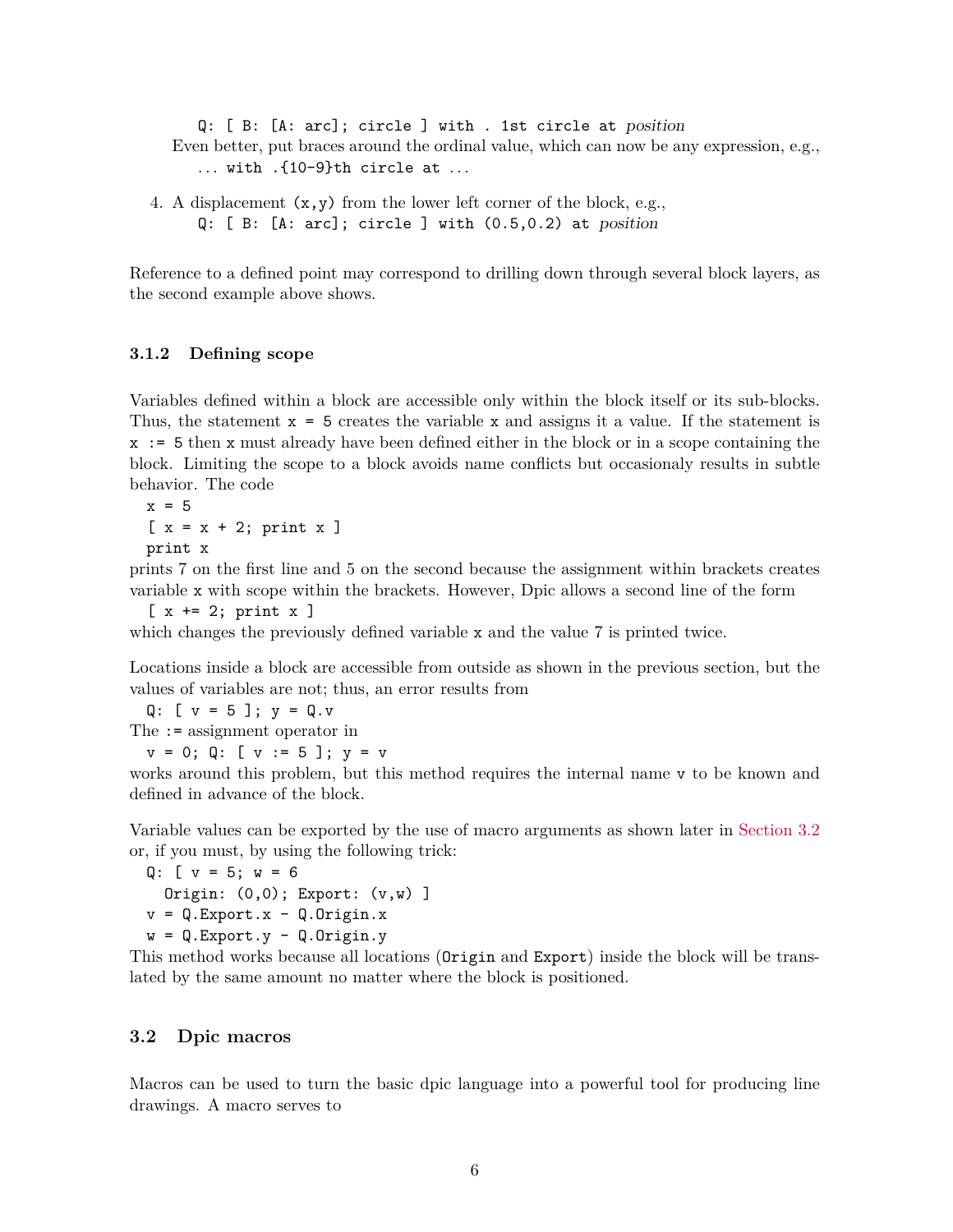- specialize the pic language in order to draw components from an application area
- abbreviate long sequences of repetitive commands
- substitute particular values in commands by the use of macro arguments
- provide conditional text replacement depending on the value of its arguments
- provide recursive looping

Macro definitions are not local to blocks so care must be taken to avoid conflicts with macro names.

The pic language includes basic macro facilities, but the m4 macro processor [\[2,](#page-30-2) [5\]](#page-31-0) makes a good companion to the language, so both will be mentioned. General-purpose macro definitions can be stored in files external to the diagram source and read in automatically. In particular, the author has written a package called Circuit\_macros [\[1\]](#page-30-3) for drawing electric circuits and other diagrams using dpic and m4, from which examples will be taken.

A dpic macro is defined by the statement

```
define name { contents }
```
where name may begin with a lowercase or uppercase letter. The form

```
define name X contents X
```
is also allowed, where X is any character except {. Then any separate appearance of name in the following lines is replaced by the contents characters, including newlines. If the name is given arguments of the form

```
name(x, y, z, \ldots)
```
then, in the macro body, \$*n* expands to the *n*th argument, which may be nul, if at least one argument has been defined and *n* is a positive integer. Otherwise \$*n* is not evaluated.

The line undefine name

deletes the macro definition.

Dpic skips white space immediately preceding macro arguments so that, for example,

name( x, y, z ) is equivalent to  $name(x, y, z)$ 

In a macro invocation, the arguments are separated by commas. An argument may contain commas if they are enclosed within strings or ( ) parentheses. A double quote character within a string must be preceded by a backslash. Thus, for example, the macro invocation

```
name(ABC")<sup>t</sup>,"(,DE,F))
has one argument.
```
In a dpic macro, the value of \$+ is the number of arguments given to the macro on invocation. Thus if x is a macro name, the values of  $\hat{\mathbf{s}}$ + when the macro is invoked as x, x(), x(8), x(8,9), and  $x($ ,  $)$  are respectively 0, 1, 1, 2, and 3.

To check whether an argument is null, put it in a string; for example,

if "\$3" == "" then { *. . .* }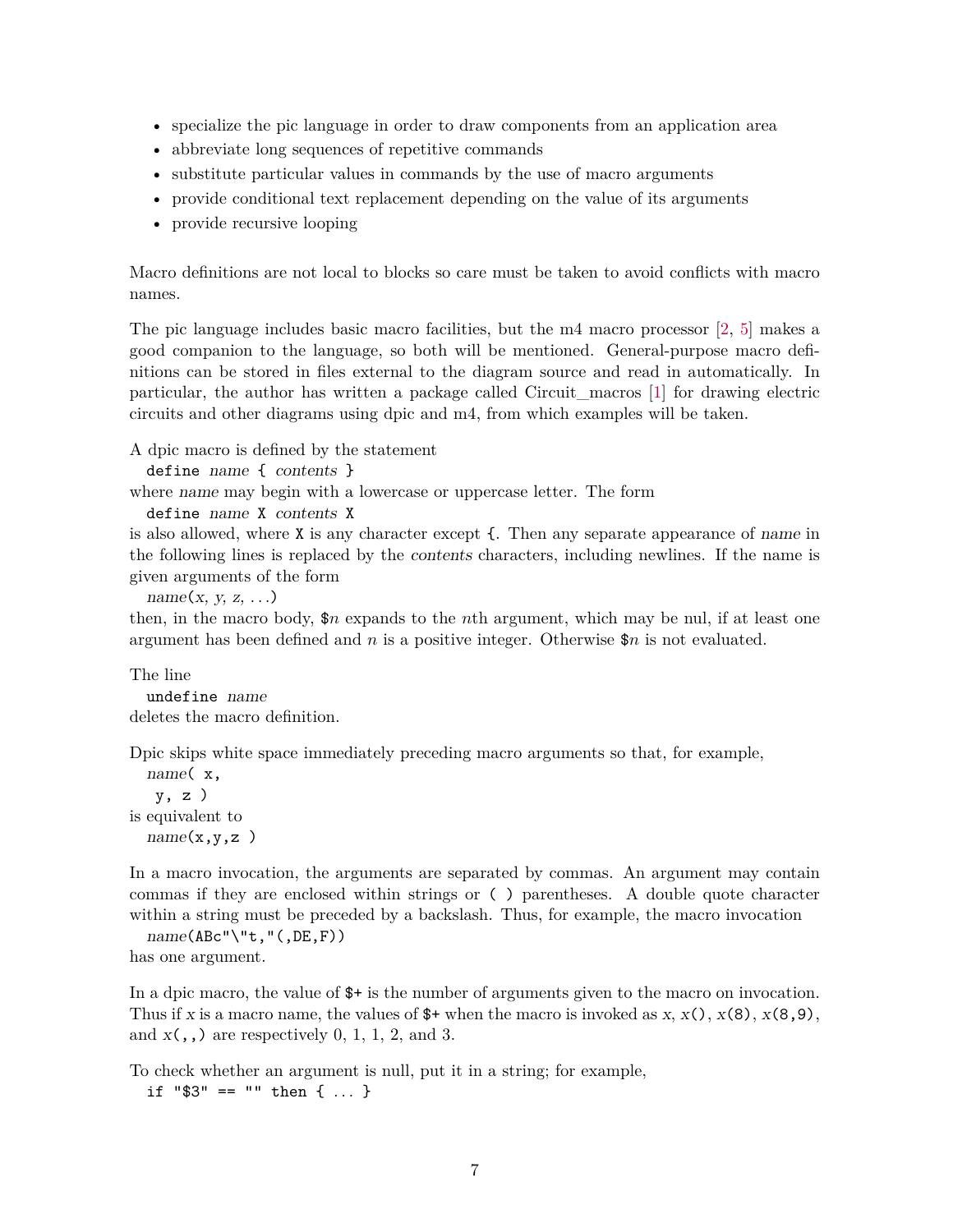Values internal to a scope can be passed back through macro arguments with the := operator; thus, executing the following

define m  $\{$  [ v = 5; \$1 := v ]}; y = 0; m(y)

gives y the internal value of v. Notice that y must be defined prior to macro expansion.

The use of macros will be illustrated in the following examples, for which source can be found in the dpictools.pic file in the Circuit\_macros distribution [\[1\]](#page-30-3).

#### <span id="page-7-0"></span>**3.2.1 Finding roots**

A root finder is a powerful tool for determining where lines or curves intersect in diagrams, and can be implemented using a macro. Consider the trivial example in which we wish to find the root of  $x^2 - 1$  between 0 and 2. First, define a macro called bisect by reading in a library file containing definitions using a command such as

copy "filename"

or by writing a definition such as given below, which employs the method of bisection, a suitably robust (but not particularly fast) algorithm. Define the two-argument macro corresponding to the function of which we want to calculate the root:

define parabola {  $$2 = ($1)^2 - 1$  } In general, many statements might be required to calculate the function, but the essential statement is to assign the function value to the name given by the second argument. Then call the bisect macro using a command such as

bisect( parabola, 0, 2, 1e-8, x ) where the second and third arguments define the search interval, the fourth argument specifies the solution precision, and the fifth argument is the name of the variable to be set to the root. A basic version of bisect is given by

```
define bisect {
 x_{m} = $2; x_{M} = $3x_c = (x_m+x_M)/2if (abs(x_m-x_M) \leq $4) then { $5 = x_c } else {
     $1(x_m,f_m)$1(x_c,f_c)if (sign(f_c)=sign(f_m)) then { bisect($1,x_c,x_M,$4,$5) } \
     else { bisect($1,x_m,x_c,$4,$5) } }
 }
                                                                z
```
This macro repeatedly calls parabola and then itself, halving the search interval until it is smaller than the prescribed precision. The Circuit\_macros library version operates essentially as above but avoids name clashes by appending the value of the first argument to the internal names.

A somewhat more sophisticated use of a root finder is shown at the right. Drawing the spiral on the surface of the sphere requires knowing the points of transition

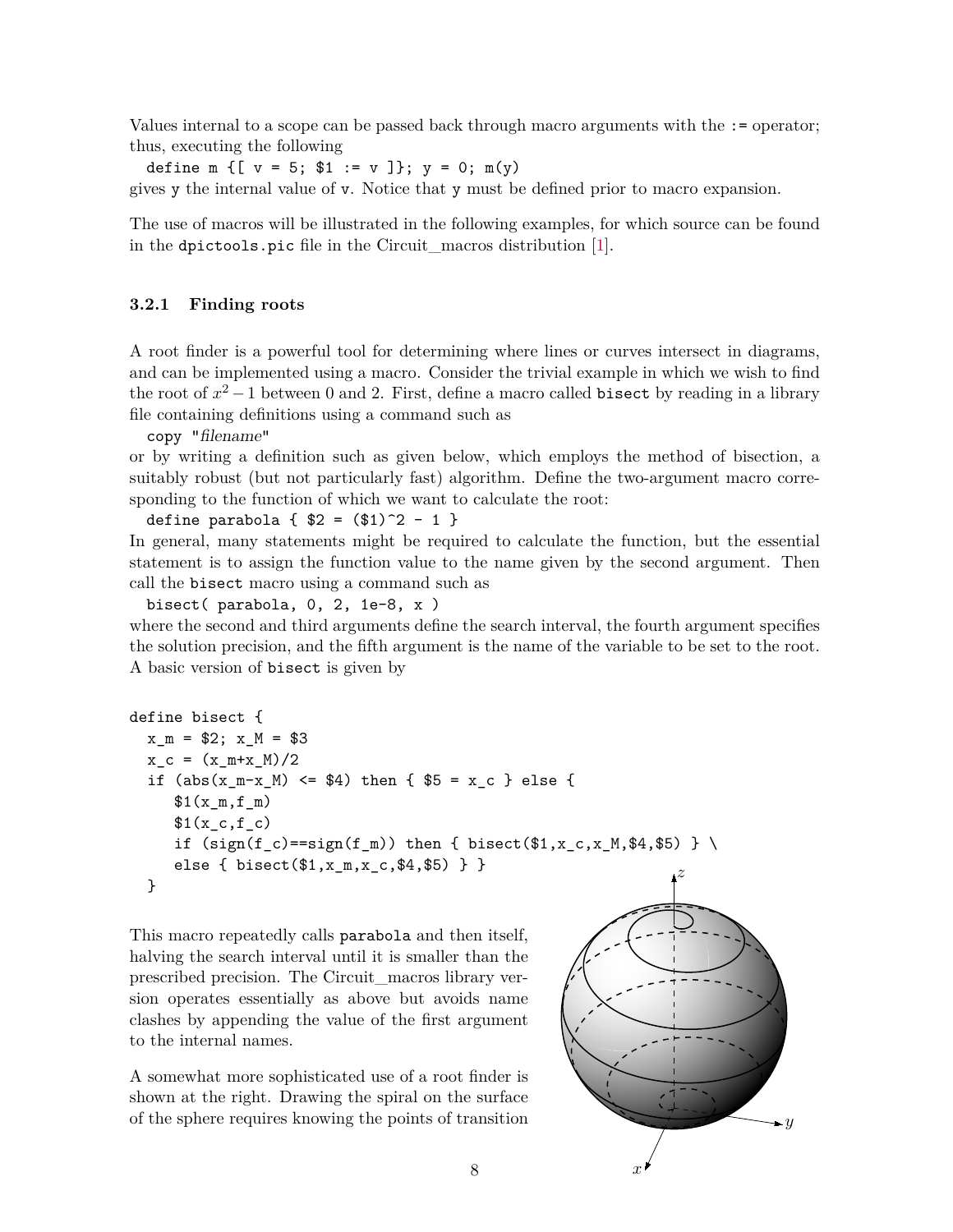of the curve from visible to hidden and back. A root finder provides a method that is both simple and adaptable to other shapes. The source file Spiral.m4 makes use of both m4 macros and pic macros.

#### <span id="page-8-0"></span>**3.2.2 Composing statements**

Dpic macro arguments can be expanded almost anywhere. Suppose that circles A and B have been defined, with intersections at positions AB and BA found using the macro cintersect from Circuit\_macros, for example. Then the boundary of the region within both circles might be drawn using the macro shown, invoked as lozenge(A,B):

```
define lozenge {
  arc from $1$2 to $2$1 with .c at $2
  arc from $2$1 to $1$2 with .c at $1 }
```


#### <span id="page-8-1"></span>**3.2.3 Evaluating arguments**

A macro argument is referenced as \$*n*, where *n* must be an integer and may not be an integer expression. Consequently, the following does not work in a dpic macro:

for  $j=1$  to  $\frac{1}{2}$  to  $\{c[j] = \frac{1}{2}$  } Instead, use the dpic statement

exec string

which executes the contents of string as if it were the current input line. Since

```
sprintf("format",expression,. . .)
```
behaves like a string, the following works:

for  $j=1$  to  $*$  do  $\{$  exec sprintf("c[j] =  $*$ / $(g''$ , j);  $\}$ 

Macro arguments are passed verbatim, as for example,  $function(x, y+z)$ , inside which \$1 is replaced by x and  $$2$  is replaced by  $y+z$ . To pass arguments by value, use exec sprintf ..., for example, exec sprintf ("function( $\mathscr{G}_g, \mathscr{G}_g$ )", x, y+z). The recursive calls near the bottom of the sorting algorithm shown are another example:

```
# dpquicksort(a,lo,hi,ix)
# Given array a[lo:hi] and index
# array ix[lo:hi] = lo,lo+1,lo+2,...hi, sort
# a[lo:hi] and do identical exchanges on ix
define dpquicksort { [ if $3 > $2 then {
 pivot = $1[($2+($3)))/2]loop(1o = $2; hi = $3, lo \le hi,loop(. $1 [lo] < pivot, lo = lo + 1)loop(.21[hi] > pivot, hi = hi - 1)if lo < hi then {
    tmp = $1[lo]; $1[lo] := $1[hi]; $1[hi] := tmp
    tmp = $4[lo]; $4[lo] := $4[hi]; $4[hi] := tmp }
   if lo \le hi then { lo = lo + 1; hi = hi - 1 } )
```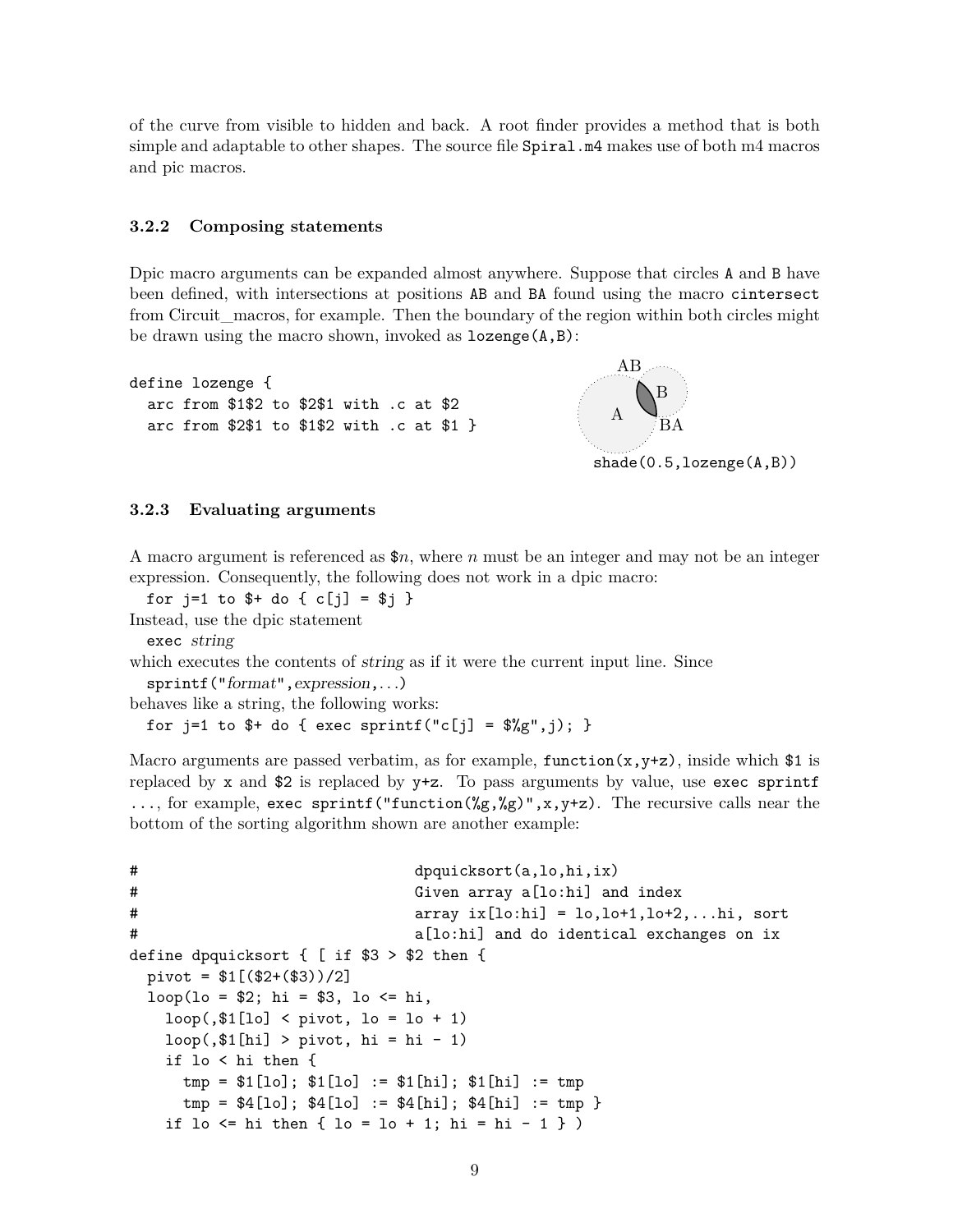```
if hi > $2 then { exec sprintf("dpquicksort($1,%g,%g,$4)",$2, hi) }
if lo < $3 then { exec sprintf("dpquicksort($1,%g,%g,$4)",lo,$3) }
} ] }
```
#### <span id="page-9-0"></span>**3.2.4 Branching**

Pic has a basic if-statement of the form

if expression then { if-true } else { if-false } but lacks a case statement. Multiple branches can be defined by nested if statements but there is another way. The macro

```
define case { exec sprintf("\frac{6}{2}",floor($1+0.5)+1); }
adds 1 to its rounded first argument to determine which alternative among the remaining
arguments should be executed. The semicolon (or a newline) forces dpic to perform the exec
statement before leaving the macro. For example,
```

```
case(2,
 print "A",
 print "B")
```
executes the second alternative (the third argument) and prints B.

A semicolon or newline is also required in the following if test with an else clause:

```
if (sh "test -f fileA.pic")==0 then { copy "fileA.pic"; }
```

```
else { copy "fileB.pic" }
```
The semicolon ensures that the copy command completes before exiting the first pair of braces.

#### <span id="page-9-1"></span>**3.3 Hiding variables**

As mentioned in [Section 3.1.2,](#page-5-0) locations inside a block are accessible from outside, but the values of variables are not. Therefore, a block can be used to hide variables internal to a macro, as in the following example:

```
define rgbtohsv { $4=0; $5=0; $6=0; [
 r = $1; g = $2; b = $3maxc = max(max(r,g),b)\text{minc} = \text{min}(\text{min}(r,g),b)if maxc==minc then \{ $4 := 0 \} \setminuselse {if maxc == r then { $4 := pmod(60*((g-b)/(maxc-minc)),360) } \else {if maxc == g then { $4 := 60*((b-r)/(maxc-minc)) + 120 } \
 else \{ $4 := 60*((r-g)/(maxc-minc)) + 240 ]\}if maxc == 0 then { $5 := 0 } else { $5 := 1 - (minc/max) }
 $6 := maxc] }
```
The three assignments in the first line of the example ensure that the variables exist when the := assignments are performed.

This is not the full story, however. Macro arguments are called by name rather than by value; should the fourth argument, for example, be literally  $x[\text{minc}]$ , then the interior variable  $\text{minc}$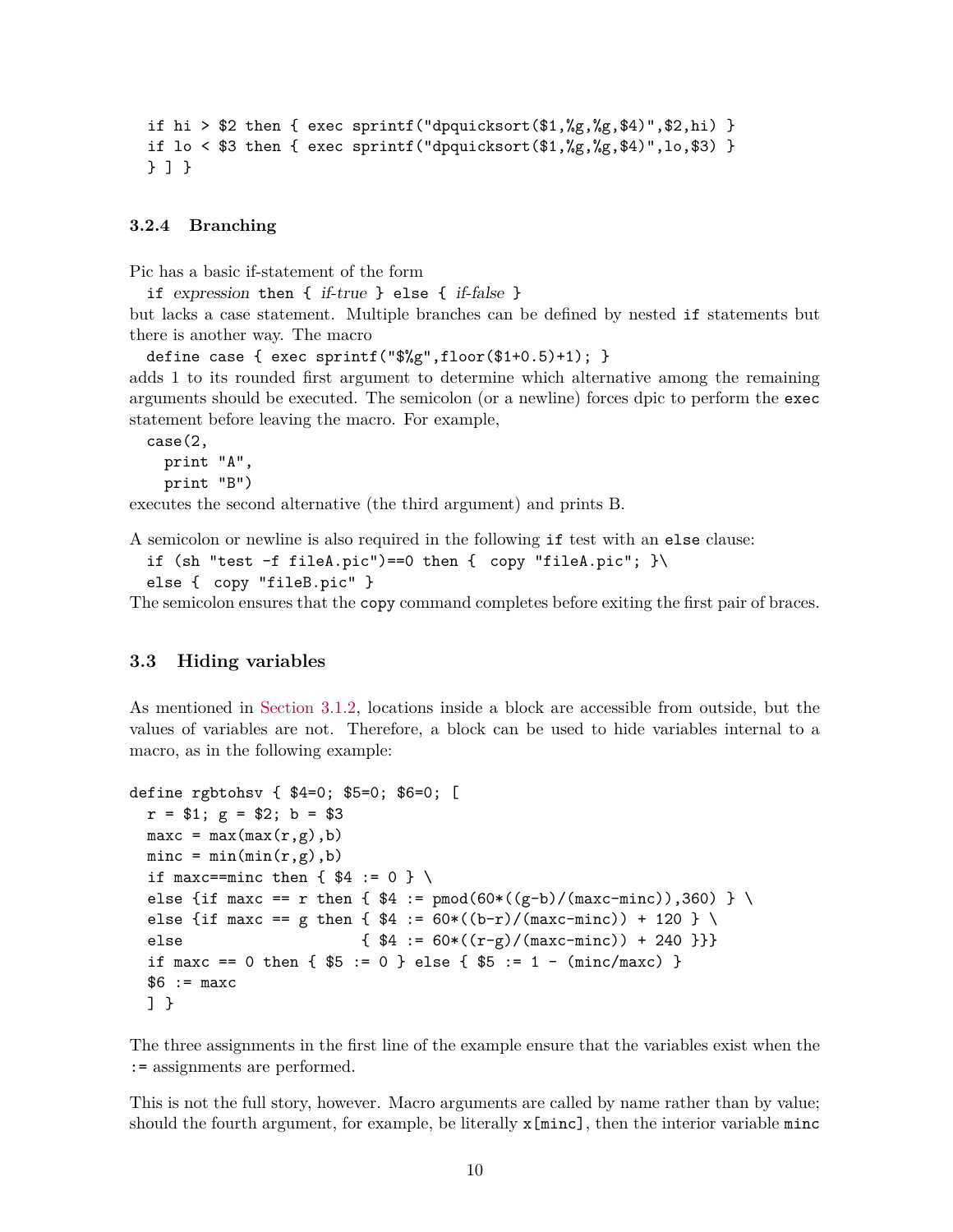prevails. A block is only a partial solution to the problem of hiding variables, and care must be exercised in chosing the names of arguments. A more robust solution is to call by value using exec; thus,

```
exec sprintf("rgbtohsv(%g, %g, %g, h, s, v)", exp1, expr2, expr3)
```
In this case however, the last three arguments remain vulnerable to name clashes and should be named with care.

When, as in the example, no drawing commands appear in a  $\lceil \,\rceil$  block, then the block has zero size but has position Here so the block can affect the diagram bounding box if Here happens to be outside the bounding box of drawn elements. An alternative to this complication is to omit the [ ] brackets and rename the local variables to avoid name clashes. For example, r above could be r\_rgbtohsv and so on for other variables.

#### <span id="page-10-0"></span>**3.4 Looping**

The pic language includes a basic for-loop, such as the following:

for  $x = 1$  to 10 by 2 do { print  $x$  }

but there is no explicit language element (except macro recursion) for executing a block of code an indefinite number of times. However, the for variable can be reset within the executable code, as in the following example where the first macro argument is printed and doubled repeatedly until it becomes greater than the second argument:

define series  $\{ x = $1;$  for i=1 to 2 do  $\{$ if  $x > $2$  then  $\{ i = 2 \}$  else  $\{ print x; x = x*2; i=1 \} \}$ 

If this trick seems like an abuse of language, it can be disguised somewhat by the definition of a C-like loop. For example, suppose we wish to write

```
loop(x=1, x<10, x*=2,loop(y=1, y<=4, y+=1,
  print (x,y)) )
```
Then the following defines a suitable mechanism with a loop depth index to allow nesting:

```
1d_{--} = 0define loop \{1d +=1; $1
for lx_{-}[ld_{-}]=0 to 1 do {
  if $2 then { lx__[ld__]=0; $4; $3 } else {lx__[ld__]=1}}
1d_{--}=-1;
```
However, loop() is a macro, so references to arguments in the body will refer to loop() arguments, which may not be desired. In that case, use a for loop.

#### <span id="page-10-1"></span>**3.5 Complex numbers**

A complex number is an ordered pair of real numbers like a position, so it is natural to do complex algebra using macros such as the following example, which evaluates the product of two complex-number arguments:

define Zprod  $\{$  (  $$1.x*$2.x - $1.y*$2.y, $1.y*$2.x + $1.x*$2.y) \}$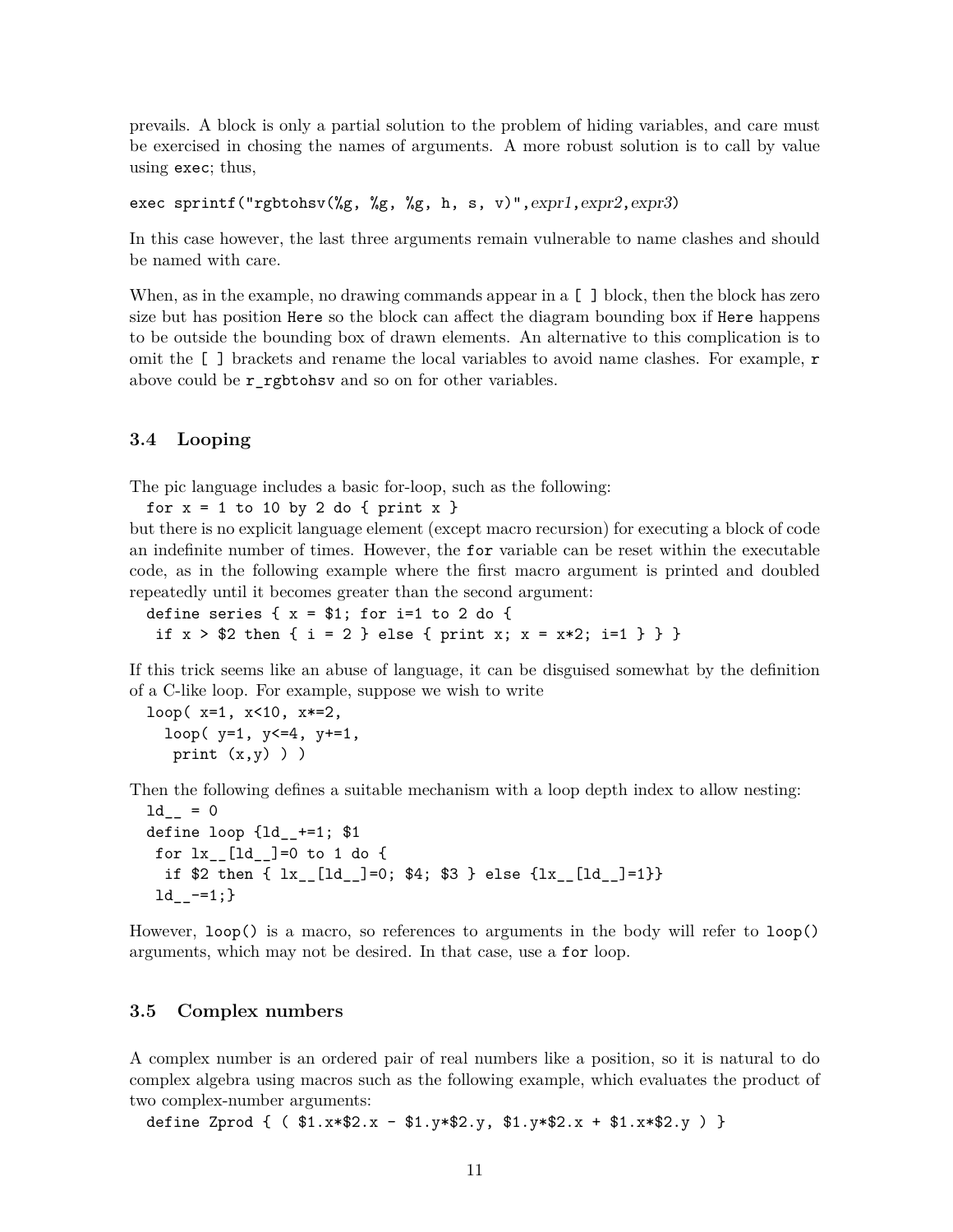#### <span id="page-11-0"></span>**3.6 M4 macros**

M4 is a simple but powerful macro language originally distributed with Unix systems [\[2\]](#page-30-2), but free versions are available for other operating systems. The use of this language requires an extra processing step, but the power and flexibility of the macros easily make up for it. The macro definitions are read before the text to be processed, typically by a system command such as

```
m4 configurationfile.m4 diagram.m4 | dpic -g > diagram.tex
```
An m4 macro is defined as follows:

define('name','contents')

so that distinct occurrences of name will be replaced by contents in the following text. This basic description is a vast simplification of the power that results from conditional substitution, recursion, file inclusion, integer arithmetic, shell commands, and multiple input and output streams. The online manual [\[5\]](#page-31-0) is a good source of details.

A general rule might be that floating point computation is in the domain of dpic macros but text substitution is often better done in m4 macros.

When m4 reads text, it strips off pairs of single quotes: thus, 'text' becomes text. If text is read again, as when it is a macro argument, for example, then the process is repeated. The single quotes serve to delay the evaluation of macros within text, as in macro definitions described above. Therefore, to avoid  $m4$  changing dpic macro definitions or  $\mathbb{F}(\mathbb{F}(\mathbf{X}), \mathbf{C})$ them in single quote pairs.

Some simple applications of m4 macros are illustrated in the subsections that follow.

#### <span id="page-11-1"></span>**3.6.1 M4 branching**

As an illustration of m4 macros, suppose that commands that are specific to the postprocessor must be generated. Then the macro

```
ifpgf('pgf-specific commands','other commands')
```
for example, should expand to its first argument if pgf is to be the postprocessor, otherwise it should expand to the second argument. To implement this, ifpgf is defined in the statement define('ifpgf','ifelse(m4postprocessor,pgf,'\$1','\$2')')

which tests for equality of the character sequences m4postprocessor and pgf. However, if m4postprocessor is a macro, it is replaced by the macro text before the test is performed, and if the macro text is pgf, then the first argument of ifpgf is evaluated. In the Circuit\_macros package, m4 is required to read a postprocessor-specific file before anything else, and that file contains the required definition of m4postprocessor.

The built-in macro ifelse can have multiple branches, as illustrated below:

```
ifelse(m4postprocessor,pstricks,'PSTricks code',
m4postprocessor,pgf,'TikZ PGF code',
m4postprocessor,mfpic,'Mfpic code',
m4postprocessor,mpost,'MetaPost code',
m4postprocessor,xfig,'Xfig code',
m4postprocessor,postscript,'Postscript code',
```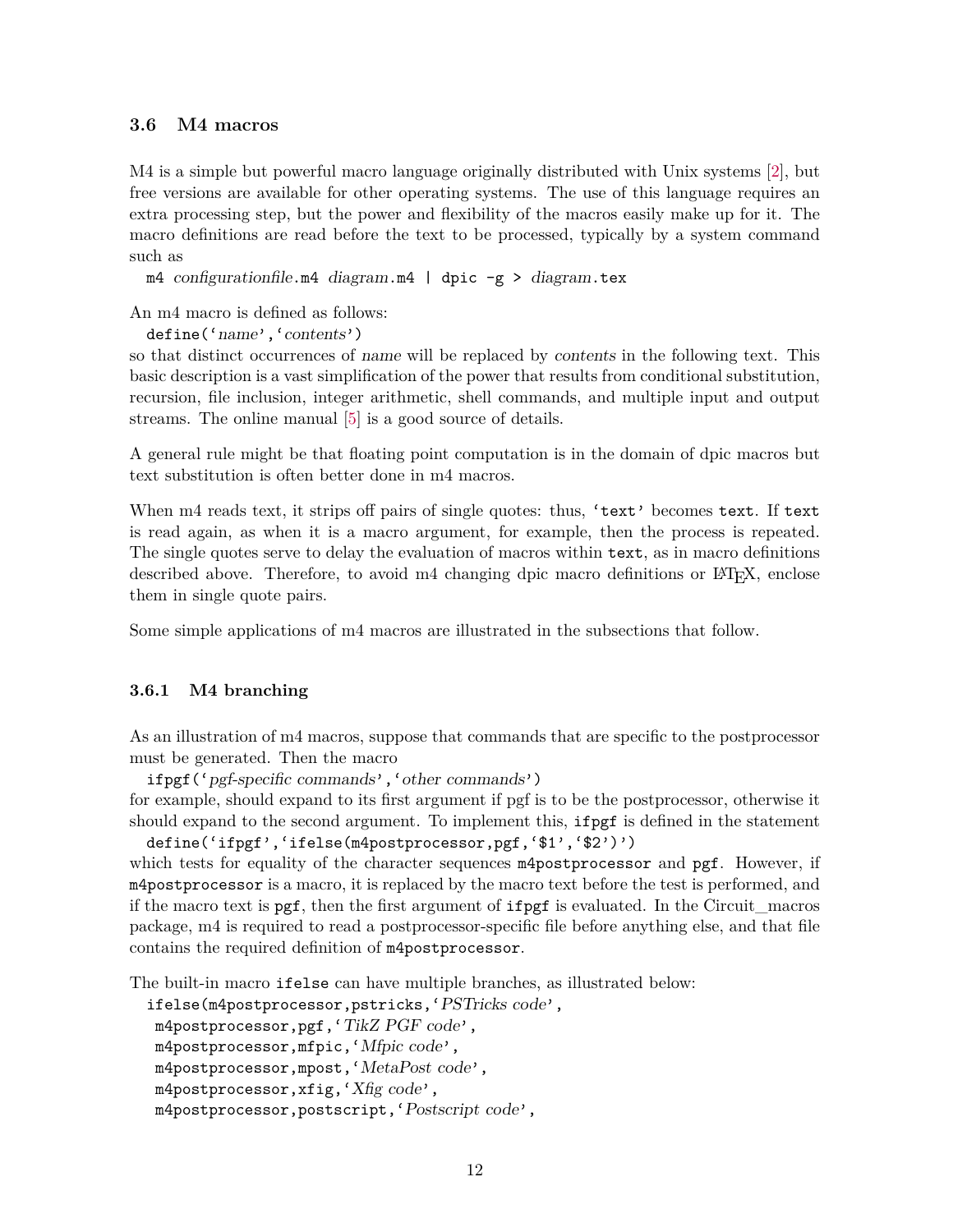```
m4postprocessor,pdf,'PDF code',
m4postprocessor,svg,'SVG code',
'default code')
```
#### <span id="page-12-0"></span>**3.6.2 Extending pic: perpendiculars**

The Circuit\_macros vperp macro illustrates how m4 macros can extend the pic language. The purpose is to generate a pair of values representing the unit vector perpendicular to a given line, say.

```
define('vperp',
 'define('m4pdx','('$1'.end.x-'$1'.start.x)')dnl
 define('m4pdy','('$1'.end.y-'$1'.start.y)')dnl
  -m4pdy/vlength(m4pdx,m4pdy),m4pdx/vlength(m4pdx,m4pdy)')
```
The macro can be invoked as  $vperp(A)$  where A is the name of a line. Another invocation might be vperp(last line). First, two macros (beginning with m4 to avoid name clashes) are defined as the *x*-distance *dx* and *y*-distance *dy* of the end of the line from the start. The macro evaluates to the pair  $-dy/\sqrt{(dx)^2 + (dy)^2}$ ,  $dx/\sqrt{(dx)^2 + (dy)^2}$ , where the denominators are calculated by the macro vlength.

#### <span id="page-12-1"></span>**3.6.3 Setting directions**

The pic language defines the concept of the current drawing direction, which is limited to up, down, left, and right. Two-terminal circuit elements, for example, might have to be drawn in any direction, which calls for the ability to define diagrams without knowing their final orientation and to rotate the result at will. This capability can be added to the basic pic language by judicious use of macros.

First, instead of specifying positions in the usual way, such as in

line from  $(x1,y1)$  to  $(x2,y2)$ for example, let us agree to write

line from  $vec_{(x1,y1)}$  to  $vec_{(x2,y2)}$ 

where  $\text{vec}(\text{x1}, \text{y1})$  evaluates to

 $(axx1 + b*y1, c*x1 + d*y1)$ 

Then if a and d are cos(theta), b is  $-\sin(\theta)$ , and c is  $\sin(\theta)$ , this transformation corresponds to rotating the argument vector by an angle theta. To produce relative coordinates, the macro  $rvec_{(x,y)}$  evaluates to

Here +  $vec_{(x,y)}$ ,

so writing

line to  $rvec_{(x1,y1)}$ 

draws a line from the current position Here to a point  $(x1, y1)$  defined with respect to rotated coordinates relative to Here.

The Circuit\_macros package makes extensive use of versions of the above two macros. The angle and transformation constants are set using macros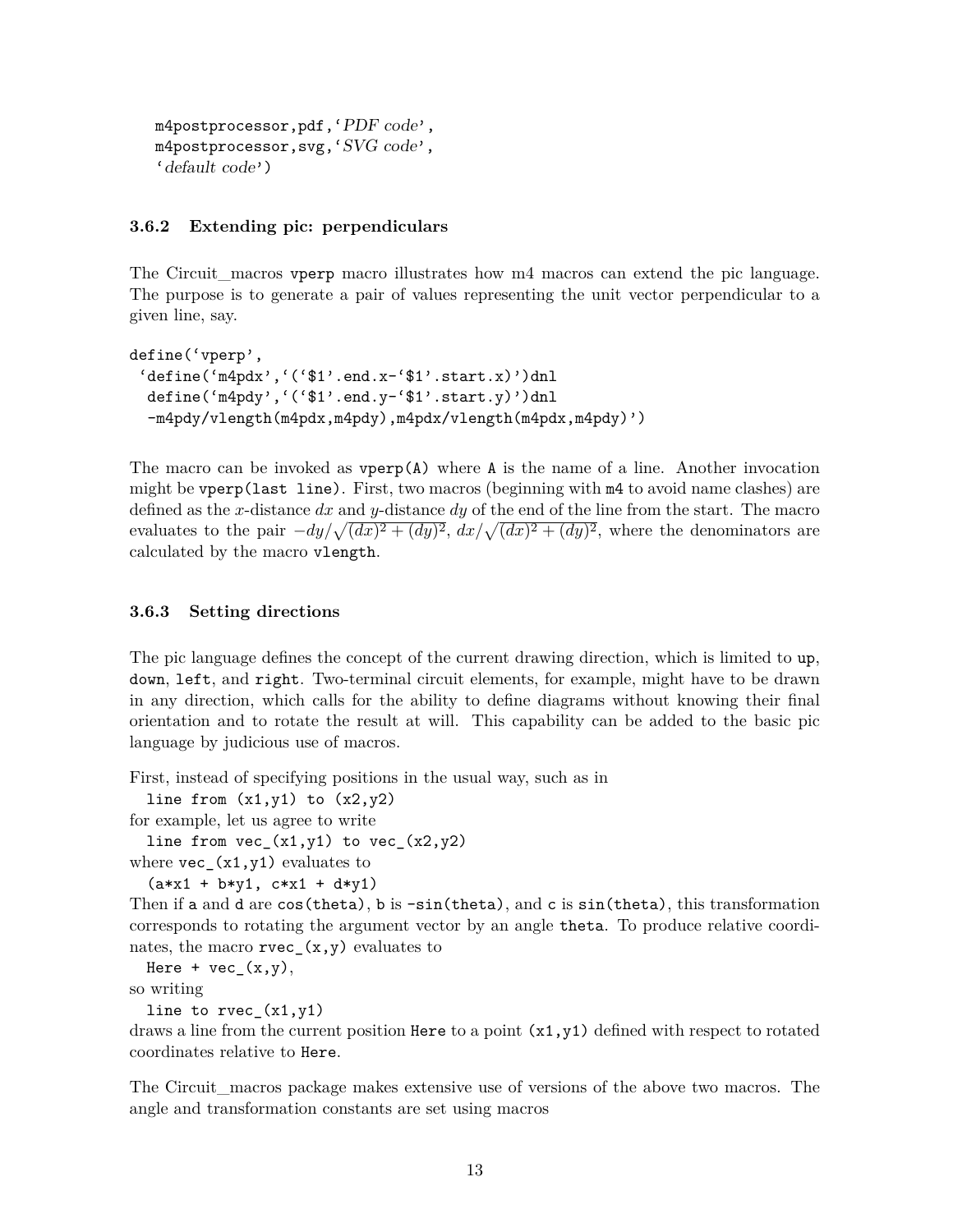Point\_(degrees), point\_(radians), or setdir\_([U|D|L|R|degrees], default) which have angles as arguments.

This usage is illustrated by the macro lbox, which draws a pic-like box oriented in the current direction. It can be defined as

```
define('lbox',
 'define('m4bwd',ifelse('$1',,boxwid,'($1)'))dnl
 define('m4bht',ifelse('$2',,boxht,'($2)'))dnl
 line from rvec_(m4bwd,0) to rvec_(m4bwd,m4bht/2) \
   then to rvec_0, m4bht/2) \
   then to rvec_(0, -m4bht/2)then to rvec_{m4bwd,-m4bht/2)then to rvec (m4bwd,0) '$3' ')
```
The macro is invoked as  $\text{1box}(\text{width}, \text{height}, \text{type})$ ; for example,

```
Point_(20); lbox(,,fill 0.9)
```
draws a light gray-filled box of default size at an angle of 20 degrees from the horizontal. In the macro, the width and height of the box are first defined, using default values if the first and second arguments are not given. Then a line is drawn to outline the box, and the fill 0.9 argument is appended to the line command to fill the box. A slightly more elaborate version that encloses the box in [, ] brackets is given by the Circuit\_macros rotbox macro.

#### <span id="page-13-0"></span>**3.7 Subscripts**

Dpic allows variables and labels to have a single or double subscript; thus  $x, x[4]$ , and x[4,2] are distinct variable names, and can be employed in expressions as usual. Similarly, P and P[3] are distinct labels. Writing the subscript as [position] for any defined position is the same as  $[position.x, position.y]$ . When using older versions of dpic, in cases where a double-subscripted variable or label is part of a macro argument, protect the comma in the subscript with parentheses by writing, for example,  $x[(i,j)]$  instead of  $x[i,j]$ . Recent versions of dpic do not require this, as the brackets protect the comma.

#### <span id="page-13-1"></span>**3.7.1 Assigning an array of numbers**

We can assign an array of numbers to subscripted variables using statements such as

```
x[1] = 47x[2] = 63...
```
and so on, but generating the subscripts is inconvenient, particularly when these statements are obtained by editing a data file. One way of entering the data is to employ the m4 macro definition

```
define('inx','define('m4x',ifdef('m4x','incr(m4x)',1))m4x')
Then, writing
 x[inx] = 47
 x[inx] = 63
```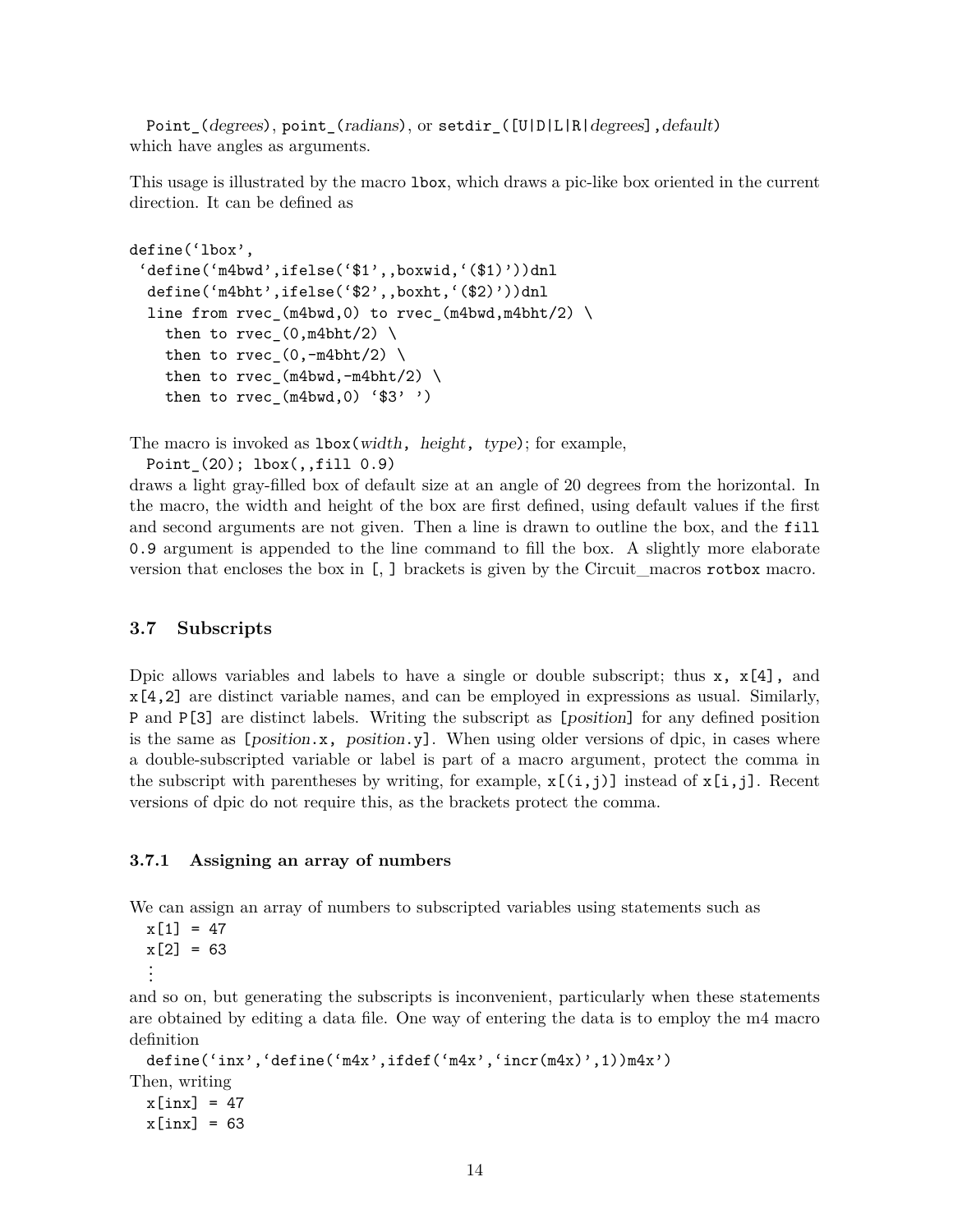...

and processing with m4 automatically generates the required subscripts. The macro sets m4x to 1 if it is not yet defined, otherwise it increments m4x, and then it evaluates to m4x. On completion of the assignments, m4x has the value of the last subscript.

Another way of assigning variables to a subscripted variable is by the definition

define array {

for i=2 to \$+ do { exec sprintf("\$1[%g] =  $\frac{1}{2}$ ", i-1, i); } } which equates the subscripted first argument to the values in argument 2, 3, *. . .* so that, for example,

array(x,9,-4,7,4.2,0,0,7.9,0,0,10,11,12,13,14,10) assigns the second to sixteenth arguments to  $x[1]$  to  $x[15]$  respectively.

Dpic does not define vector operations, but it is easy to define macros for them. For example, macros can be used to define 3-dimensional vectors, transform them, and to project them onto a drawing plane.

#### <span id="page-14-0"></span>**3.8 Splines**

Dpic implements standard pic splines by default, as on the left in the following figure, which shows the result of the command

spline up 1.5 then right 2 then down 1.5



A straight line is drawn along the first half of the first segment and the last half of the last segment. The curve is tangent to the centres of the segments. The dpic result of including an expression after spline, as in

spline x up 1.5 then right 2 then down 1.5

is shown on the right of the figure, as the tension parameter x varies from 0.2 to 1.4. The curve begins at the start of the first segment and terminates at the end of the last segment. The tension parameter can be varied to assist in fitting a multisegment spline to a curve. It turns out, for example, that the optimum tension for approximating a circle using four splines is the value 0.551784.

#### <span id="page-14-1"></span>**3.8.1 Curve fitting**

Splines are drawn with respect to control points, but only pass through the first and last point. Suppose that a sequence of points  $X[0], X[1], \ldots X[n]$  has been given, and a spline is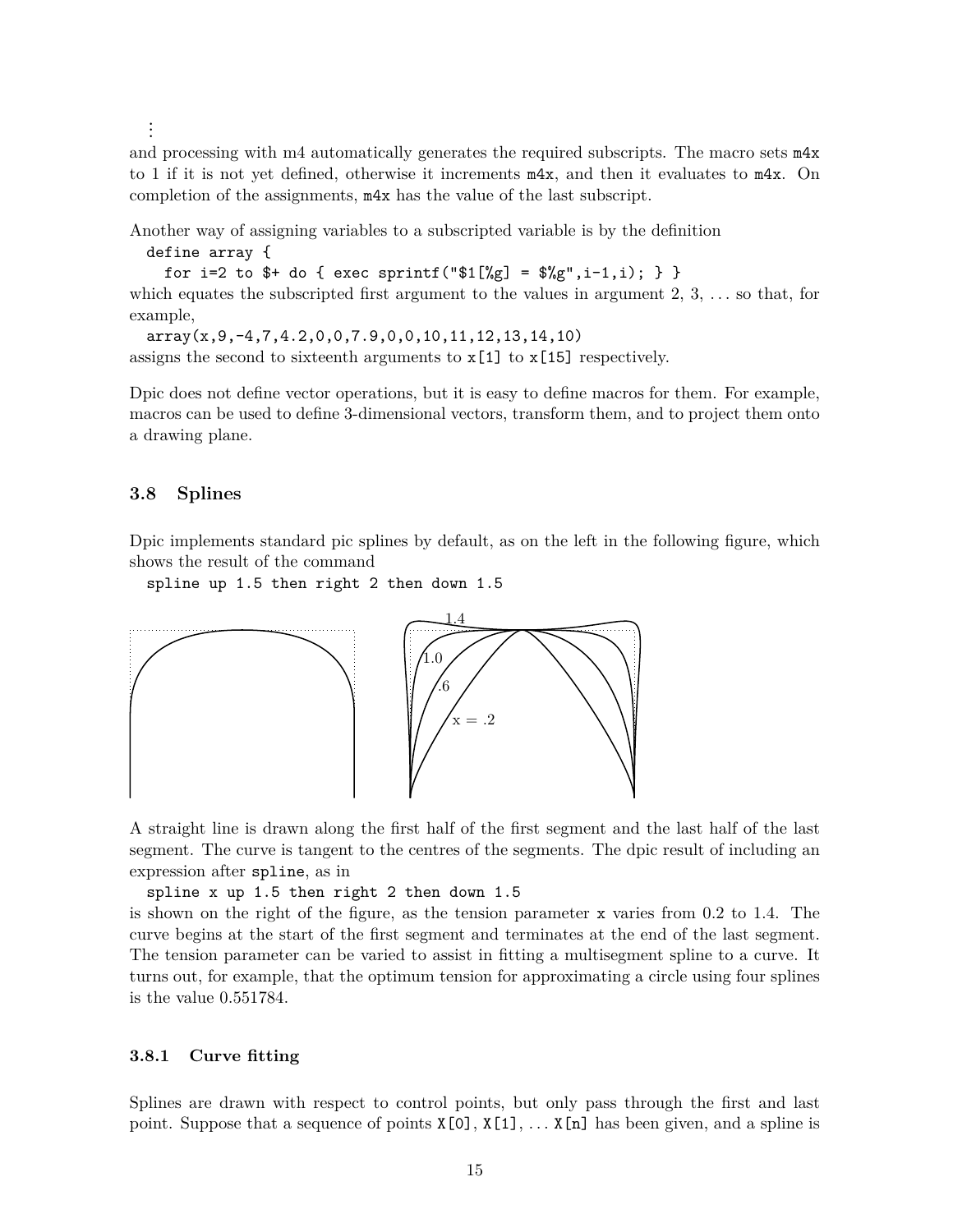to be found to pass through each point. The control points P[0], P[1], *. . .* P[n] have to be calculated. These points satisfy the following equations:

$$
P[0] = X[0]
$$
  
 
$$
P[i-1]/8 + P[i]*3/4 + P[i+1]/8 = X[i] \text{ for } i = 1 \text{ to } n-1
$$
  
 
$$
P[n] = X[n]
$$

The Circuit macros fitcurve macro performs the required calculations and draws the spline to pass through the given points.

#### <span id="page-15-0"></span>**3.9 Text**

Pic interpreters are not wordprocessors, but generate output compatible with LATEX in the case of dpic and groff or LATEX in the case of gpic. Dpic also generates output formats in which font choice and formatting, if any, must be done according to the context, as for example, postscript output containing psfrag strings, or SVG output formatted by macros or by hand. The result is that the size and position of text may need to be adjusted by hand for the particular workflow and postprocessor to be employed.

The dpic textht environment variable (see [Section 6\)](#page-32-0) often gives dpic a good estimate of the actual height of embedded text, but the width of the text is more difficult to estimate. Consequently, text is sometimes truncated by the figure bounding box at the left or right edge of the figure. Setting the width of strategic strings by hand, e.g., "*text*" wid 0.65 can serve as a quick cure in specific cases, but is better done automatically as described in the Circuit\_macros documentation  $[1]$ . Briefly summarized, LAT<sub>EX</sub> can write the exact height, width, and depth of formatted text (or anything that creates a box) to a file. The file is read by dpic during a second processing of the diagram, so that the width *x* and height *y* are known numerical values in the phrase

"text" wid *x* ht *y*

Text in PDF and SVG output is mentioned further in Section [4.1.](#page-19-0)

Justified text deserves special mention. The second line in

A: circle rad 0.01 at (0,0)

S: "Hello" at A

```
box wid S.wid ht S.ht at S
```
produces a greeting centered at A as expected. The bounding box of the text is also centered at A but has default height and width textht and textwid (that is, zero in most cases) respectively. The revised version

S: "Hello" wid 24.7/72 ht 7.6/72 at A

(where the formatted size in points has been obtained automatically or by measurement) produces a correct bounding box. There are minor differences in the way gpic and dpic handle justification, as discussed in Section [5.18.](#page-27-0)

#### <span id="page-15-1"></span>**3.10 Postprocessor commands and color**

Arbitrary postprocessor commands can be interspersed with pic statements to achieve effects such as gradient fills, clipping, and transformations. There are two ways of passing commands into dpic output.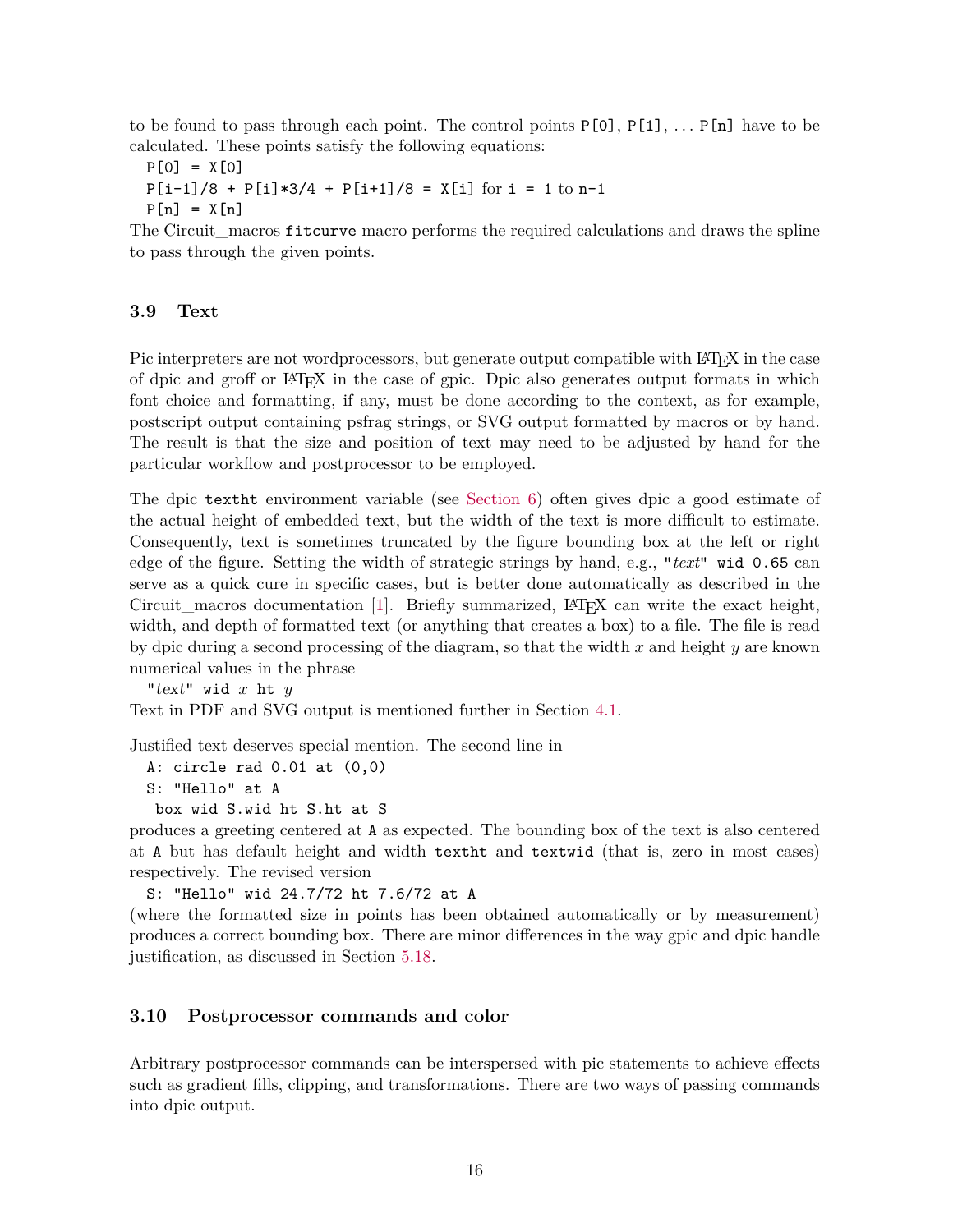Dpic lines beginning with the backslash  $\setminus$  are passed through to the output without modification. This method works well for TeX statements, LATEX statements, and commands to postprocessors that rely on the TeX macro processing.

```
The second method is the form
  command "text"
or
  command sprintf("format",expression,. . .)
```
both of which pass the contents of the string into the output stream without the enclosing quotes. The string need not start with a backslash.

Both of the above methods add considerable power to the pic language, but there are two issues. The first is that if a postprocessor transformation changes the size of a drawn element, the pic processor will not know the new size parameters unless they are explicitly calculated. The second is the challenge of designing a single macro that produces appropriate postprocessor code to have identical effect with different postprocessors.

The Circuit macros library contains several routines that produce equivalent or nearly equivalent results for several postprocessors. It is probably a good rule to stick with one or two postprocessors such as Tikz-pgf or PSTricks.

Dpic defines a number of internal variables for controlling actions that depend on output format. Internal variables optTeX, opttTeX, optpict2e, optPSTricks, optPDF, optPGF, optMFpic, optPS, optPSfrag, optMpost, optSVG, and optxfig have numerical values 1 to 12 respectively, and variable dpicopt is given the value corresponding to the output format specified on the command line. Therefore, conditional drawing with a case statement as described on [page 10,](#page-9-0) or with if as in the following can be performed:

if (dpicopt==optPS) || (dpicopt==optPDF) then { drawing commands for postscript or pdf  $\}$ else { drawing commands for latex-related formats }

The variable optsafe is set to true if option -z has been specified or if dpic has been compiled to allow only safe mode.

#### <span id="page-16-0"></span>**3.10.1 Color**

From version 18, gpic allows coloured lines and filled objects as follows, and dpic allows them where the postprocessor supports them:

object outlined string

object shaded string

object colored string

where string specifies a colour compatible with the postprocessor. For planar objects, the third case is equivalent to

object outlined string shaded string

For the linear objects line, arrow, spline, dpic treats

colored string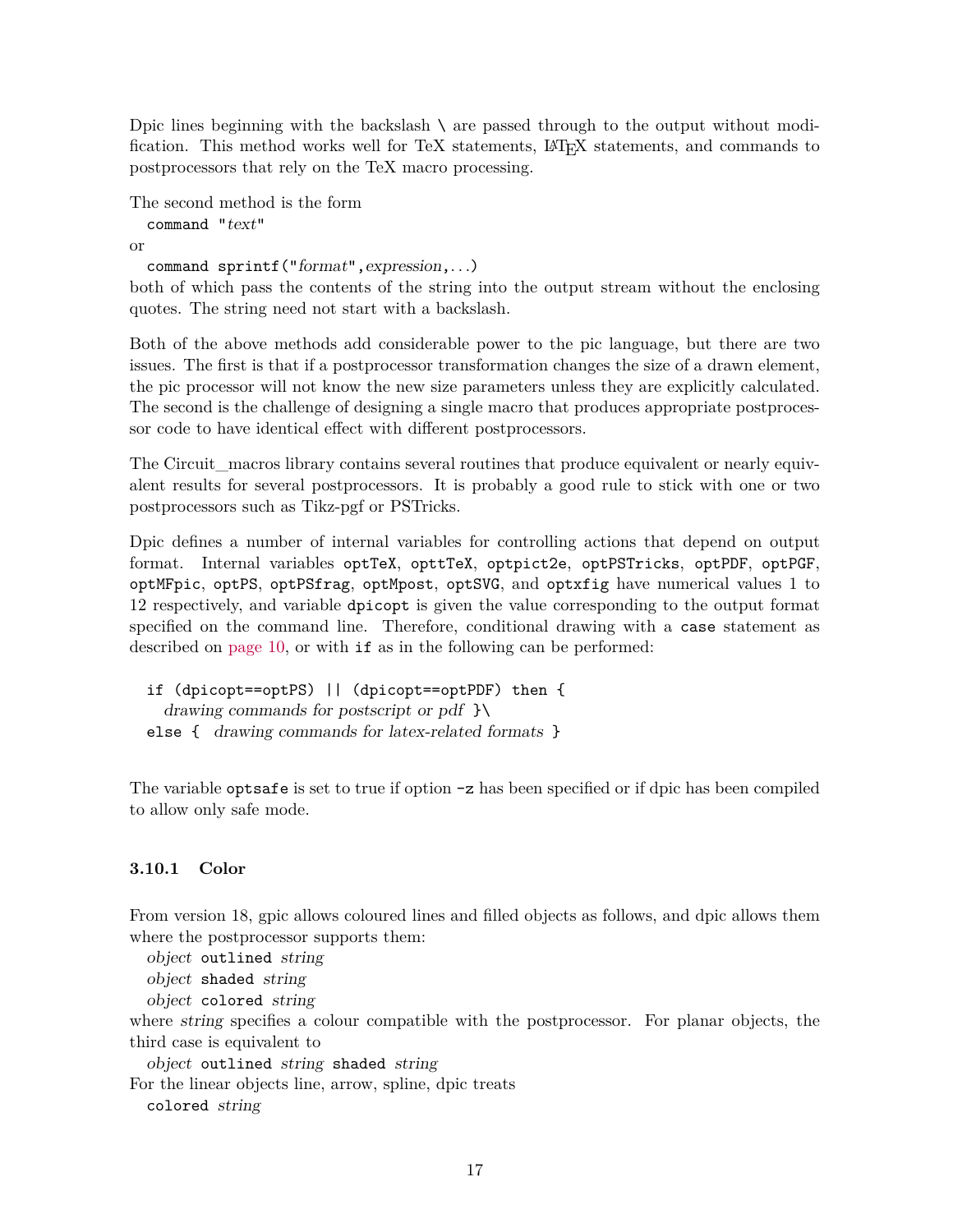to be the same as outlined string but fill can be added by explicitly writing outlined string shaded string

The original pic language did not include the outlined or shaded attributes. Current processors recognize these but know nothing about color except as strings attached to drawing elements. What the string should contain depends on the postprocessor.

#### <span id="page-17-0"></span>**3.10.2 Filling with color**

Basic pic shapes such as boxes, circles, and ellipses can be colored and filled using, for example, ellipse shaded "color" outlined "color"

and, if the two colors are the same, this can be abbreviated as

ellipse colored "color"

```
where the color strings are compatible with the postprocessor. The m4 macro
  rgbstring(red fraction,green fraction,blue fraction)
```
evaluates to a string compatible with the postprocessor (for postprocessors that allow it; that is, Ti*k*z PGF, PSTricks, SVG, MetaPost, PDF, and raw Postscript) so that the following produces a circle filled in gold, for example:

circle shaded rgbstring(1,0.84,0).

More elaborate options can also be invoked. For example, with Ti*k*z PGF output, the command

```
box shaded "orange, opacity=0.5"
```
sets the opacity of the fill, and with PSTricks output, the sequence

```
box shaded "lightgray,fillstyle=hlines*,linecolor=blue,
```

```
hatchwidth=0.5pt,hatchsep=5pt,hatchcolor=red,hatchangle=45"
```

```
produces a hatched multicoloured fill and is equivalent to
```

```
command "\pscustom[fillcolor=lightgray,fillstyle=hlines*,linecolor=blue,"
command "hatchwidth=0.5pt,hatchsep=5pt,hatchcolor=red,hatchangle=45]{%"
  box
command "}%"
```
One limitation of the pic language is that it lacks the concept of a path composed of different basic curves such as lines, splines, and arcs. Dpic, however, extends the shaded and outlined directives to linear objects such as lines or splines where the output postprocessor allows. Consider, for example, the following macro:

```
define slantbox { [ # wid, ht, xslant, yslant, attributes
 w = $1; h = $2; xs = $3; ys = $4NE: (w+xs,h+ys)/2; SE: (w-xs,-h+ys)/2SW: (-w-xs,-h-ys)/2 ; NW: (-w+xs,h-ys)/2
 N: 0.5 between NW and NE ; E: 0.5 between NE and SE
 S: 0.5 between SE and SW ; W: 0.5 between SW and NW
 C: 0.5 between SW and NE
 line $5 from N to NE then to SE then to SW then to NW then to N
 ] }
```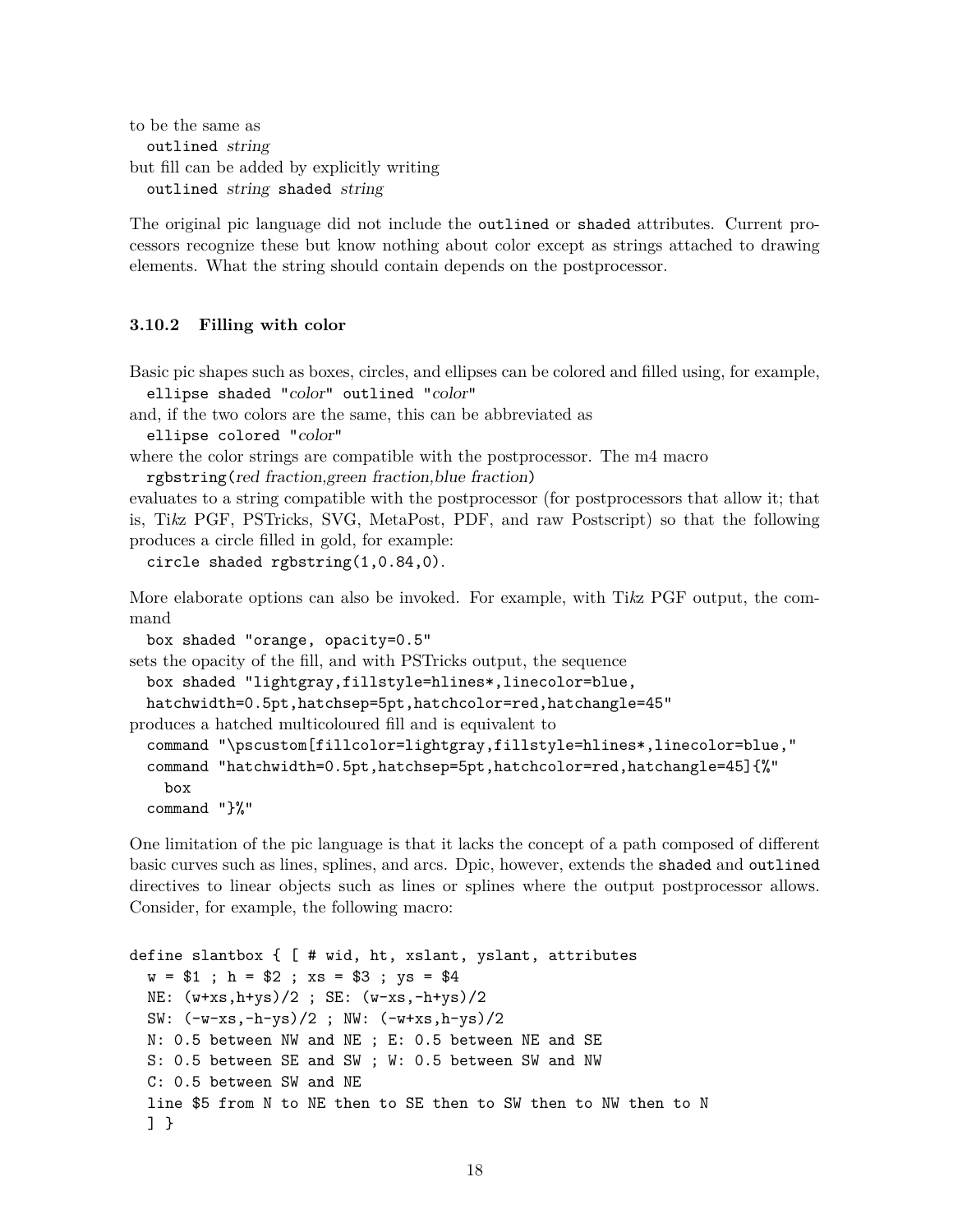This macro implements a version of the xslanted and yslanted attributes recently introduced for gpic boxes, for example

box wid 0.1 ht 0.5 xslanted 0 yslanted 0.1 \ shaded "Dandelion" outlined "black"

The slantbox macro defines the implied compass corners N, S, NE, *. . .*. Its fifth argument can be used to fill or otherwise specify the line. For example, the command

slantbox(0.1,0.5,0,0.1,shaded "Dandelion" outlined "black")

is equivalent to the gpic example. The above macro can be modified easily to produce arbitrary polygons, for example. The color Dandelion is automatically defined for PSTricks by the LATEX line

```
\usepackage[dvipsnames]{pstricks}
For TikZ-PGF, try
```

```
\usepackage[usenames,dvipsnames]{xcolor}
\usepackage{tikz}
```
#### <span id="page-18-0"></span>**3.10.3 External files**

Dpic can send print output to a file (operating system permitting) using the command

```
print arg > "filename"
```
which creates the named file, or

```
print arg >> "filename"
```
which appends output to the named file if it exists and creates the file if not. If the  $-z$  option has been invoked or dpic was compiled in safe mode, both of these give warning messages rather than writing to the file.

External files can be used to implement forward referencing. For example, sometimes the final size of a diagram component is required in order to draw a background object that will be overlaid by the component. One solution is to process the diagram twice. In the following code fragment, an assignment to x is written to an external file so that the required value of x will be known after the file is read on the second pass.

```
x = default value
print "" » "datafile" # Make sure the file exists
copy "datafile" \qquad \qquad # On second pass, read x = required value
... draw objects and calculate required value y ...
print sprintf("x = \%g", y) > "datafile" # Write out the assignment
```
## <span id="page-18-1"></span>**4 SVG, PDF, and Postscript output**

The  $-r$  (raw Postscript),  $-v$  (SVG),  $-d$  (PDF), and  $-x$  (xfig) options of dpic produce output that is not intended to be processed directly by LATEX or, in some cases, printed on paper.

As a "little language," Pic and its interpreters leave text sizing and formatting to word processors, which are flavours of LATEX in the case of dpic, and groff or LATEX in the case of gpic. Text formatting is specified by the text content itself or by the string contents of command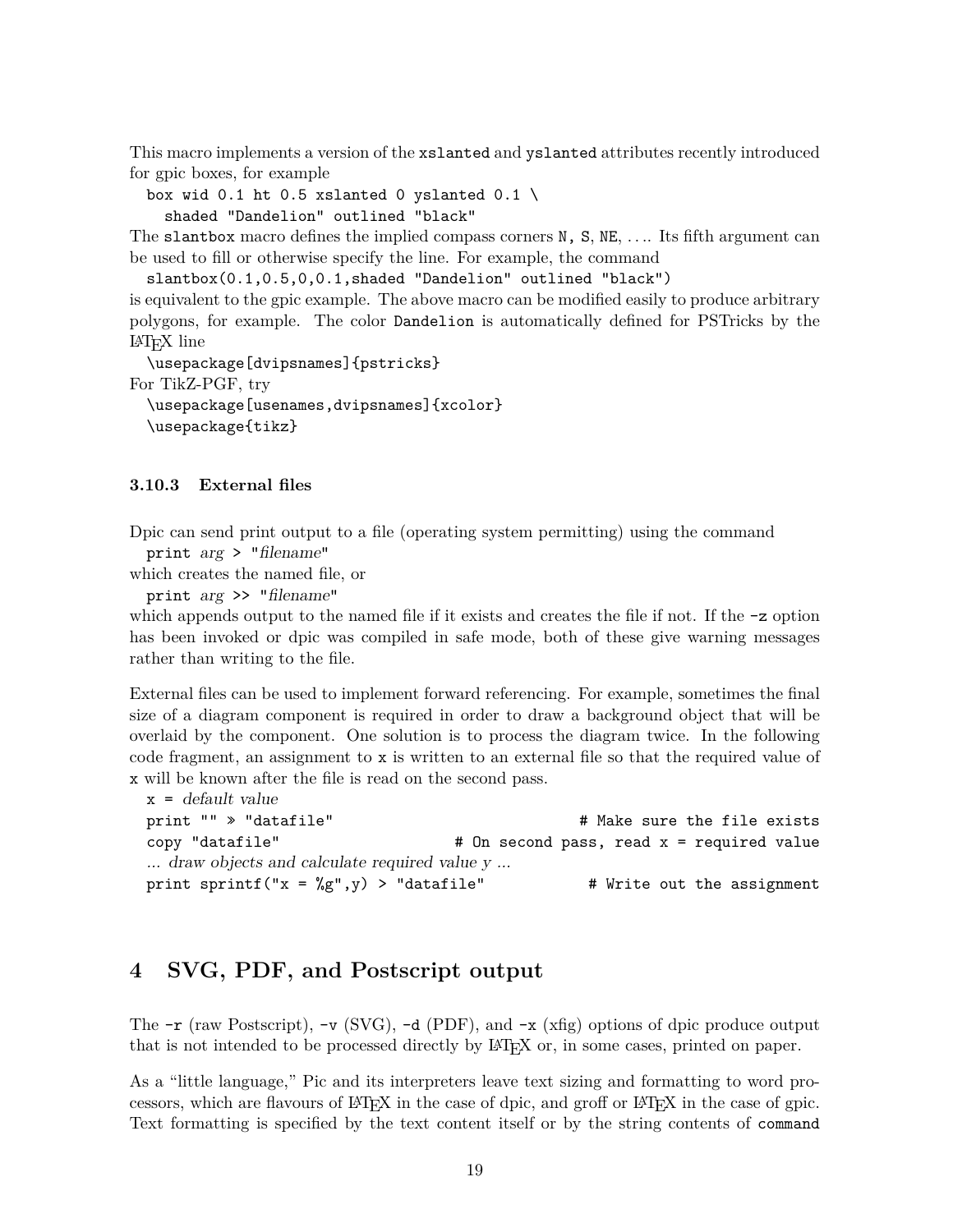lines. The exception to this is that text is also a graphical element; its size and location is sometimes required, and the interpreter must also be able to stack multiple text strings vertically.

In most cases, placing text using

"Text" wid *x* ht *y* at *location*

is sufficient. LATEX can write the height and width of the formatted text (which can be anything that produces a TeX box) to an external file, which is passed to the pic processor for use on a second pass over a diagram, as described in detail in reference [\[1\]](#page-30-3), so the values of *x* and *y* can be obtained automatically and macros can generate the above line without intervention by hand.

Other output formats, however, require different treatment. This is specially true of SVG output for the web.

#### <span id="page-19-0"></span>**4.1 SVG text**

In contrast with the various dpic LATEX output formats for which text size is established by postprocessor commands, the size of SVG text has to be set by the pic interpreter (at least until an automatic way of returning formatted sizes from renderer back to pic interpreter is established).

One difficulty is that the formatted height of text is generally a fraction of the nominal size. For example, the Times letter X at 100 bp placed on a 100 bp by 100 bp grid is shown at the right. The height of the X is approximately 66 bp or 0.66 of the nominal height. This ratio depends on the font. Consequently, a language issue arises: if the attribute ht *y* is to be used to set text size, should the value of *y* be the nominal height (the point size) or the formatted height of the text? Dpic treats *y* as the true graphical height in drawing units. Thus for example, "text" ht 10\*(scale/72) produces output 10bp high.



To assist with the above and similar issues when the -v option is invoked, dpic performs the equivalent of

```
dpPPI = 96dptextratio = 0.66
```
in the outermost scope of the diagram. These are ordinary variables that can be referenced as usual. The variable dpPPI is given the inital value 96 which is pixels per inch on a 20-inch wide computer monitor of 1920 pixels width. On such a monitor, dpic output should be close to true size. This parameter can be changed using the assignmnent

 $dpPPI := value$ 

for different screen resolution, and dptextratio can be similarly changed. (For xfig output, the following are defined under the  $-x$  option:  $xfd$  ispres = 80;  $xf$  igres = 1200.)

When dpic sees the ht *y* attribute attached to SVG text, it sets the nominal text size to *y/*dptextratio expressed in points. Otherwise, dpic uses the current value of the environment variable texths, which has default value  $11/72 \times 0.66$ , to set the default size to 11 bp.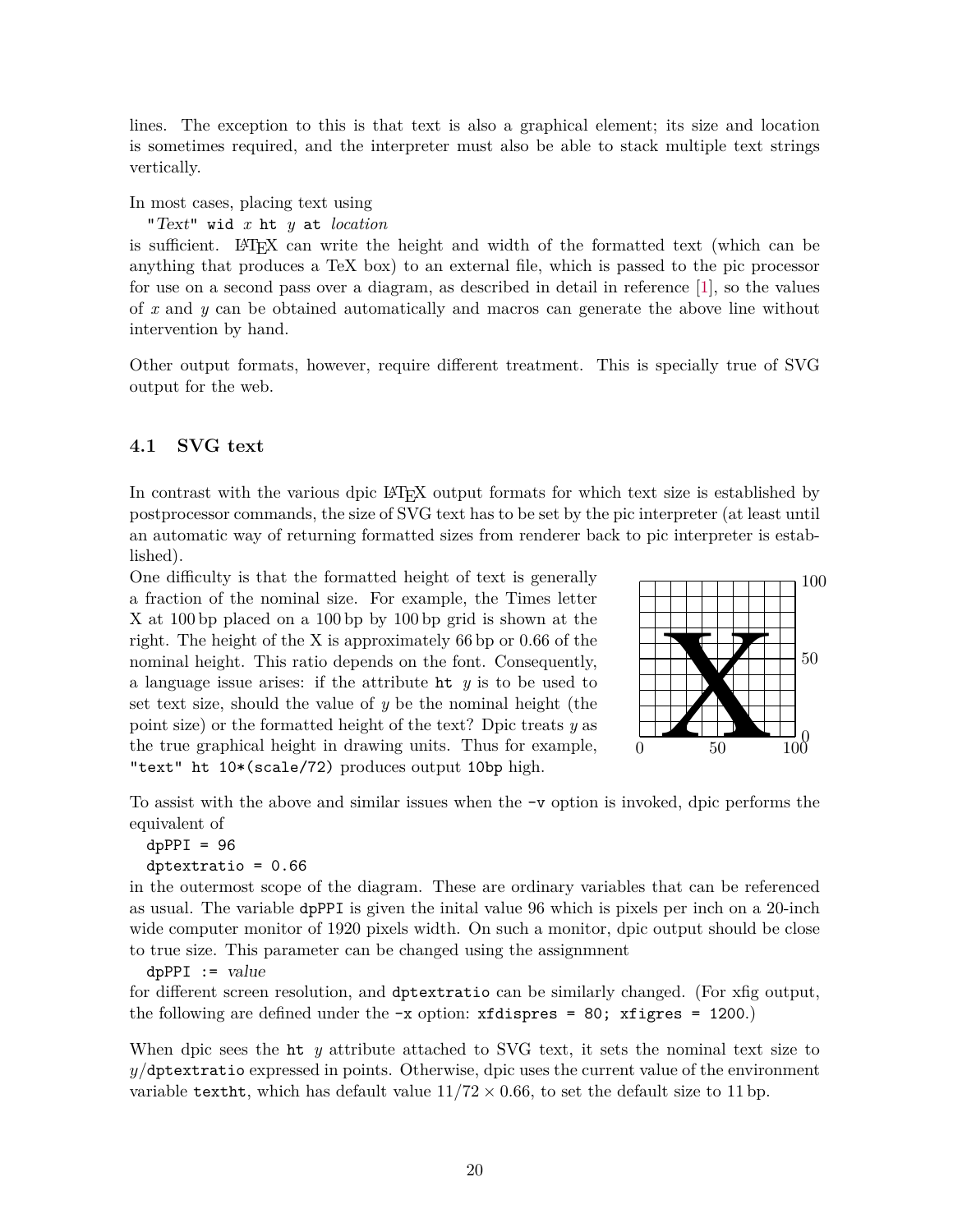The Circuit\_macros configuration file svg.m4 contains a macro svg\_font that can simplify font specification, and a macro svgfontratio that can be used to set dptextratio and textht automatically for common HTML fonts.

Dpic sets the width of text to the current value of textwid by default but, as always, it is best not to rely on default behaviour. Specify the object (text in this case) completely using wid *expression* ht *expression*. In the absence of an automatic means of determining it, text width can be measured approximately when displayed full-size on a monitor. Fortunately on many diagrams, knowing the width is unnecessary or is required for only a few key strings. In principle, this process might be automated using suitable macros and scripting (JavaScript, probably).

#### <span id="page-20-0"></span>**4.2 Bounding boxes**

The bounding box of a diagram is not always known exactly or even defined exactly, since it can depend on the context in which the diagram is to be used. Within a diagram, different line widths, mitred joints, splines, colored output, overpainting, arbitrary text, arbitrary Postscript or SVG, and other complications are allowed; consequently dpic can only provide an estimate of the exact bounding box.

Strategic move commands can be used to enlarge the bounding box as illustrated at the end of the discussion below.

Dpic uses the constant-width Courier font in pdf files, thus allowing the width of strings to be calculated from their height, which is specified by textht with default 11 pt, or by the "height expression" attribute. The string width is calculated from the height and character count, but can be set explicitly by using width expression as the rightmost string attribute.

*Psfrag output* is another special case. If textht is set to a nonzero value, then its value relative to 11 bp is given as a scale factor to the psfrag \tex command. An alternative way of changing the diagram text height is to set it in the main document; for example, {\small \includegraphics{file.eps}}.

*Postscript bounding boxes:* For a while, the dpic %%BoundingBox output line simply gave the nominal bounding box determined by line ends and other control points. The use of dpic in server mode has induced a change that correctly defines the bounding box for very basic diagrams. More explicitly, consider

```
.PS
box with .sw at 0,0
.PE
```
which draws a box with southwest corner line centres intersecting at Postscript coordinates 0,0 and northeast intersection at 54,36. Dpic  $-\mathbf{r}$  augments this nominal bounding box by half of the last linethick value (default linethick is 0.8 bp) in the outermost diagram scope to produce the Postscript bounding-box definitions

 $\%$ BoundingBox:  $-1$  -1 55 37 %%HiResBoundingBox: -0.4 -0.4 54.4 36.4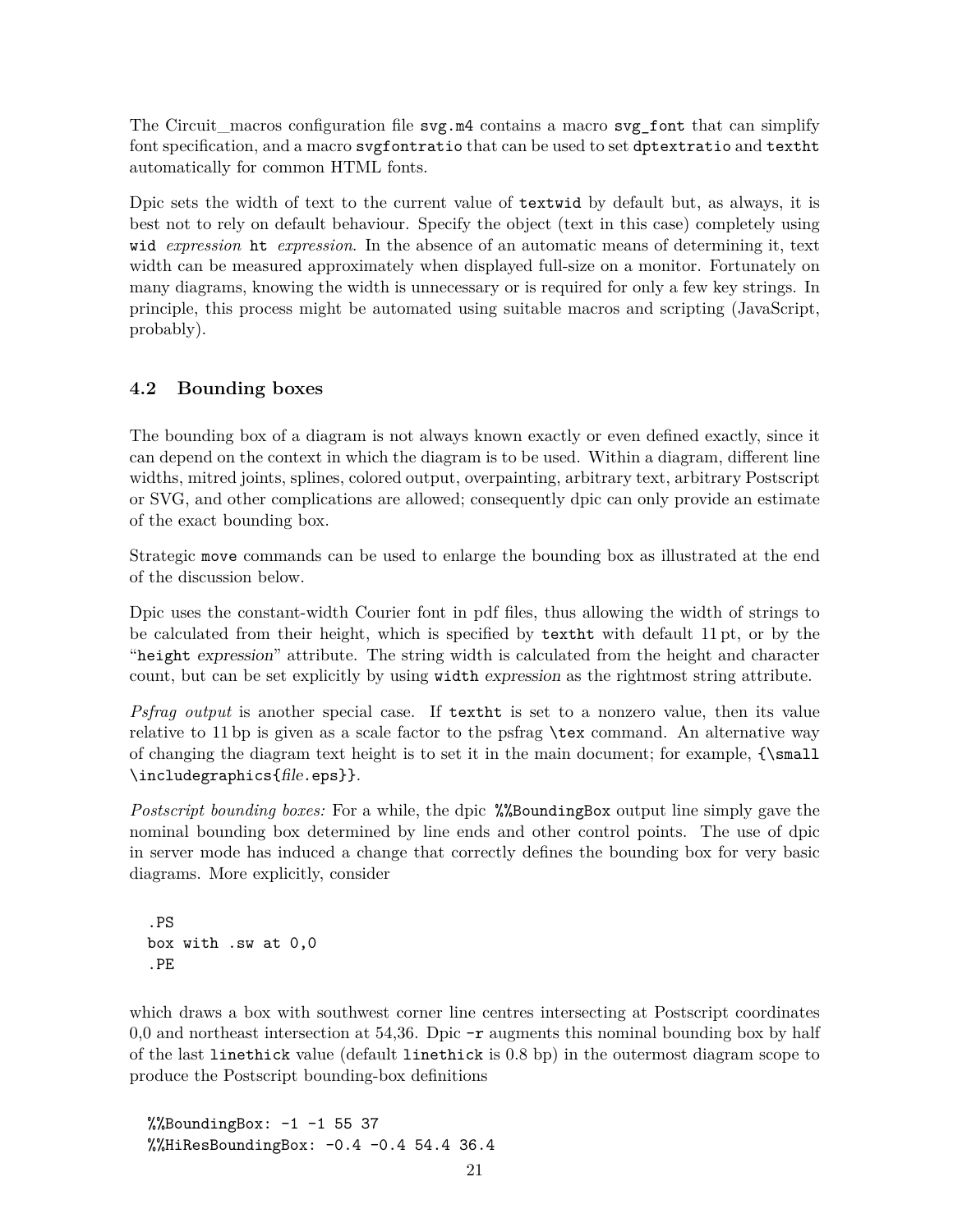The %%BoundingBox line contains integer values that enclose the high-resolution coordinates.

*PDF bounding boxes:* PDF includes a MediaBox element which serves approximately the same purpose as the postscript BoundingBox, and is calculated the same way. By default, dpic puts the lower left corner of PDF output at coordinates (0*,* 0).

*Manual bounding box adjustment:* It may be necessary to adjust the bounding box manually. To zero the automatic adjustment, put linethick=0 at the end of the outermost scope. Then arbitrary margins can be added to the nominal box as shown below, where 2, 1, 1, and 0 points are added to the left, bottom, right, and top margins respectively:

```
.PS
Diagram: [
  drawing commands
]
linethick = 0
move from Diagram.sw-(2,1)/72*scale to Diagram.ne+(1,0)/72*scale
.PE
```
## <span id="page-21-0"></span>**5 Pic processor differences**

Differences among processors, and between dpic and gpic particularly, are summarized below. These differences result from incomplete language definition and from different implementation contexts. Normally, the only changes required to process correct pic or gpic input with dpic are changes to {*. . .*} instead of X*. . .*X syntax as explained below, together with text formatting if the original code was written for groff. Sometimes, differences in default behavior (such as for arcs or object placement) must be considered. The remaining items are reasonably small syntactical differences or relate to the use of LAT<sub>EX</sub> or the other dpic output formats.

#### <span id="page-21-1"></span>**5.1 Command-line options**

They are completely different, of course. Type dpic -h to see a list of dpic options.

#### <span id="page-21-2"></span>**5.2 Output formats**

Gpic -t output consists of a sequence of \special statements contained in the TeX box \box\graph. The \special statements are automatically copied into the .dvi file for interpretation by a printer driver such as dvips.

Dpic does not generate tpic specials. See the option list in [Section 2](#page-1-1) for output formats.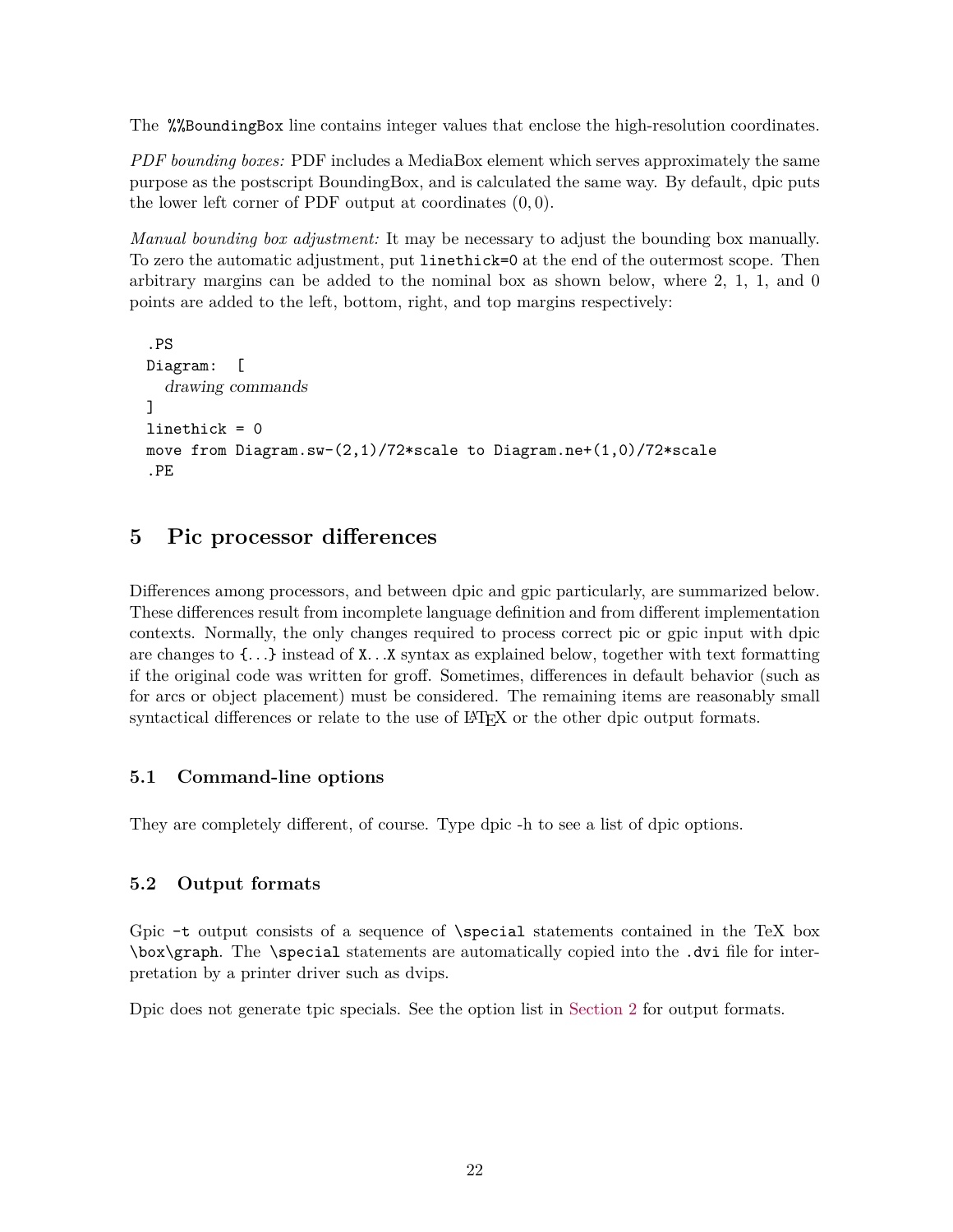#### <span id="page-22-0"></span>**5.3 "." and "\" lines**

Gpic passes lines beginning with . through to the output, thereby allowing arbitrary Troff macros to be interspersed with pic drawing commands. Some programs that generate pic output automatically insert the Troff line

.ps 11

on the assumption that the text point size should be 11. Dpic ignores non-continuation lines beginning with . within pictures. Some programs (e.g., pstoedit) add Troff comment lines beginning with  $\sqrt{ }$  outside the .PS, .PE delimiters. These lines must be dealt with separately.

Both gpic and dpic pass lines beginning with  $\setminus$  to the output but dpic does not automatically append a % at the end as gpic does.

### <span id="page-22-1"></span>**5.4** for**-loop and** if **bodies**

In gpic, a for loop has the form

for variable =  $\exp r$ 1 to  $\exp r$ 2  $\left[\frac{b}{y} \right] \neq \exp r$ 3 do X body X

where X is any character not occurring in body, but  $\{body\}$  is also allowed. In dpic only the latter is allowed. Similarly, the required form of an if statement for dpic is

if  $expr$  then { if-true } [else { if-false }]

The test for termination of the multiplicative form of the for loop is not identical for dpic and gpic but the effects are identical for positive parameters.

Both gpic and dpic allow the loop index variable to be changed within the loop, so infinite repetition or control of termination by a test are possible.

#### <span id="page-22-2"></span>**5.5 End of line**

The line end is significant in the pic grammar. However, dpic ignores line ends following then, {, else, or end of line. Both the CR (octal 015) and NL (octal 012) characters are treated as line ends.

If the last character of a line is  $\setminus$  (but not within a string), then reading is continued on the next line. Dpic allows this to occur within keywords or constants. Strings can contain multiple lines.

The # character begins a comment which ends at the end of the line.

```
The construction
  if condition then { if-true }
  else { if-false }
produces an error with all pic interpreters. To avoid this error, write
  if condition then { if-true } \setminuselse { if-false }
```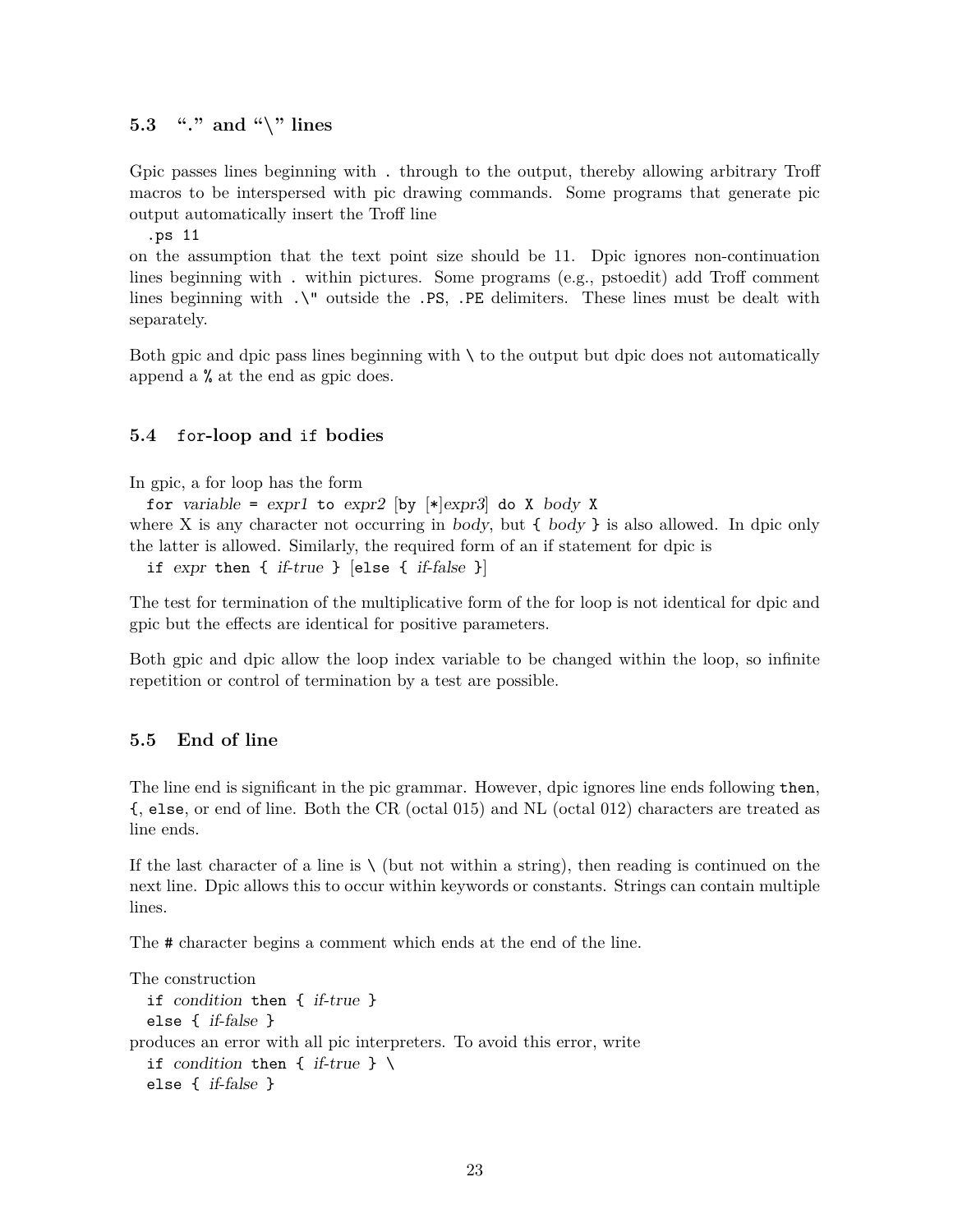#### <span id="page-23-0"></span>**5.6 Logic**

Dpic and gpic give slightly different default precedences to the logical operators  $\cdot$ ,  $\&\&$ ,  $|\cdot|$ , ==,  $!=, >=, <=, <, \text{ and } >, \text{ so }$  judicious use of parentheses may sometimes be in order. Dpic also requires comparisons and logical operations to be put in parentheses in numerical expressions; e.g.,

 $x =$  ("text1" == "text2")

The construct  $x < A$ ,  $B$  is intended to have the same meaning as  $(x \text{ between } A \text{ and } B)$  but, in some obscure circumstances, all pic interpreters have difficulty determining whether the < character is part of such an expression or is a logical comparison operator. Dpic treats < as a comparison in the expression following if so the form (x between A and B) should be used in such expressions, e.g.

if  $(0.5$  between A and B). $y < 2$  then  $\{ \dots \}$ 

#### <span id="page-23-1"></span>**5.7** line**,** spline**,** arrow**,** move

Dpic treats the defaults for linear objects consistently with planar objects with respect to the at modifier. Gpic treats them differently:

In dpic, line at Here means line with .center at Here. In gpic, line at Here means line with .start at Here.

In dpic, the location corresponding to last line is last line.c. In gpic, the location corresponding to last line is last line.start.

In current versions of dpic, last line.wid returns the arrowhead width of the line or the default arrowhead width if the line has not been given an arrowhead; similarly for .ht and for the other linear objects including move and, of course, arrow.

The compass corners of multisegmented linear objects are not defined in descriptions of the pic grammar and they should be used with care.

#### <span id="page-23-2"></span>**5.8 Arc defaults**

Gpic and dpic have different algorithms for picking a default radius. The best practice is to specify arcs completely. There is also ambiguity in the pic language. The statement

arc cw rad x from A to B

does not define a unique arc. There are two arcs, with centres on opposite sides of the line joining A and B, that satisfy this specification, and the interpreter will choose one by attempting to minimize the angle between the current direction and the initial arc tangent. Instead, use

arc cw from A to B with .c at C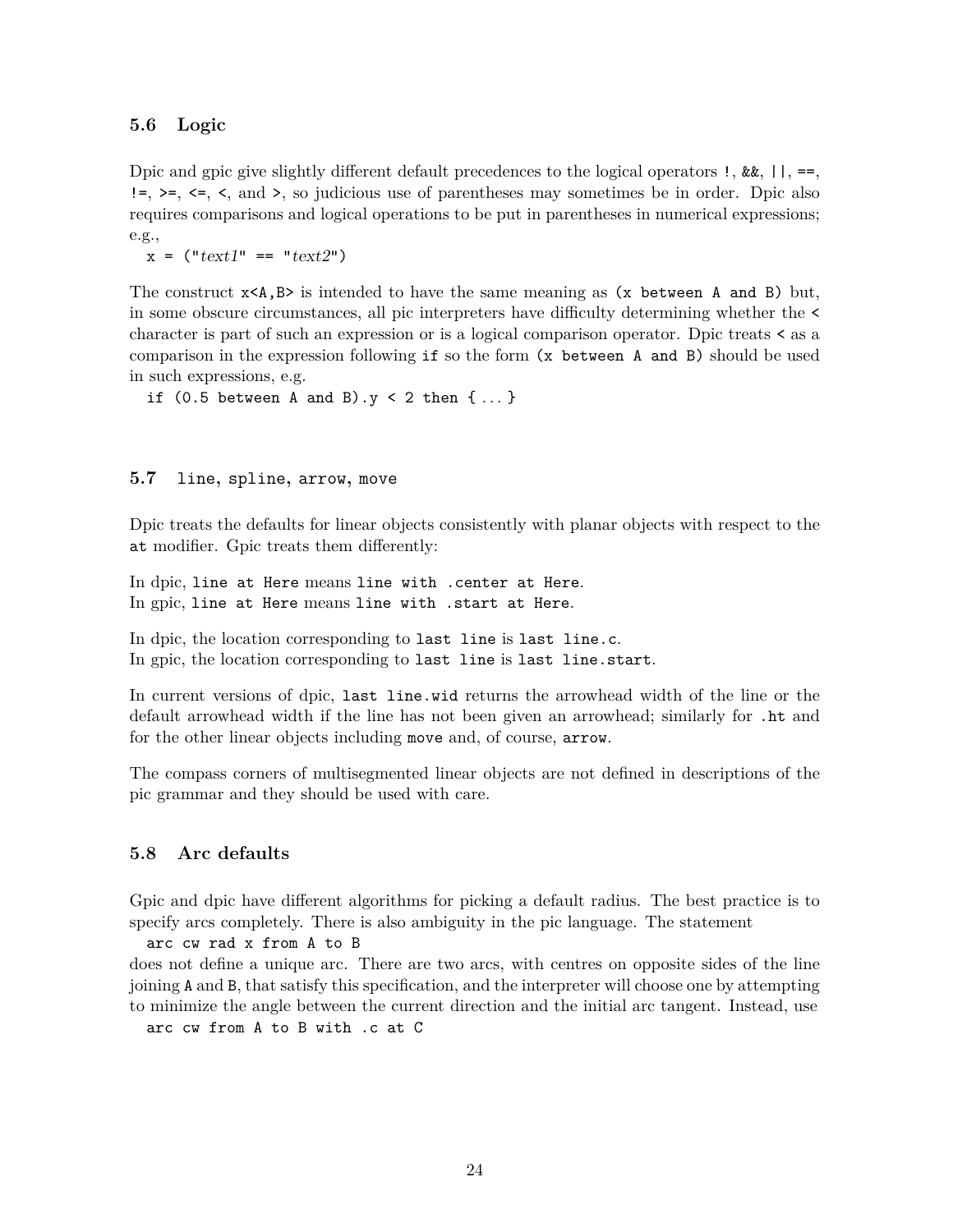#### <span id="page-24-0"></span>**5.9 Strings**

Strings are arbitrary character sequences between double quotes. Equivalently, a string is produced by the C-like sprintf function

sprintf("format" [, expression, ... ])

The C sprintf function is used for implementing this; therefore, the precision of default formats such as %g may vary by machine and compiler. To produce transportable results, specify the precision completely, e.g. %8.5f. As in C, the pair %% in the format string prints the percent character. Only the f, e, g formatting parameters are valid, since expressions are stored as floating-point numbers, e.g.

```
line sprintf("%g%g0", 2, 0 ) above
is equivalent to
```
line "200" above

Similarly,

```
command sprintf("\pscircle(%g,%g){%g}",0,0,0.5)
```
places a line containing the formatted string without the quotes into the output. The numerical sprintf arguments can be arbitrary expressions rather than the constants shown.

Dpic allows strings to be concatenated by the + operator; thus,

"abc" + sprintf(" def%g",2) is equivalent to "abc def2".

In a macro, a dollar sign followed by an integer in a string will expand to the corresponding macro argument if it is defined. Separate the dollar sign from the integer to avoid expansion, as in the TeX strings " ${\{\$\}1", "\$\$ 1", or "\$0}\$ ", for example.

Both dpic and gpic treat  $\setminus$  as an escape character prior to the double-quote character in a string, so "\"" is a length-one string containing the double quote. Otherwise, the backslash is an ordinary string character. For example, the characters  $\sqrt{\}u$  in a string are output as  $\iota$ "u to produce ü when processed by LAT<sub>EX</sub>. A string with a backslash as last character has to be generated using a macro; for example, if we write define charstr  $\{\Psi\}$  then charstr(abc\) evaluates to a string containing the required final backslash.

A string cannot be assigned to a varable name; the nearest equivalent is to define a macro containing the string as the body.

Both dpic and gpic allow logical comparison of strings. Put the comparison in parentheses if it is to be used in an expression.

String height and width are unscaled on final output from dpic since these may depend on later formatting by L<sup>AT</sup>FX.

```
5.10 print arg, . . .
```
Dpic allows only one argument, which may be an expression, position, or string. To print several quantities at once, use

print sprintf(*. . .*)

to generate a string and, if the string is complicated, remember that  $string1 + string2 + ...$ evaluates to one string.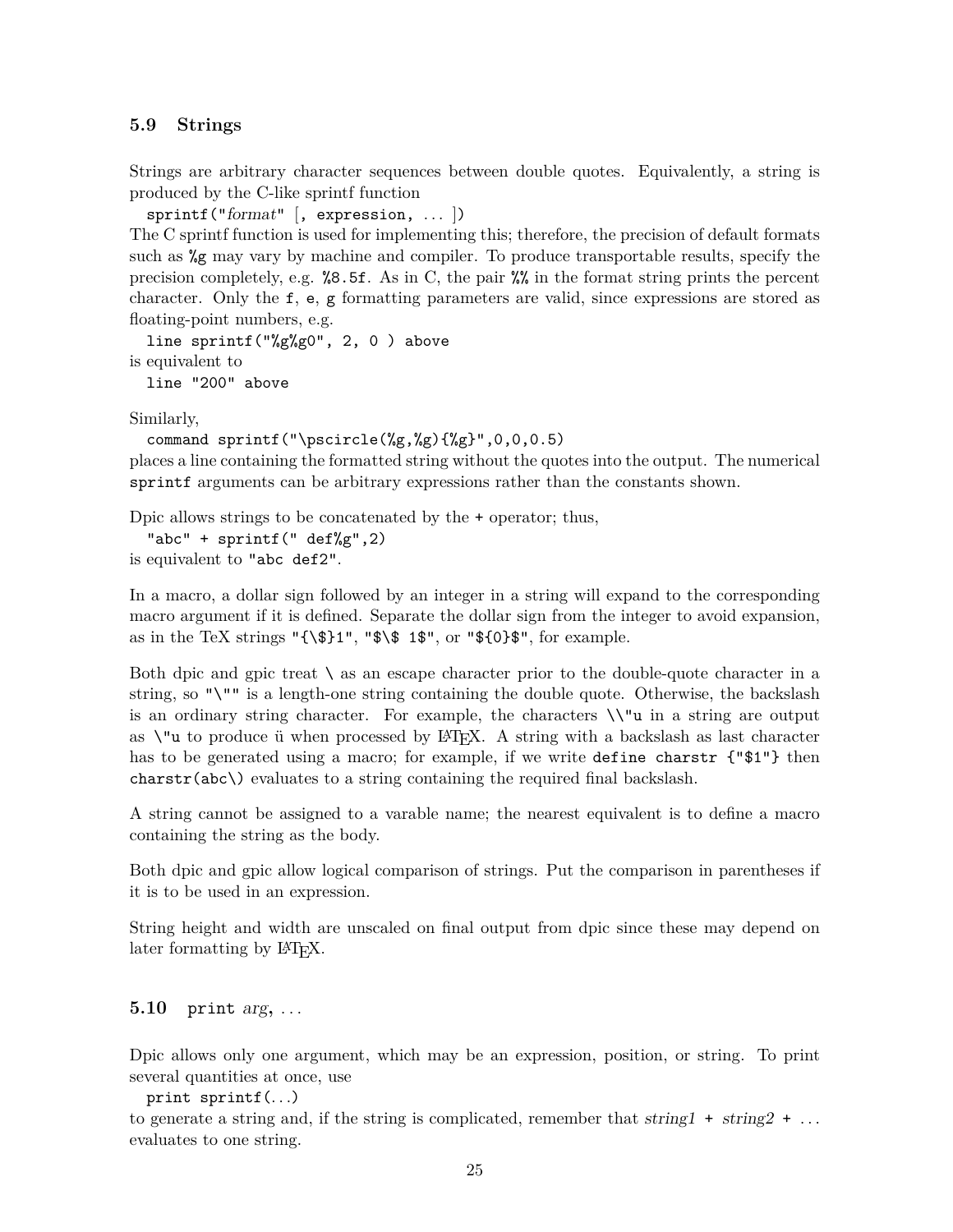<span id="page-25-0"></span>**5.11** command arg**,** *. . .*

Arbitrary commands are sent to the standard output stream. Dpic allows only one argument, which is a string or sprintf(*. . .*).

#### <span id="page-25-1"></span>**5.12 Operating system commands**

With dpic, the required form for a shell (operating system) command is

sh "shell command"

or

```
sh sprintf("format",expression,. . .).
```
The value returned by the operating system can be captured by putting the command in parentheses; for example,

if (sh "shell command") == 0 then  $\{ \ldots \}$ 

<span id="page-25-2"></span>**5.13** copy

Dpic supports the command copy "filename" but does not directly support the gpic commands copy [filename] thru X body X  $\lceil$  until word  $\rceil$ copy [filename] thru macro [ until word ]

These functions and many more are readily implementable with dpic in any Unix-like environment. For example, a basic implementation of copy filename thru macro is given by the following macro:

```
# copythru(macro_name,"filename")
# Implements copy filename thru macro_name
# for data separated by commas, spaces, or tabs
define copythru { sh "sed -e 's/^[ \t]*/$1(/' -e 's/[ \t]*$/)/' \
 -e 's/[, \t][ \t]*/,/g' $2 > copy_tmp__"
copy "copy_tmp__"
sh "rm -f copy_tmp__" }
```
The lines of the filename file are changed to calls of the macro\_name macro and written into a temporary file, which is then read by dpic. Such usage is not as simple as a built-in function but allows greater flexibility of data because the copythru macro can be replaced by one customized to suit. For example, the sh command might invoke another program to generate the data.

#### <span id="page-25-3"></span>**5.14** plot

The plot command is deprecated in gpic and not allowed in dpic.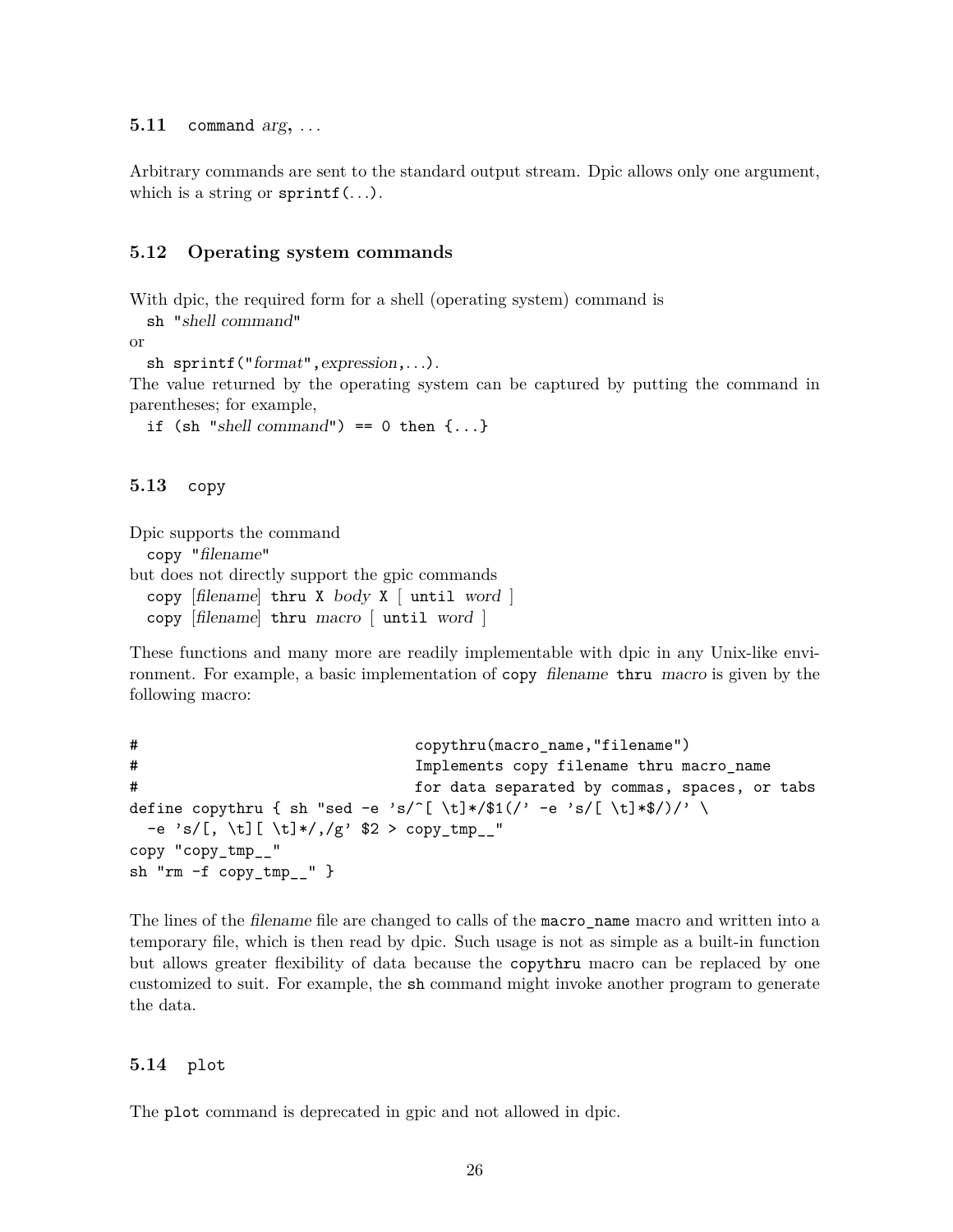<span id="page-26-0"></span>**5.15** fill

In gpic, a fill value of 0 means white, 1 means black. Dpic uses 0 as black and 1 as white as do Postscript and the original ATT pic.

The pic language specifies fill only for box, ellipse, and circle. With dpic, the shaded directive fills a path defined by a linear object, where allowed by the postprocessor. The concept of a path containing several arbitrary linear objects does not exist in the pic language but can be implemented using postprocessor commands inserted into command string statements. Arbitrary paths can also be constructed using a single spline and the continue statement.

#### <span id="page-26-1"></span>**5.16 Scaling**

Dpic implements a scaled attribute, so that

box scaled 1.2

produces a box with dimensions scaled by 1.2, and

[box; line scaled 3; circle] scaled 0.5

scales all objects within the block by 0.5. The latter can be used when different parts of a diagram require different scaling. For example, if file component.pic contains a component scaled by 25.4, then the following allow it to be used:

[ copy "component.pic" ] scaled 1/25.4 As always, line thicknesses are not scaled.

#### <span id="page-26-2"></span>**5.17 Arrowheads**

Pic processors provide a limited variety of built-in arrowhead shapes. Dpic draws arrowheads according to the environment variable arrowhead as shown below.



Any other value of arrowhead produces the default filled head shown but also results in an a head shape native to the postprocessor in some cases. The default value of **arrowhead** is 1 in conformance with other pic processors. Postprocessor parameters can be changed using lines of the form

command "postprocessor commands"

Changing the line thickness does not affect arrowhead size parameters, which have to be changed explicitly by either of the following methods. The line thickness is specified in points but the arrowhead size parameters are in drawing units:

```
# Method 1 (global change within the current block):
 linethick = 2 # default 0.8 (bp)
 arrow = 0.18 # default 0.1 (in)
 arrowwid = 0.09 # default 0.05 (in)
 arrowhead = 0 # default 1
```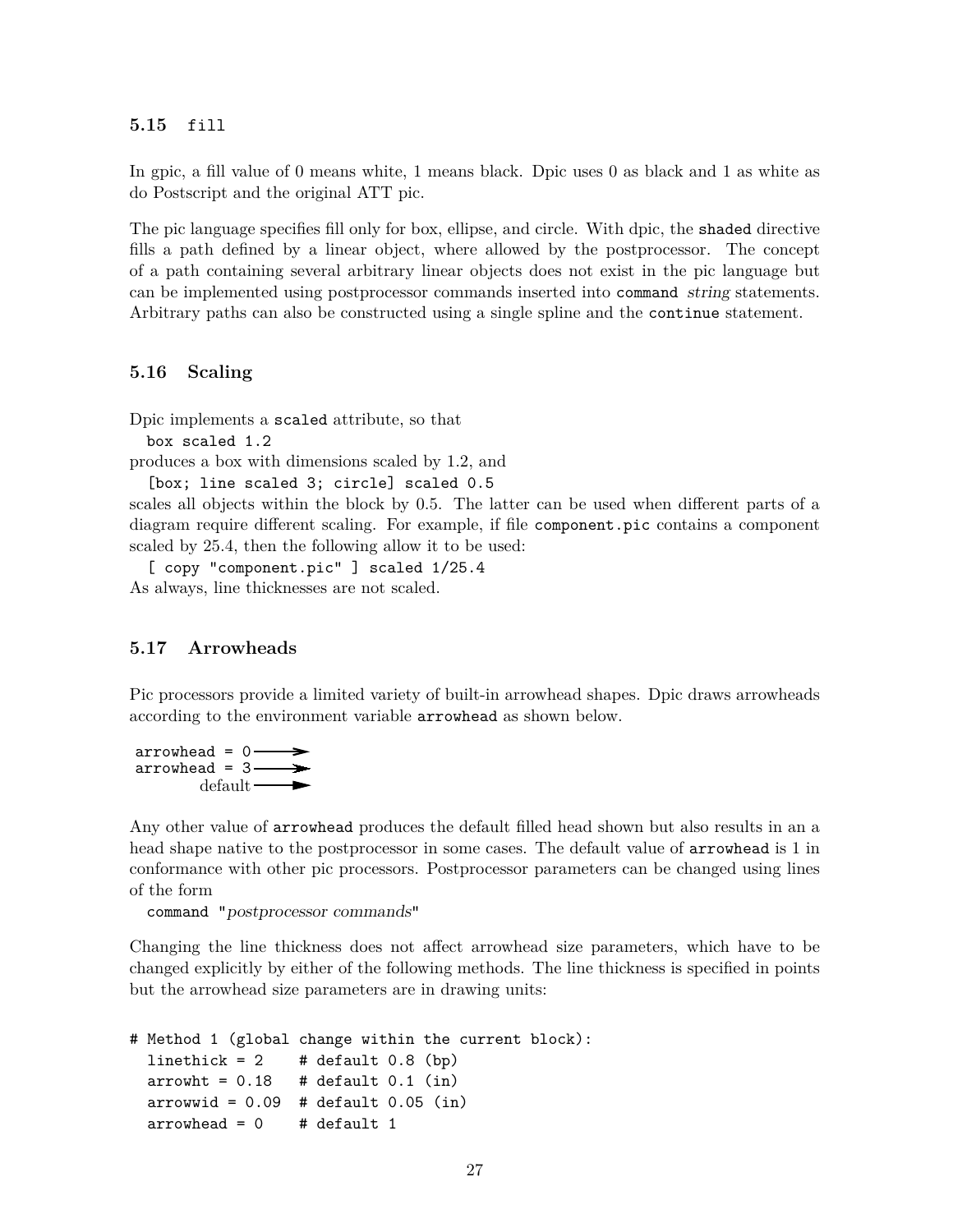arrow

```
# Method 2 (put a type 0 arrowhead on the current object):
  arrow -> 0 thick 2 ht 0.18 wid 0.09
```
There is a subtle language problem concerning arrowheads. Let us agree that the following examples should all produce an arrow of length 1 inch and arrowhead width 1 millimetre:

```
.PS
 arrow right 1 width 1/25.4
.PE
.PS
 scale = 25.4arrow right 25.4 width 1
.PE
.PS 1
 arrow right 1/4 width 1/25.4
.PE
```
The original (ATT) pic fails on the second example, insisting that arrowhead dimensions be given in inches. Gpic fails on the third by scaling the arrowhead on final output. Although it might be argued that this is a feature, it causes serious awkwardness when diagrams are to be scaled to exact final dimensions using the .PS *x* construction, since the effective scale factor is unknown until the .PE line is processed. Dpic generates the same arrow in all three cases, treating arrowhead parameters like line thickness (unscaled) parameters on final output.

#### <span id="page-27-0"></span>**5.18 Compass corners and justified text**

Dpic consistently requires a dot before compass corners, so the gpic line

x at center of last box

should be written for dpic as

x at .center of last box

Justification is performed by the postprocessor, and combining justified text with drawing elements requires special consideration. The lines

S: "Hello" wid 24.7/72 ht 7.6/72 at A ljust

box wid S.wid ht S.ht at S

produce a box of the correct size but centered at A because the location (A) and a justification command are given to the postprocessor. This behavior could be easily changed but would affect much legacy code and has been kept for dpic, which will produce a justified box using

box wid S.wid ht S.ht with .w at S.w

Gpic and dpic place justified text slightly differently. In the previous example, gpic places the text with its left edge exactly at A, with similar effect for right justification. Dpic uses the environment variable textoffset, which is 2 pt by default, to place the left edge of the text at A + (textoffset,0) with a similar gap for other relative positioning. Assigning textoffset to 0 sets the gap added by dpic to zero.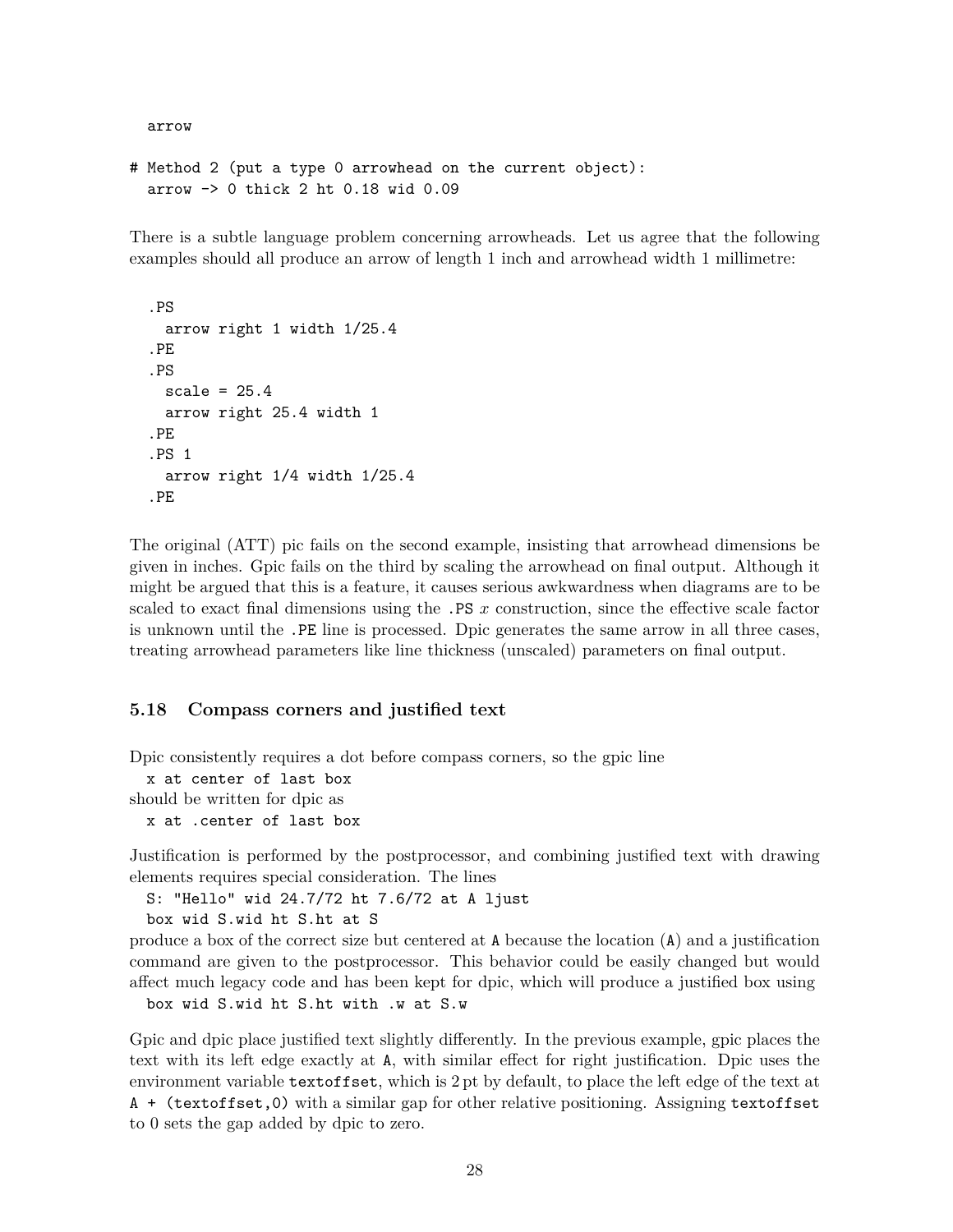#### <span id="page-28-0"></span>**5.19** continue

In dpic, the continue command appends a linear drawn object to the previous drawn object as if then had been used in the original command, but calculations can be performed to determine size or placement of the appended part as in, for example,

```
line up right
  calculations
continue down
  more calculations
continue up left
```
The keyword continue can also be used slightly differently. The line drawn by

move to  $(0,0)$ ; line right 1 then to  $(Here, (2,1))$ 

terminates at  $(0,1)$  since Here is the position  $(0,0)$ , whereas the following terminates at  $(1,1)$  since Here is  $(1,0)$ :

move to  $(0,0)$ ; line right 1; continue to  $(Here, (2,1))$ 

#### <span id="page-28-1"></span>**5.20 Subscripted variables and labels**

Dpic allows subscripted variables and capitalized labels, as described in [Section 3.7.](#page-13-0)

#### <span id="page-28-2"></span>**5.21 Splines**

Gpic extends the ATT pic grammar to make line 0.5 legal and mean "a line of length 0.5" in the current direction." All linear objects are treated similarly. Dpic does the same except for splines. In the statement

spline *x* from A to B then to C *. . .*

the parameter  $x$  is a tension parameter, normally between 0 and 1, to control the spline curvature. If *x* is not present as in the normal pic grammar, the curve starts with a straight line halfway along the first segment and ends with a straight line along the second half of the last segment. When *x* is present however, dpic draws the spline from the start of the first segment to the end of the last segment.

## <span id="page-28-3"></span>**5.22 Arithmetic**

In an expression, gpic allows terms of the form x\*-y, whereas dpic produces an error message. Use  $x*(-y)$  or the equivalent.

Dpic allows the assignment operators  $+=, -=, *=, /=, %=$ , which do not create a new variable but update the value of the variable already defined. Thus, the assignment  $x \leftrightarrow 1$  is equivalent to  $x := x + 1$ .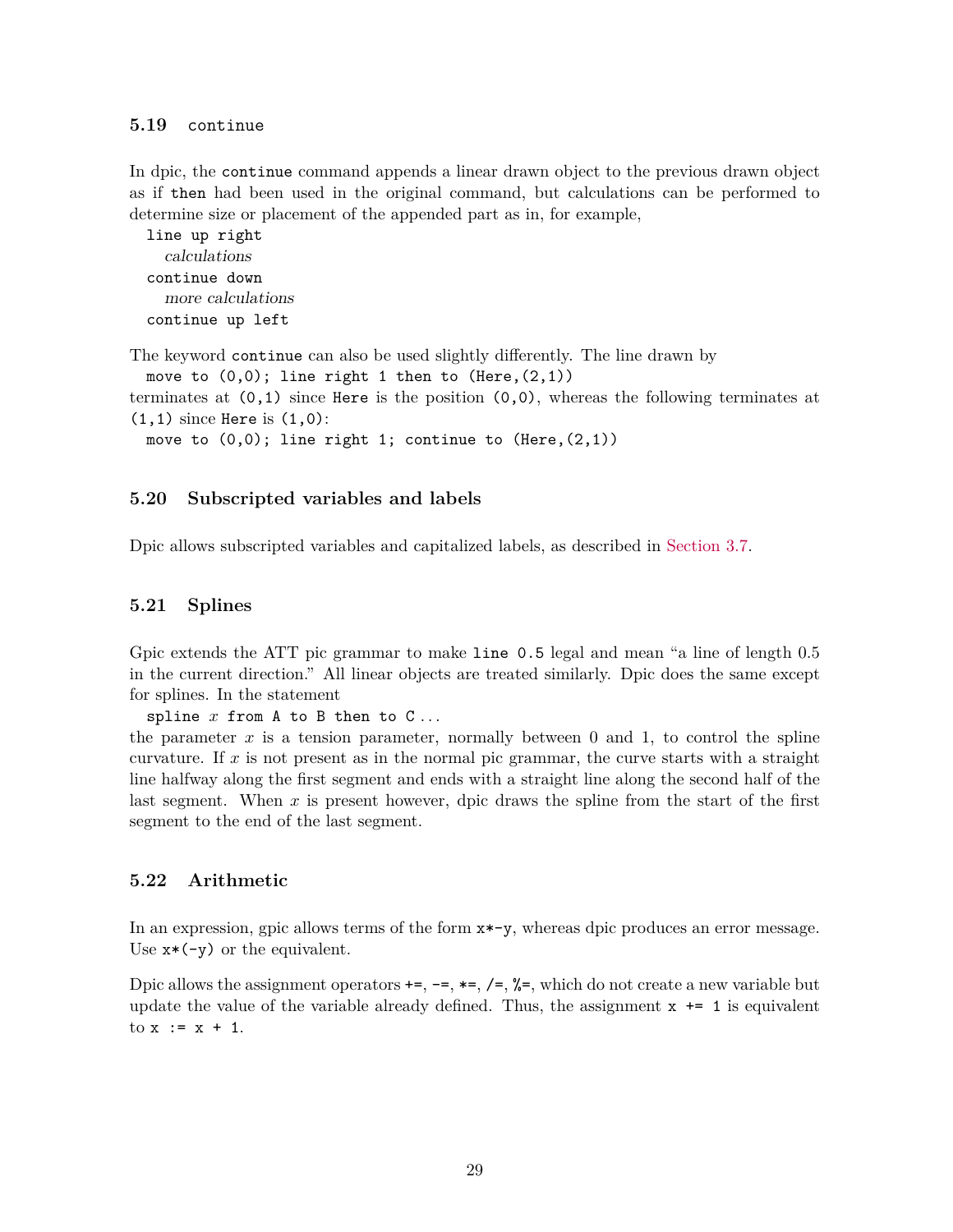#### <span id="page-29-0"></span>**5.23 Vector arithmetic**

The dpic grammar permits the following:

X: Y + Z

where Y and Z are defined positions. Gpic requires

 $X: Y + (Z.x, Z.y)$ 

Dpic also allows scalar postmultiplication:

X: Y\*2/3 (but not X: 2/3\*Y)

#### <span id="page-29-1"></span>**5.24** exec

In dpic the contents of a string can be executed using

exec string

or

exec sprintf(format string, args)

as if the string were the next line of input. This enables the programmed generation of names and labels, for example:

for i=1 to 10 do exec sprintf(" $A\%g$ :  $x\%g$ ,  $y\%g$ ", i,  $2*i$ ,  $3*i$ )

#### <span id="page-29-2"></span>**5.25 Functions**

A few additional mathematical functions are defined in dpic: abs, acos, asin, expe, floor, loge, sign, tan, and pmod.

#### <span id="page-29-3"></span>**5.26 PSTricks anomaly**

At some time between the years 2000 and 2010, the behaviour of the low-level PSTricks command \psbezier was changed to match the existing context-dependent behavior of the \pscurve command within the  $\epsilon$  \pscustom environment<sup>[2](#page-29-4)</sup>. Dpic does not generate the \pscurve command, but the new behaviour affects dpic-defined filled splines. The "normal" PSTricks spline syntax is

```
\psbezier(x1,y1)(x2,y2)(x3,y3)(x4,y4) . . .
```
However, if a correctly defined path containing this spline as its second or later subpath is now enclosed in a \pscustom environment, the path coordinates are incorrect;  $(x1, y1)$  must be omitted since, under these conditions, \psbezier takes its first coordinate pair to be the current position. This anomaly would not be a significant problem if it were always known at the time of generating the \psbezier coordinates whether the curve will be enclosed within \pscustom, but such is not the case.

Dpic always generates four (or more) coordinate-pair arguments as in the normal syntax, sometimes resulting in the addition of an extraneous path segment produced within \pscustom.

<span id="page-29-4"></span><sup>&</sup>lt;sup>2</sup>The context-dependency of  $\ensuremath{\mathsf{S}}$  ration to be a feature rather than a bug. An alternative that preserves command orthogonality would have been to define two curve (and spline) commands for the inpscustom and out of pscustom contexts. Such are the difficulties of software library maintenance.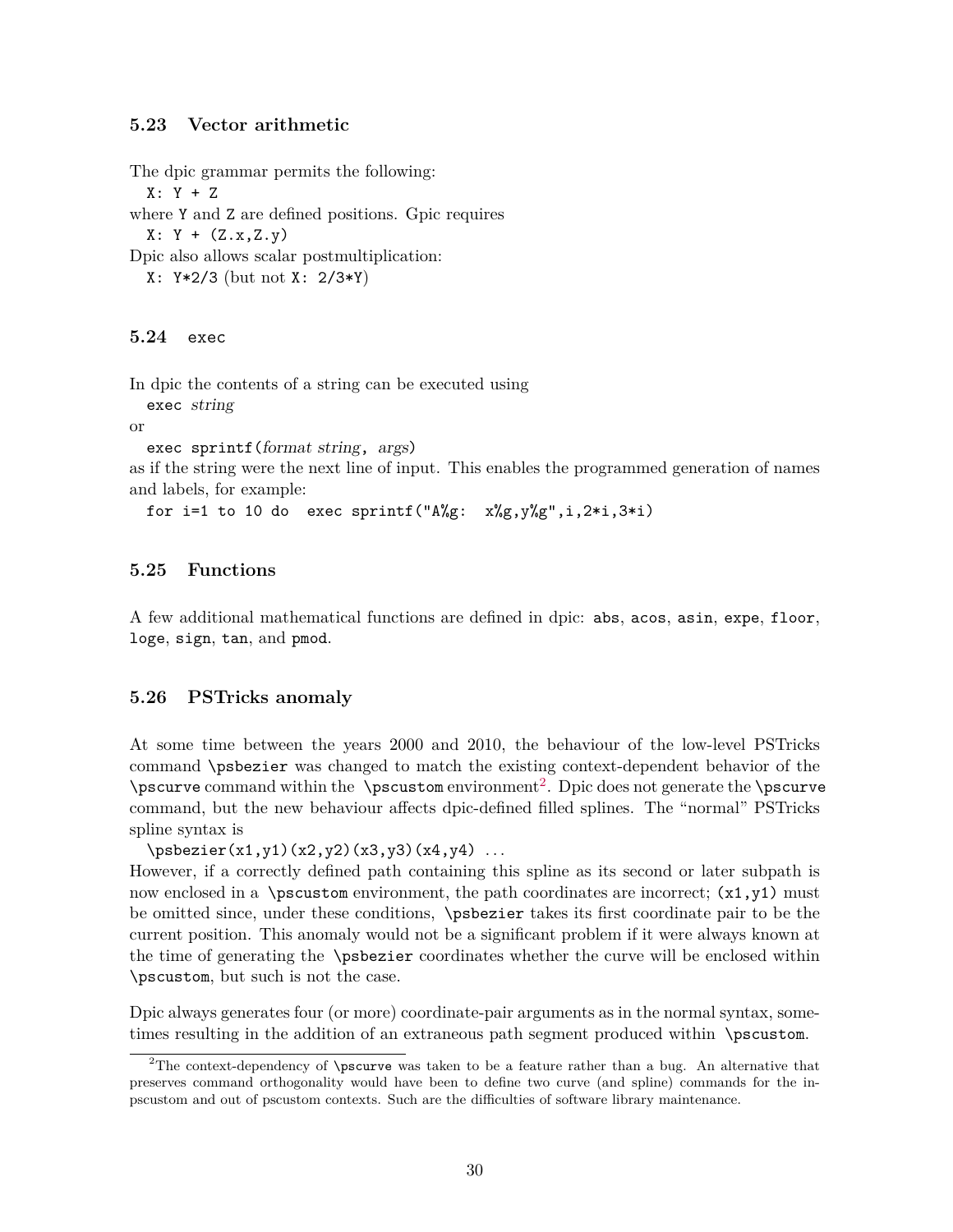For some versions of PSTricks, a workaround for the problem has been to insert a PSTricks patch in your LATEX code if you are enclosing splines within \pscustom commands. More recent versions of the PSTricks package have changed again but, starting from the August 27, 2010 pstricks.tex distribution file, a parameter noCurrentPoint has been introduced, which prevents \psbezier (and other commands) from taking the current point as the first coordinate pair. The following line inserted into a latex document avoids an error if the PSTricks version is August 2010 or later:

\psset{noCurrentPoint}

Older versions of PSTricks are handled using the following workaround:

```
command "\makeatletter\@ifundefined{ifPst@noCurrentPoint}%
{\@ifundefined{MPS@Patch}{\gdef\MPS@Patch{}%
 \typeout{ Dpic -p: patching psbezier in pstricks.tex (some versions) }%
\def\psbezier@ii{\addto@pscode{%
 \ifshowpoints true \else false \fi\tx@OpenBezier%
 \ifshowpoints\tx@BezierShowPoints\fi}\end@OpenObj}}{}}%
{\@ifundefined{MPS@PatchMsg}{\gdef\MPS@PatchMsg{}%
 \typeout{ Dpic -p: Setting noCurrentPoint to use all coord pairs }}{}%
 \psset{noCurrentPoint}}\makeatother%"
```
This patch need only be executed once per LATEX run rather than with every diagram.

If the above fix does not work then, for now, do not insert spline commands into paths within the \pscustom environment, *unless* the spline is the first path segment. It is probably safe to say that this anomaly does not occur very often, but it can cause considerable difficulty when it does; the cure is to update your PSTricks files.

Legacy diagrams can often be treated in the following way, if pstricks97.tex is available on your machine as in MiKTeX distributions, for example. Replace the line \usepackage{pstricks} with \usepackage[97]{pstricks} or \input{pstricks97.tex}. However, this method precludes using the newer PSTricks facilities.

## **References**

- <span id="page-30-3"></span>[1] J. D. Aplevich. M4 macros for electric circuit diagrams in latex documents, 2015. Available with the CTAN Circuit\_macros distribution: [http://www.ctan.org/tex-archive/](http://www.ctan.org/tex-archive/graphics/circuit_macros/doc/Circuit_macros.pdf) [graphics/circuit\\_macros/doc/Circuit\\_macros.pdf](http://www.ctan.org/tex-archive/graphics/circuit_macros/doc/Circuit_macros.pdf).
- <span id="page-30-2"></span>[2] B. W. Kernighan and D. M. Richie. The M4 macro processor. Technical report, Bell Laboratories, 1977.
- <span id="page-30-0"></span>[3] B. W. Kernighan and D. M. Richie. PIC—A graphics language for typesetting, user manual. Technical Report 116, AT&T Bell Laboratories, 1991.
- <span id="page-30-1"></span>[4] E. S. Raymond. Making pictures with GNU PIC, 1995. In GNU groff source distribution; also <http://www.kohala.com/start/troff/gpic.raymond.ps>.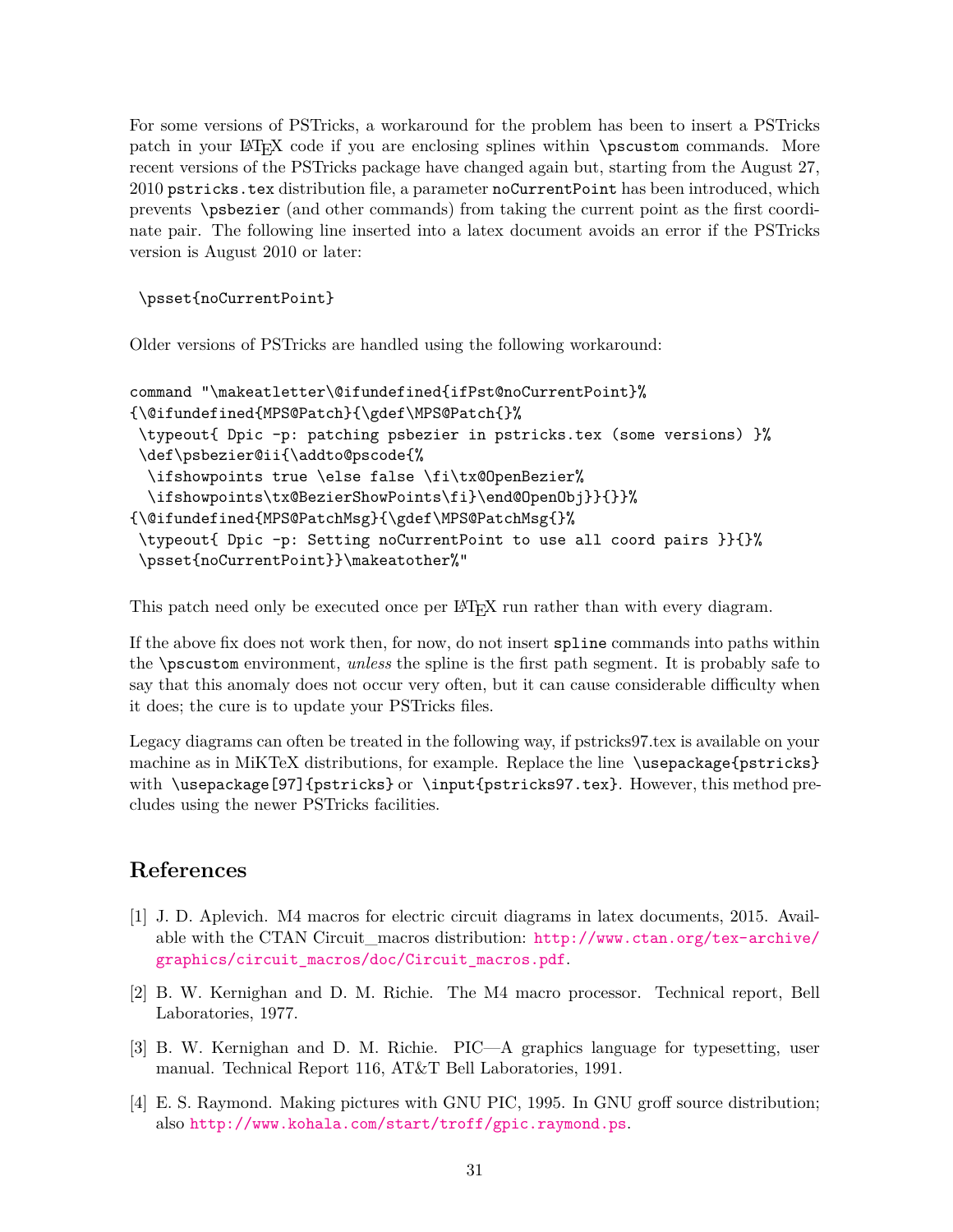<span id="page-31-0"></span>[5] R. Seindal et al. GNU m4, 1994. <http://www.gnu.org/software/m4/manual/m4.html>.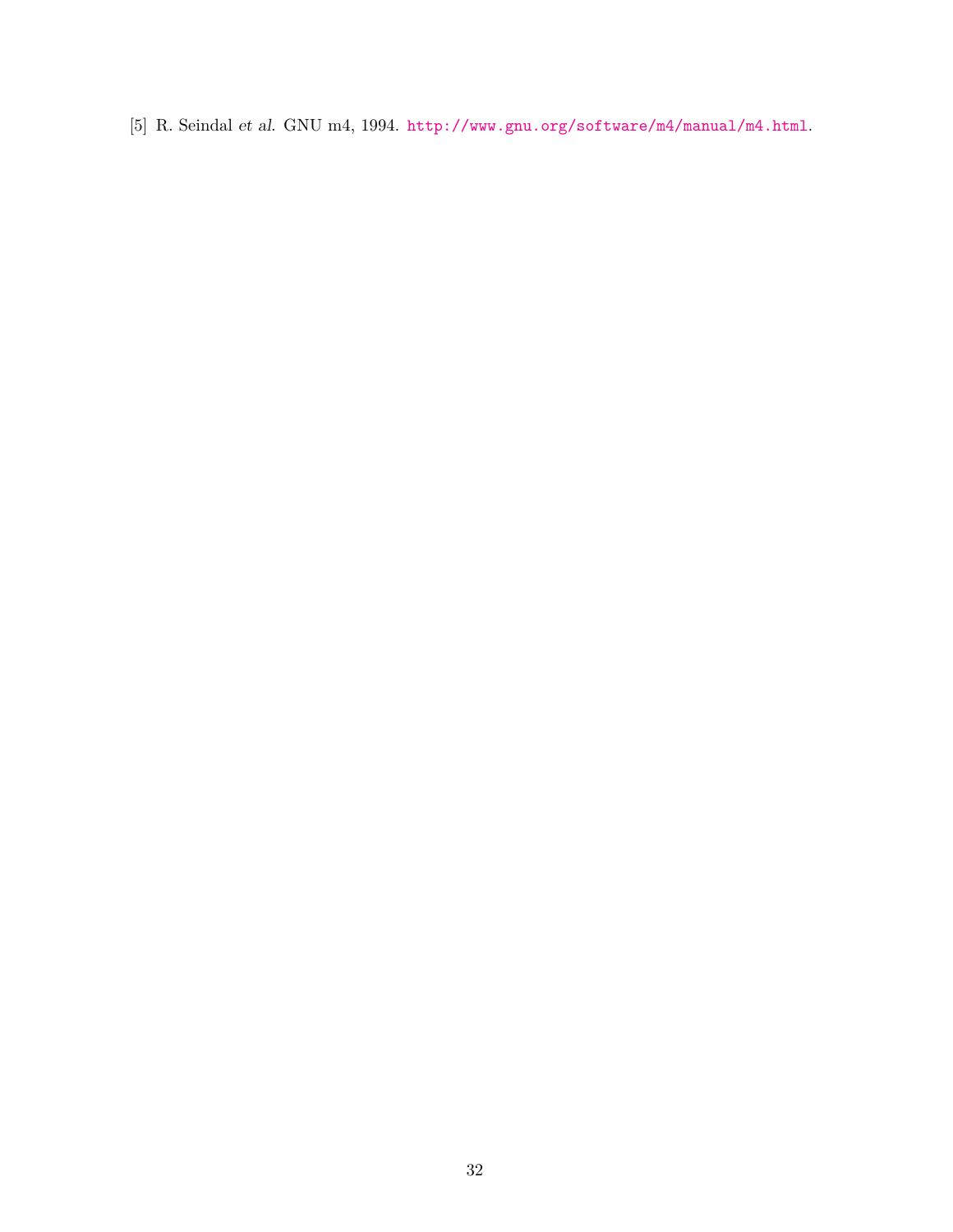## <span id="page-32-0"></span>**6 Appendix A: dpic man page**

## **NAME**

dpic - convert pic-language input to LaTeX-compatible and other formats

#### **SYNOPSIS**

dpic [ -defghmprstvx ] [ -z ] [ *infile* ] [*> outfile* ]

Typically, *infile* is of the form *name* [.pic] and *outfile* is of the form *name* .[tex|eps|pdf|fig|mp|svg]

#### **OPTIONS**

(none) LaTeX picture-environment output (very limited font-based drawing commands)

- -d PDF output, basic strings
- -e pict2e output
- -f Postscript output, strings in psfrag format
- -g TikZ-pgf output
- -h write help message and quit
- -m mfpic output (see mfpic documentation)
- -p PSTricks output
- -r raw Postscript output, no automatic string formatting
- -s MetaPost output
- -t eepicemu output (slightly less limited than LaTeX picture output)
- -v svg output
- -x xfig 3.2 output
- -z safe mode (access to external files disabled)

#### **DESCRIPTION**

Dpic accepts a tight subset of the pic drawing language accepted by GNU pic (sometimes named gpic) or AT&T pic, and emits lower-level drawing commands for insertion into LaTeX documents, for processing by the xfig or Inkscape drawing tools, or for direct display as encapsulated Postscript, PDF, or SVG. LaTeX-compatible output can contain arbitrary text for formatting. Commands to be passed through to the postprocessor (PSTricks, Tikz-pgf, etc.) can be included. Dpic returns EXIT\_SUCCESS (normally 0) if messages no more severe than warnings were generated, otherwise EXIT\_FAILURE (normally 1).

A few pic-language extensions unique to dpic are implemented for specific purposes.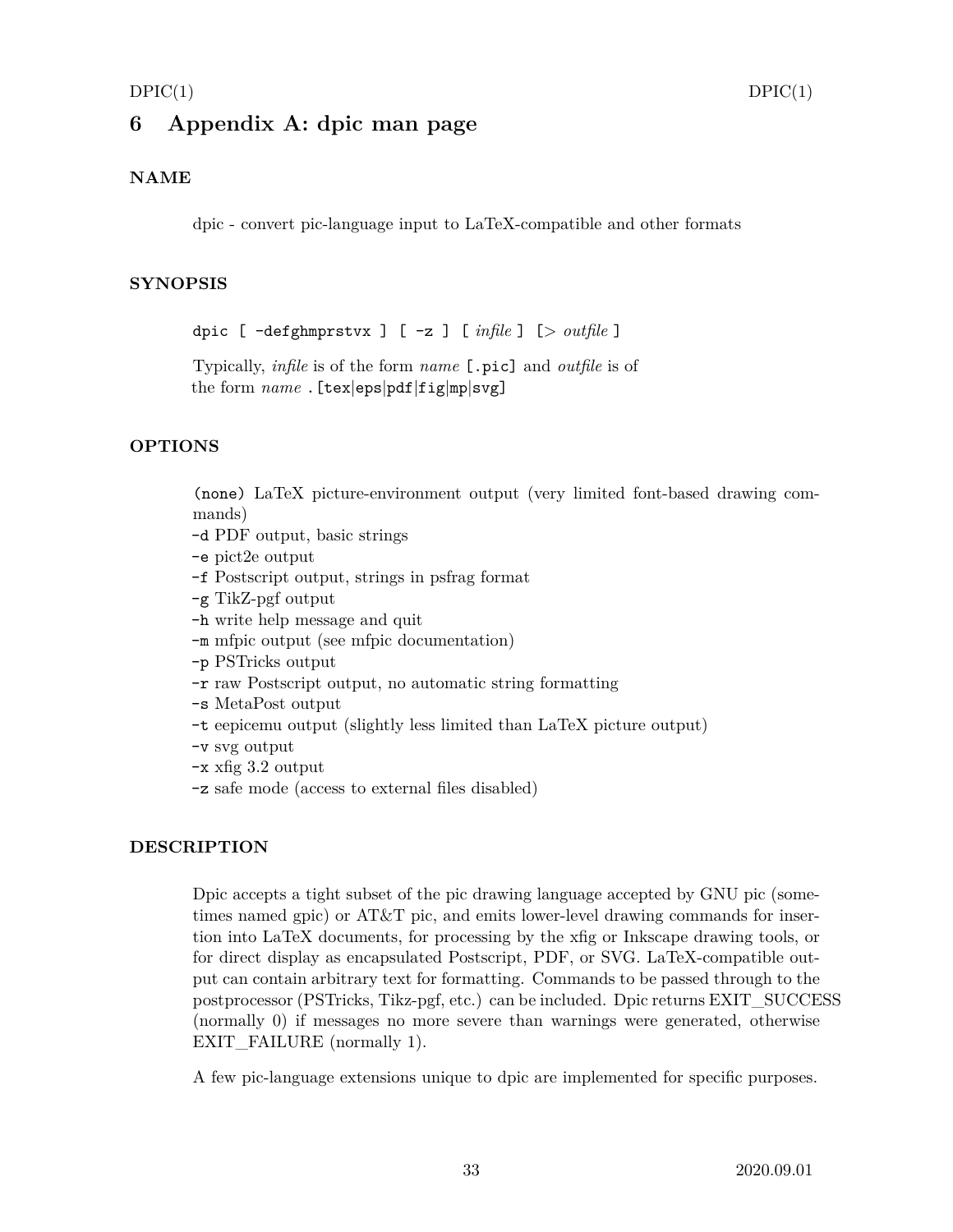## **LANGUAGE SUMMARY**

Input consists of a sequence of ASCII text lines. The first line of a picture is .PS and the last is .PE, with lines between these two converted into low-level drawing commands for the postprocessor chosen by the option. Lines outside of .PS ... .PE pass through dpic unchanged.

#### **Coordinates**

Coordinate axes in the pic language point to the right and up. The drawing units are inches by default but the statement

scale =  $25.4$ 

at the beginning of the diagram has the effect of changing the units to millimetres.

#### **Drawn objects**

The primitive drawn objects consist of the planar objects box, circle, ellipse; the linear objects line, arrow, move, spline; and arc, which has characteristics of both planar and linear objects. A *block* is a pair of square brackets enclosing other objects: [ *anything* ] and is a planar object. The complete diagram is contained implicitly in a block.

A *string* is a planar object similar to a box, but the pic language also allows strings to be attached to other objects as overlays, in which case they are part of the object.

The current drawing position Here is always defined. Initially and at the beginning of a block, Here is 0,0. Similarly, the current direction, which can be any of up, down, left, right, is set as right initially.

Each drawn object has an entry point and exit point that depend on the current direction. The entry point is placed by default at the current position. Objects can also be placed explicitly with respect to absolute coordinates or relative to other objects. The exit point becomes the new current position.

#### **Labels**

A *label* in pic is an alphameric sequence that starts with an uppercase letter. Dpic allows variables and labels to be subscripted; thus T and T[5] are distinct labels. The value in brackets can be any expression, comma-separated expression pair, or a defined position, but expressions are rounded to the nearest integer value. A label gives a symbolic name to a position or drawn object; for example,

```
Post: Here + (1,2)Bus[23]: line right 4
```
#### **Defined points**

Once drawn, a linear object has defined points .start, .center, and .end, which can be referenced as known positions, for example,

L: line; line up 0.5 from L.c

where .center has been abbreviated as .c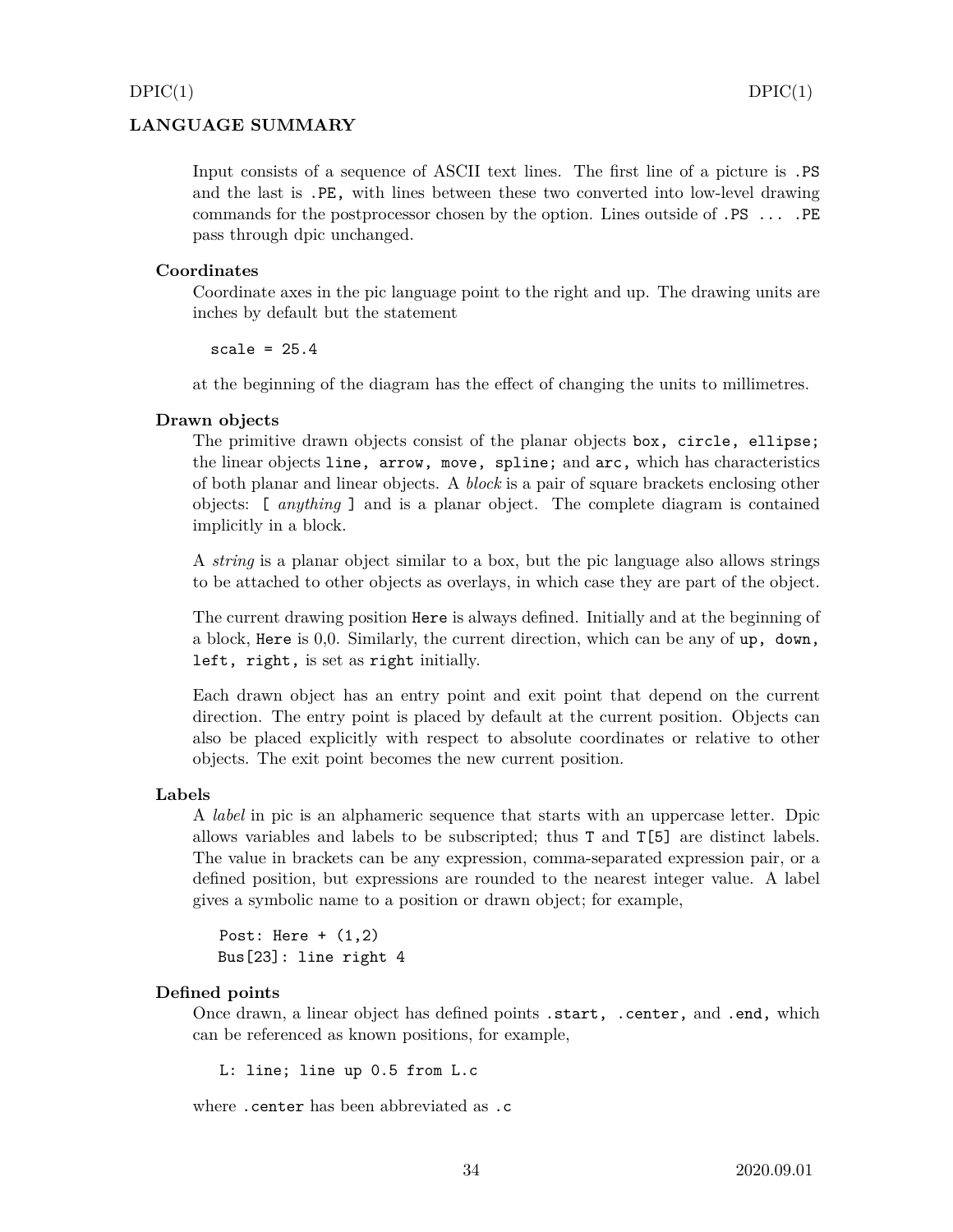The defined points for a planar object are the compass points on its periphery given by .n, .s, .e, .w, .nw, .ne, .se, .sw, together with .center, .top, .bottom, .right, .left. For an arc, these points correspond to the circle of which the arc is a part, with the addition of .start and .end.

A *block* has defined points similar to a box, but can also have others in its interior. For the example

A: [ circle; Q: [ line; circle ]; T: Q.n ]

the defined points are as follows:

The points of the outer block as if it were a box, for example, A.ne

A position defined in the block, for example, A.T

The defined points of labeled objects inside the block, preceded by a dot, for example, A.Q (the centre of block Q), or A.Q.ne (the northeast point of Q).

The defined points of enumerated objects inside the block, preceded by a dot (but make sure there is a space after the dot if it is followed by a number rather than an expression in braces), for example, A.Q. 1st circle.n or (better) A.Q.{1}st circle.n

#### **Language elements**

The lines defining a picture are separated by newline characters or semicolons. Newlines are significant except after then, ;, :, {, else, or newline.

A line is continued to the next if the rightmost character is a backslash.

Non-continuation lines beginning with a period are ignored, except for .PS and .PE lines.

The pic source may be commented by placing each comment to the right of a # character (unless the # is in a string).

The language elements include the following:

A drawing command with optional label, for example, box or A: box

A position-label definition, for example A: *position*

An assignment to a variable, for example  $x = 5$ 

A *direction* (to change the default), for example, up

Branching is performed by

if *expr* then { *dotrue* } else { *dofalse* }.

The looping facility is

for *variable* =  $expr$  to  $expr$  [by  $[*]$  *incr* ] do {  $anything$  }.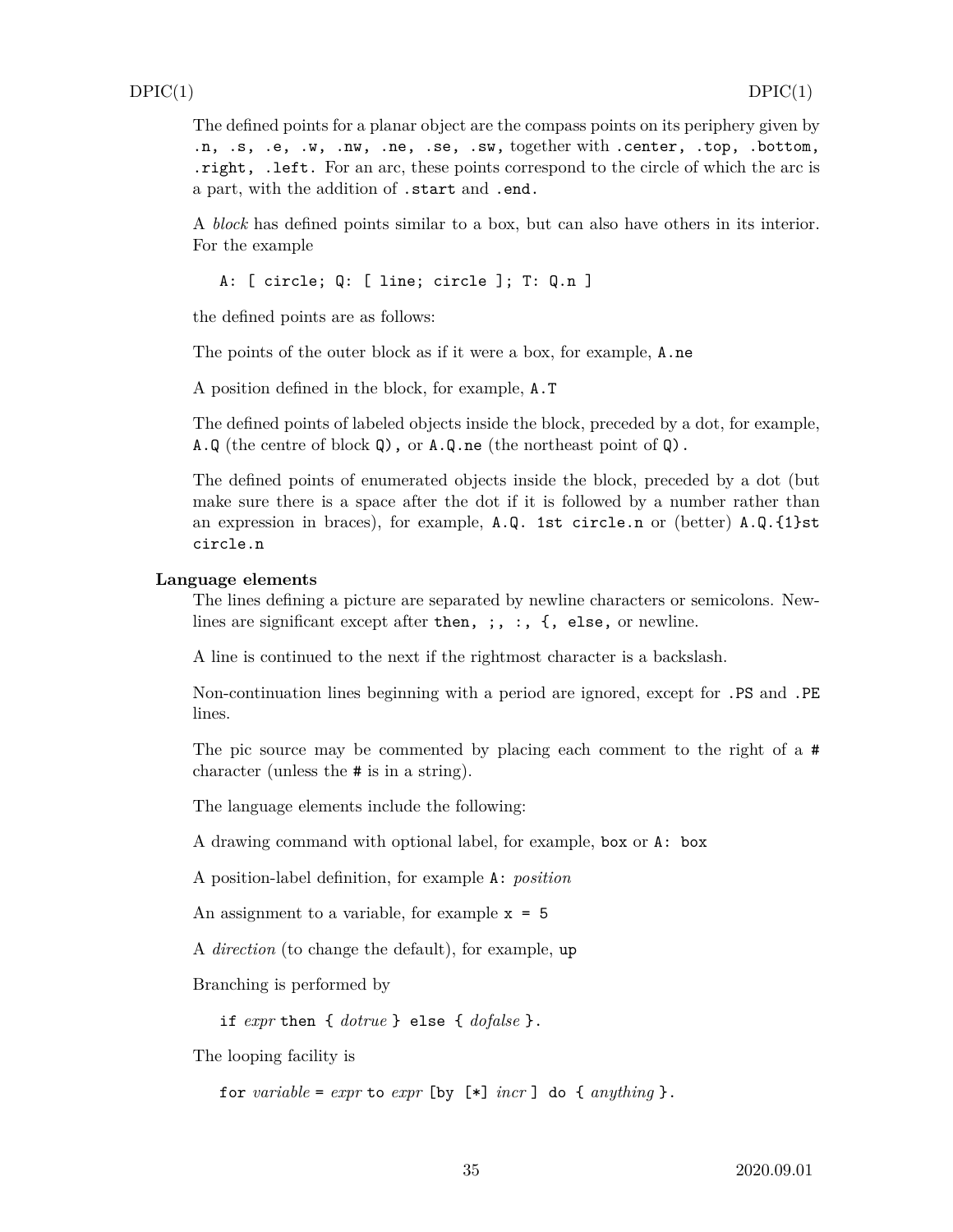The loop variable is incremented by 1 by default, otherwise by *incr* (which may be a negative expression) unless it is preceded by the asterisk, in which case the loop variable is multiplied by *incr.* The loop variable may be changed by statements in the loop, thereby controlling the number of loop repetitions.

Braces occur in several contexts. When used independently of other language elements, as

{ *anything* }

the left brace saves the current position and direction, and the right brace restores them to the saved values after the enclosed lines have been processed.

Arbitrary postprocessor commands can be generated using

command *string,*

which inserts the contents of *string* into the output. The *string* contents must be compatible with the chosen postprocessor. Similarly, any line that begins with a backslash is copied literally to the output.

The line

exec *string*

executes the contents of *string* as if it were a normal input line.

To execute operating-system shell commands, use

sh *string*

and to read lines from an external file, use

copy *string*

These commands are disabled by the dpic option -z or by a compile-time switch.

The command

print *expr*|*position*|*string* [ *> string* | *>> string* ]

prints or appends its argument to the file named in the string on the right, or by default to the standard error. Printing to a file is disabled by the -z option.

#### **Macros**

The pic language includes macro definition and expansion, using either

define *name* { *anything* },

or

define *name* X *anything* X,

where X is any character except {. When *name* appears alone or with arguments in parentheses as *name(arg, ...)* then it is replaced by the contents between the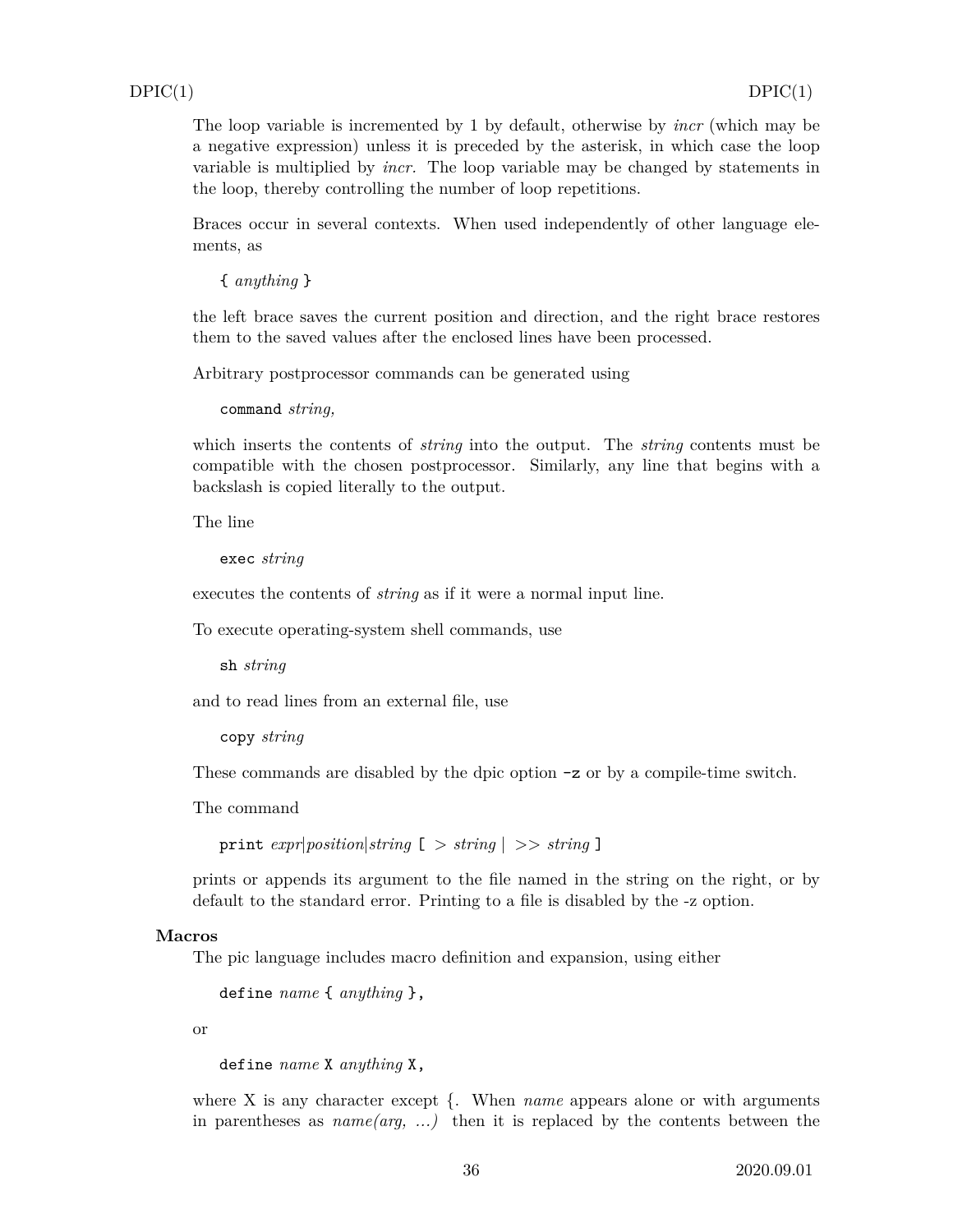delimiters in the macro definition. Arguments are separated by commas except that a comma in an argument is ignored within a string, parentheses, or brackets. In this substitution, occurrences of \$1 are replaced literally by the first argument (not by its value, if any), and so on for other arguments.

The value \$+ in a macro is the number of arguments given to the macro. dpic ignores white space (spaces, new lines, and tab characters) that directly precede an argument in a macro invocation. A macro definition can be deleted by

```
undefine name
```
Macro definitions are global, which may require judicious undefinition of macros if there is a risk of name clashes.

#### **Drawing commands**

An object is drawn using the following general format:

[ *Label* :] *object* [ *attributes* ] [ *placement* ] [ *strings* ]

The items following *object* can occur in any order, but the order can make a difference to the drawn result, since lines are read and interpreted from left to right. Defaults are assumed for all drawing parameters as necessary. For example, the sequence

circle "Chew"; arrow; box "Swallow" line; arc cw -*>*; ellipse "Digest"

draws a simple flow diagram using default sizes for all objects, with centered words in the circle, box, and ellipse.

#### **Attributes**

An *attribute* is a keyword or keywords followed by expressions as appropriate. Attributes are used to set parameters that control the placement, size, and appearance of objects.

The dimension attributes are the following, showing valid abbreviations:

height|ht|width|wid|radius|rad|diameter|diam|scaled *expr*

When appended to linear objects, height and width apply to arrowhead dimensions. The scaled attribute scales the object by *expr.*

The postprocessed size of a string is unknown in advance to the pic processor, but once known, the bounding box dimensions can be specified explicitly as for other drawn objects, as shown:

*string* wid *expr* ht *expr*

The thickness of lines defining an object are modified using the environment variable linethick or the attribute

thickness|thick *expr*

expressed in points. Line thickness is independent of any scaling.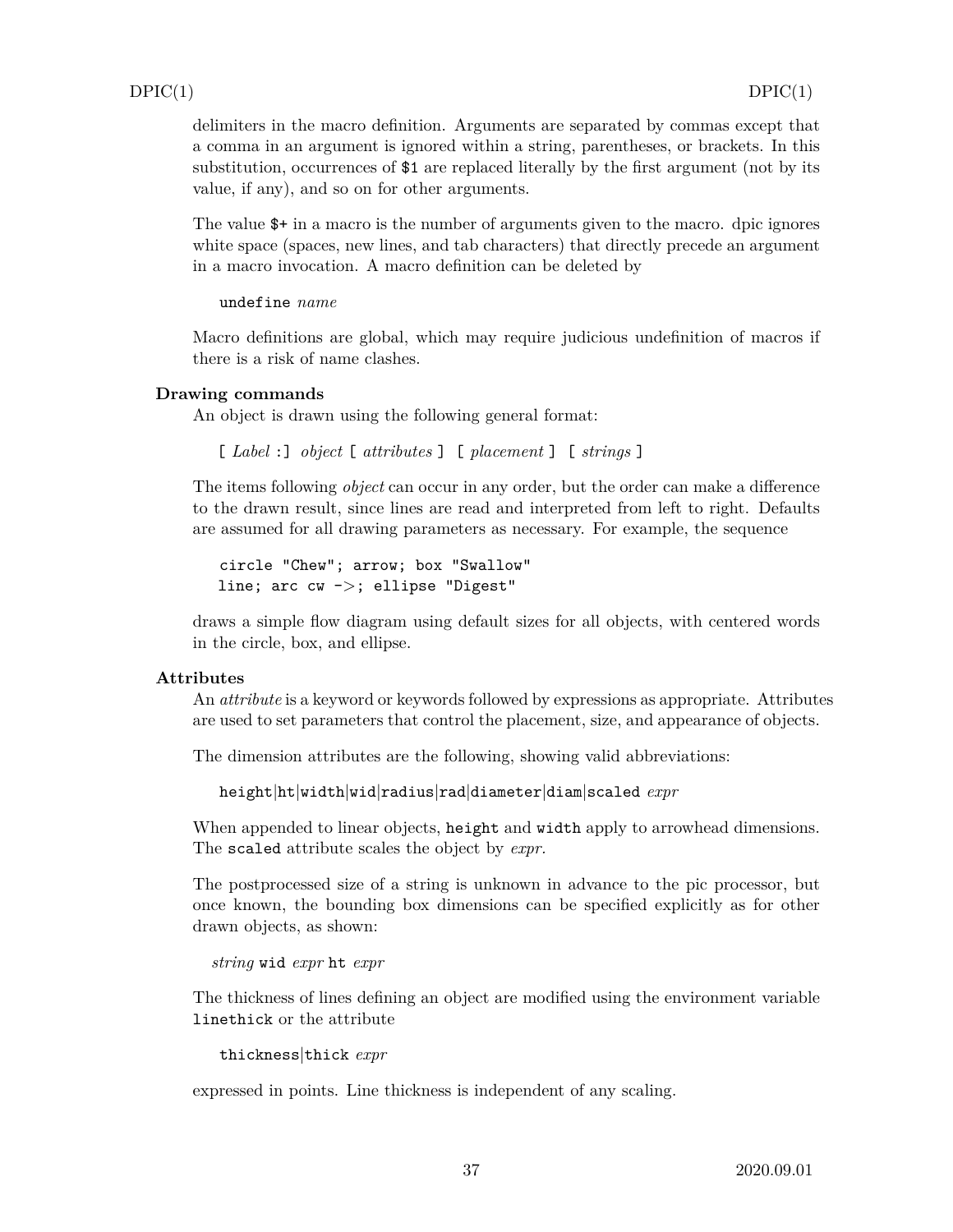Solid lines are drawn by default; this can be modified with

```
solid|invisible|invis
```
or with

dotted|dashed [ *expr* ]

the optional expression in the latter setting the length and distance between dashes or dots.

The following attributes are for putting arrowheads at the start, end, or both ends of a linear object:

*<*-|-*>*|*<*-*>* [ *expr* ]

The default for arrow objects is -*>*. The shape parameter *expr* may be omitted, in which case the value of the environment variable **arrowhead** is used. The accepted values of expr are currently 0, 1, and 3, with 1 the default.

The drawing direction of an arc is changed by the attribute

```
ccw|cw
```
with ccw the default.

To fill an object with a shade of gray, use the attribute

fill [ *expr* ]

where the value of *expr* can vary from 1, meaning white, to 0, meaning black. A linear object defining a path can be filled where the postprocessor allows, currently for MFpic, MPost, PDF, PGF, PS, PSfrag, PSTricks, and SVG output.

Line color can be set using

```
outline|outlined string
```
The pic language knows no details about color; the string contents must be compatible with the postprocessor. For example, the predefined colours of LaTeX or Tikz-pdf packages can be specified, or custom colors can be defined using the

```
command string
```
facility so that the postprocessor will know about them.

Filling by color is similar, using the attribute

shaded *string*

and, when the object is planar and both the fill and outline colors are the same, the two attributes can be combined as

colour|color|colored|coloured *string*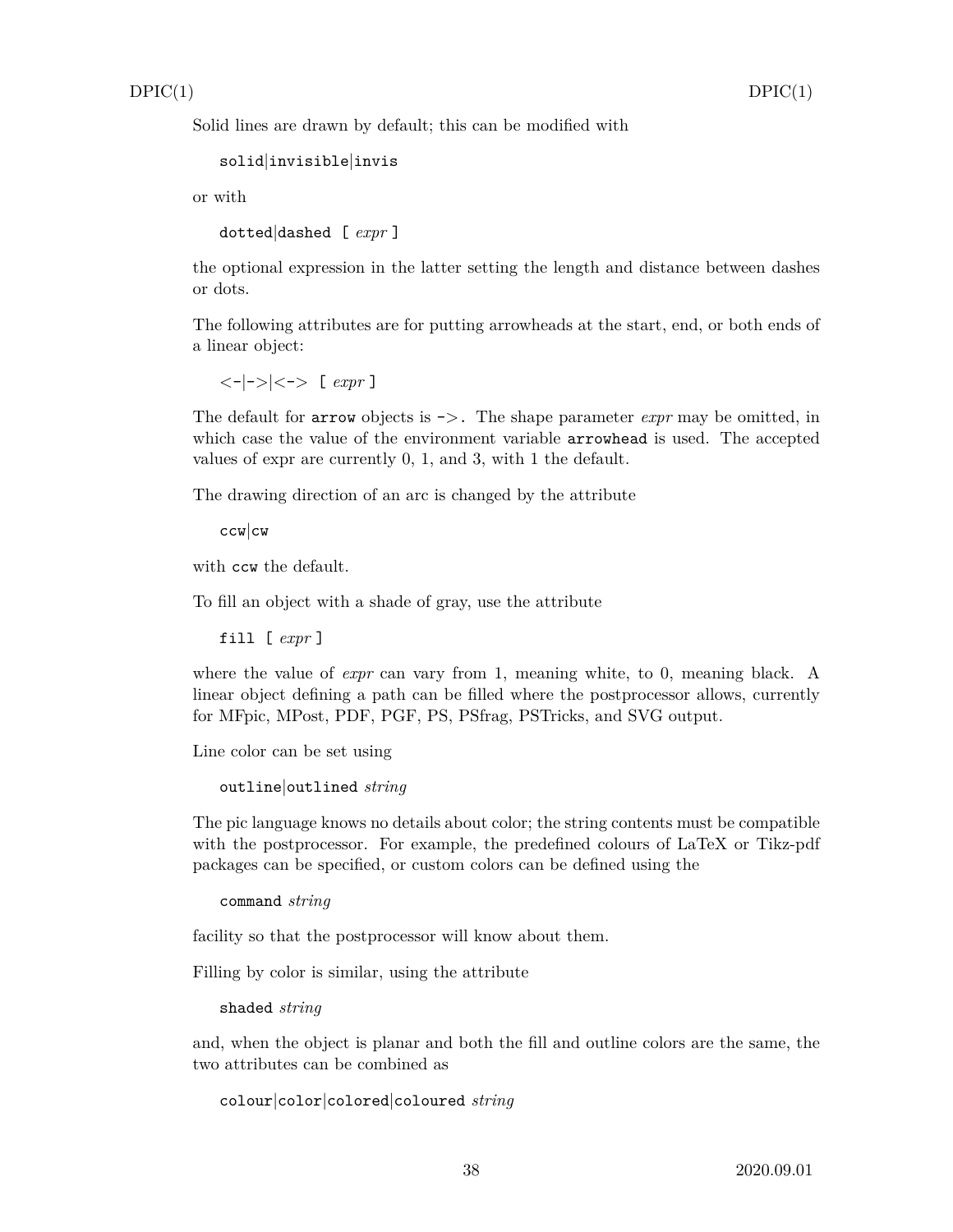in which all four spellings are equivalent.

Finally, the attribute

same

duplicates the properties of the previously drawn object of the same type, but with the current default placement.

In addition to scale changes effected by the scale variable, the size of the complete picture can be set by appending one or two terms to the .PS line as shown:

 $PS [x [y]]$ 

where x and y evaluate to constant values. On encountering the .PE line, the picture width w and height h are calculated. If  $x > 0$  then the picture is scaled so that  $w = x$ . If  $h > y > 0$  or if  $x = 0$  and  $y > 0$  then the picture is scaled so that  $h = y$ . Horizontal and vertical scaling are not independent. Text size, line thickness, and arrowheads are not scaled. The units are inches, so for example,

.PS 100/25.4

sets the final picture width to 100 mm. Printed string text may extend beyond the rectangular boundaries defined by w and h unless the text dimensions have been explicitly set.

If the final diagram width exceeds the environment variable maxpswid or the height exceeds maxpsht, both of which can be changed by assignment, then the diagram is scaled as for x and y above.

#### **Placement of drawn objects**

An object is placed by default so that its entry is at the current point.

Explicit placement is obtained with

*object* at *position*

which centers the object at *position,* or

*object* with *defined point* at *position*

for example,

arc cw from *position* to *position* with .c at *position*

A block can also be positioned by reference to a displacement from its lower left corner, for example,

A: [ *contents* ] with (0.5,0.2) at *position.*

Linear objects are placed by default with the .start point placed at the current drawing position; otherwise linear objects are defined using a *linespec,* which is of the form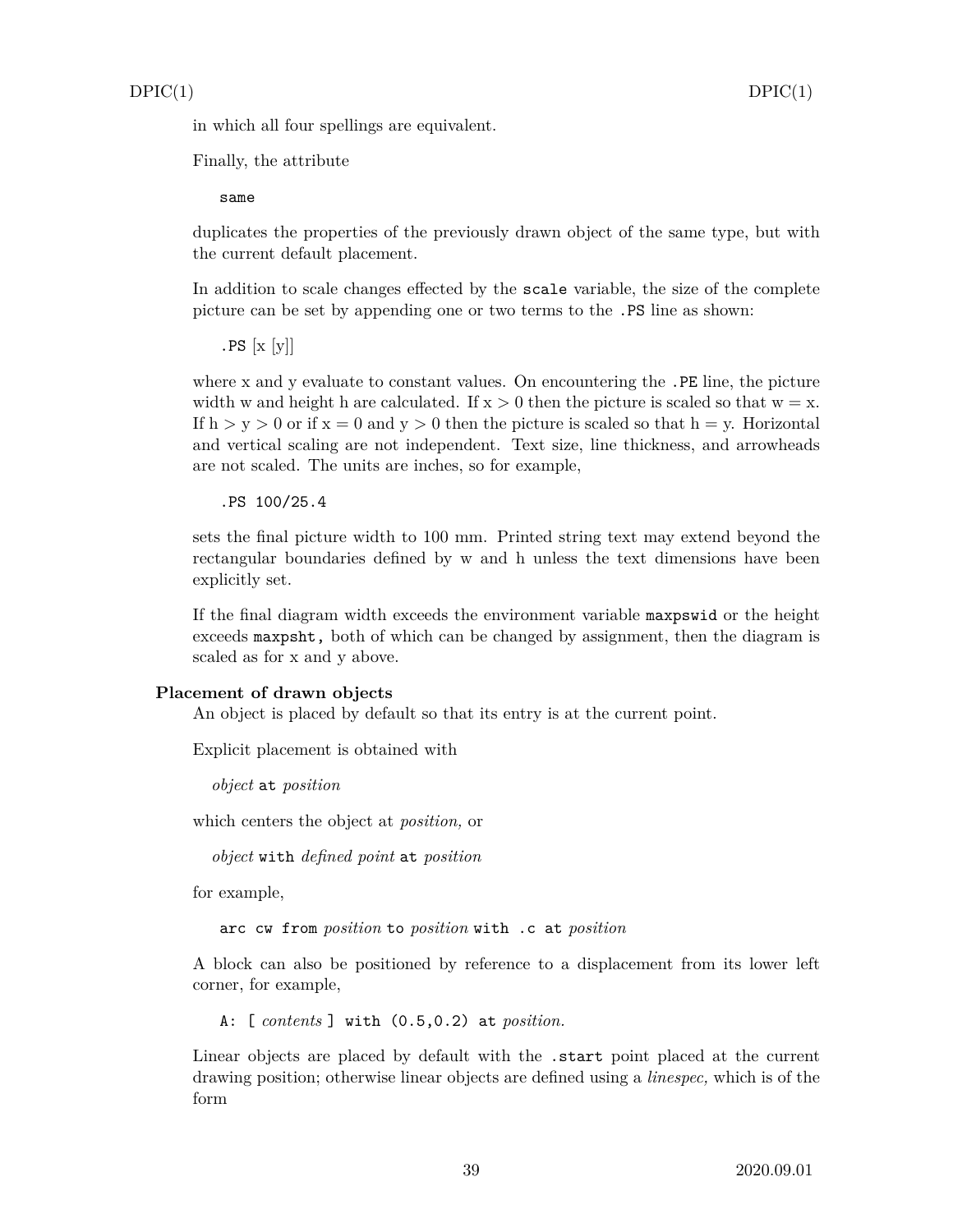*linespec* = from *position* | to *position* | *direction* [ *expr* ] | *linespec linespec* | *linespec* then *linespec*

where the second line means that *linespecs* can be concatenated, and the third that multisegment linear objects are drawn using multiple *linespecs* separated by then.

As an example, the following draws a triangle with the leftmost vertex at the current point:

line up 2 right 1.5 then down 3 then to Here

Exceptionally, the *linespec*

to *position* to *position* to ...

is multiple and does not require the then keyword.

A single *expr* is also an acceptable *linespec* immediately after a linear object and means that the *object* is drawn to length *expr* in the current direction. The exception to this is

```
spline [ expr ] linespec
```
for which the *expr* is a spline tension parameter. If *expr* is omitted, a straight line is drawn to the midpoint of the first two spline control points and from the midpoint of the last two to the last point; the spline is tangent to all midpoints between control points. If *expr* is present, the spline is tangent at the first and last control points and at all other midpoints, and the spline tension can be adjusted. Tension values between 0 and 1 are typical.

In cases where all of the points of a multisegment linear object are not known in advance or inconvenient to calculate, the drawing command

continue *linespec*

will append a segment to the previously drawn linear object as if continue were then, with two differences. Arbitrary calculations may be done between the previous object and the continue statement, and the current point is the exit point of the previous object.

The construction

```
line from position to position chop [ expr ]
```
truncates the line at each end by the value of *expr* or, if *expr* is omitted, by the current value of environment variable circlerad

**Otherwise** 

line from *position* to *position* chop *expr1* chop *expr2*

truncates the line by the two specified distances at the ends. Truncation values can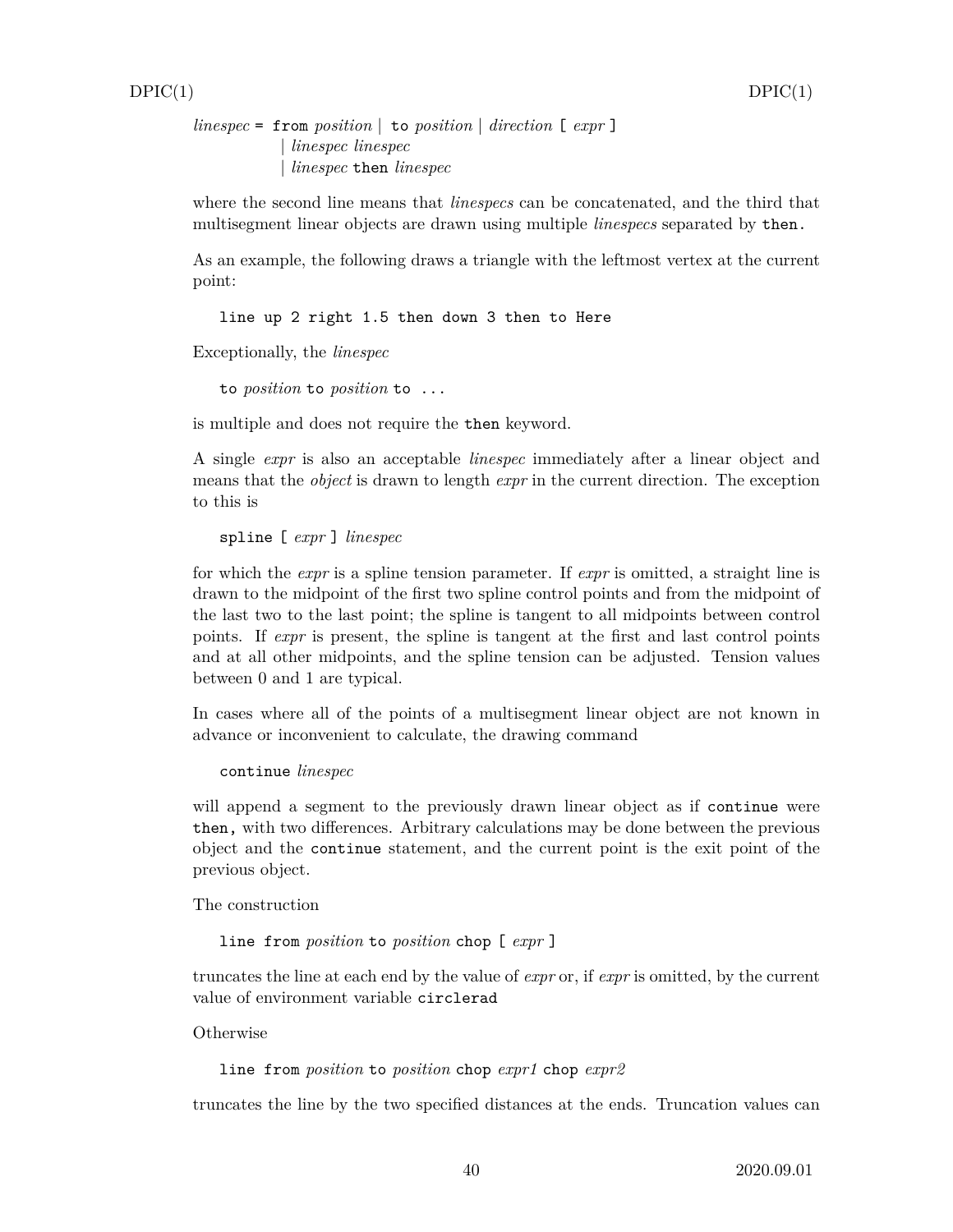be negative.

The attribute

by *position*

is for positioning, for example,

move by  $(5,6)$ 

#### **Variables and expressions**

Variable names are alphameric sequences beginning with a lower-case letter, optionally subscripted as for labels, and are defined by assignment. For example, the following line defines the variable x if it does not already exist in the current scope:

x = *expr*

The scope of pic variables is the current block in which they are defined, including blocks defined later within the current block. The assignment

x := *expr*

or any assignment using an operator in the set

:=  $+=$   $-=$   $*=$   $/=$   $\frac{9}{6}$ 

requires x to have been defined previously in the current block or an enclosing block.

Expressions consist of floating-point values combined using the unary operator "!" for logical negation and the usual parentheses and binary operators in decreasing order of precedence:

ˆ \* / %  $+ -$ == != *>*= *<*= *< >* && ||

In logical tests, the value 0 is equivalent to false and a nonzero value to true, with resulting true value of 1.

A floating-point value is obtained as an integer, a number with e syntax, a function value, a size value of a drawn object, for example,

last box.ht,

or the horizontal or vertical coordinate of a position, obtained respectively as

```
position .x|.y
```
The single-argument functions are abs, acos, asin, cos, exp, expe, int, log, loge, sign, sin, sqrt, tan, floor. The functions exp and log are base 10. The function rand() delivers a random number between 0 and 1, and rand *(expr)*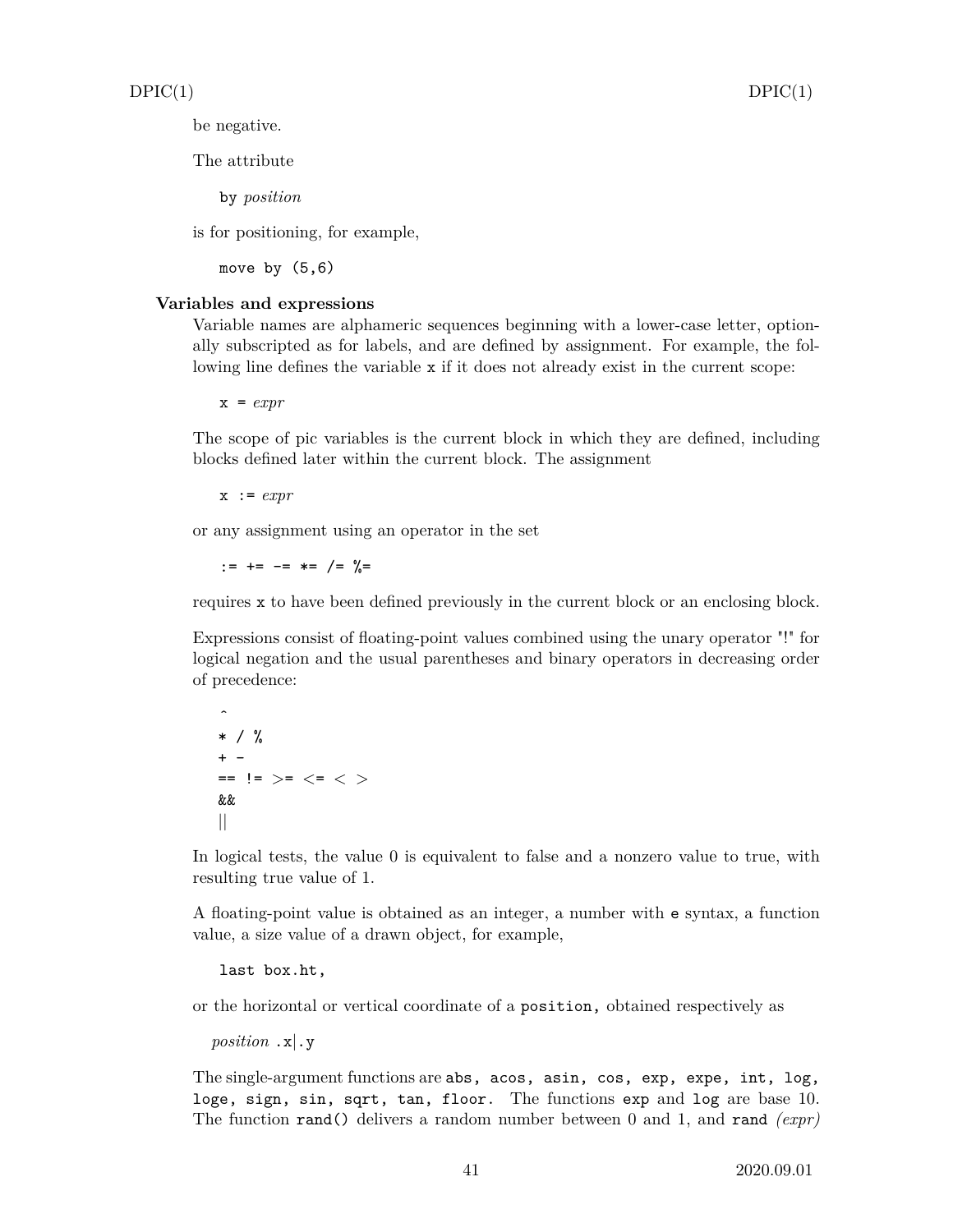initializes the random number generator.

The two-argument functions are atan2, max, min, pmod where pmod is the modulo function delivering a positive value.

#### **Predefined variables**

The following variables are predefined on invocation of dpic: optTeX, opttTeX, optPict2e, optPSTricks, optPDF, optPGF, optMFpic, optPS, optPSfrag, optMpost, and optSVG. Variable dpicopt is set according to the output option chosen, so that if one of options -p or -g has been invoked for example, then the test

if dpicopt == optPSTricks  $\parallel$  dpicopt == optPGF then { ... }

will selectively execute its body statements. In addition, variable optsafe has value true if the -z option has been selected or dpic has been compiled in safe mode.

If the specified option is one of  $-v$  (SVG),  $-d$  (PDF), or  $-r$  (raw postscript), then the variable dptextratio is defined, with default value 0.66, together with the variable dpPPI with default value 0.96. The latter is the assumed pixel density per inch and the former is the ratio of text height to nominal point size. These variables are used by the output routines and can be changed by assignment.

If the  $-x$  (xfig) option has been specified, then the following two variables are predefined: xfigres (default value 1200), and xdispres (default 80).

#### **Predefined environment variables**

A set of environment variables establishes the default values of drawing parameters within the scope of the current block. Their values are inherited from the superior block, but can be changed by assignment. They can be used in expressions like other variables. The variables, their default values, and default uses are given below

| arcrad     |          | 0.25 arc radius                                            |
|------------|----------|------------------------------------------------------------|
| arrowht    |          | 0.1 length of arrowhead                                    |
| arrowwid   |          | 0.05 width of arrowhead                                    |
| boxht      |          | $0.5$ box height                                           |
| boxrad     | $\Omega$ | radius of rounded box corners                              |
| boxwid     |          | 0.75 box width                                             |
| circlerad  |          | 0.25 circle radius                                         |
| dashwid    |          | 0.05 dash length for dashed lines                          |
| ellipseht  |          | 0.5 ellipse height                                         |
| ellipsewid |          | 0.75 ellipse width                                         |
| lineht     |          | 0.5 height of vertical lines                               |
| linewid    |          | 0.5 length of horizontal lines                             |
| moveht     |          | 0.5 length of vertical moves                               |
| movewid    |          | 0.5 length of horizontal moves                             |
| textht     | 0        | assumed height of text (11pt for postscript, PDF, and SVG) |
| textoffset |          | 2.5/72 text justification gap                              |
| textwid    | 0        | assumed width of text                                      |

When a value is assigned to the environment variable scale, all of the above values are multiplied by the new value of scale. This is normally done once at the top of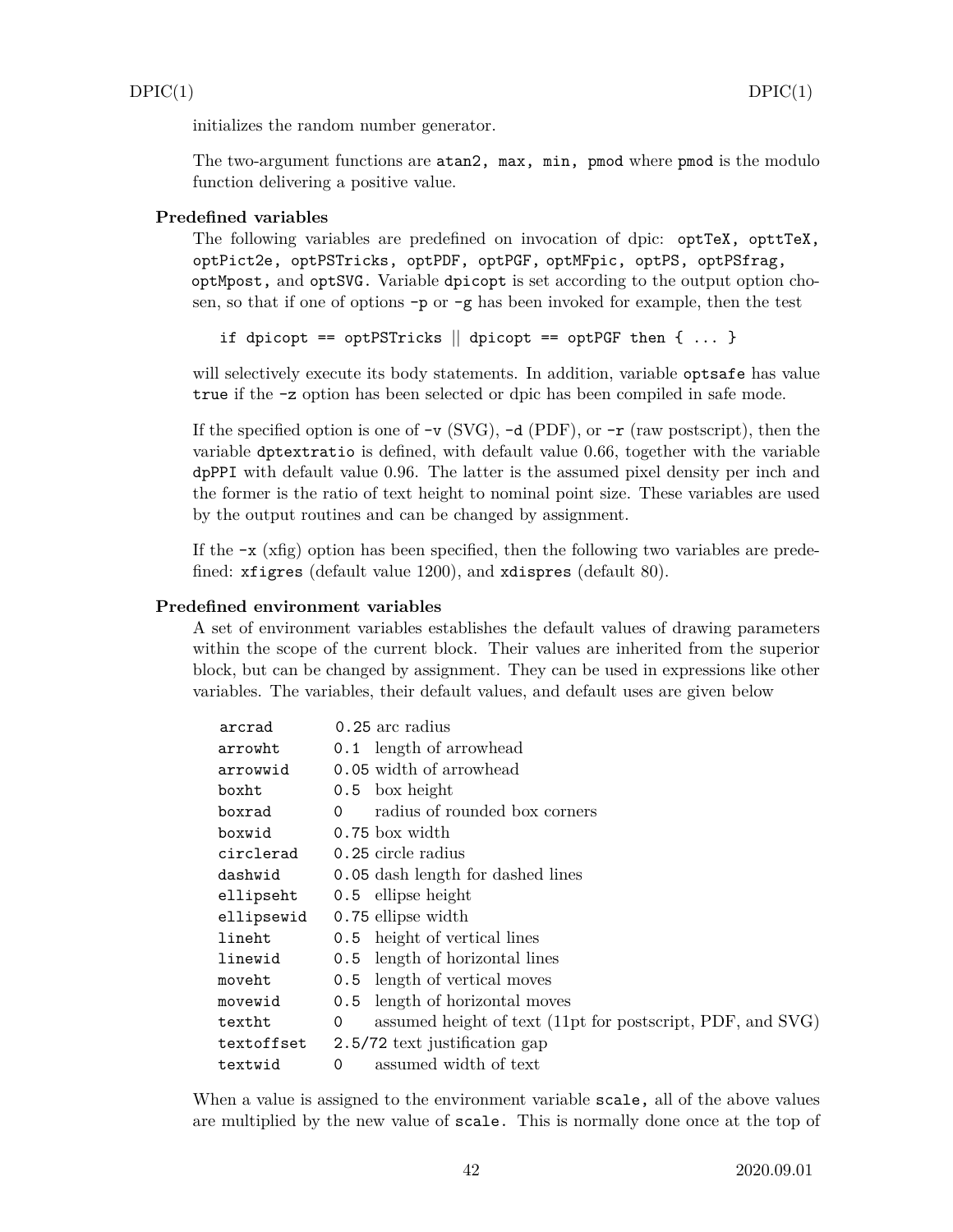the outermost scope of a diagram. Drawing units are thereby changed but the default physical sizes of drawn objects remain unchanged since dimensions are divided by the outermost scale value on output. The following are unaffected by scale changes:

| arrowhead | 1 arrowhead shape                   |
|-----------|-------------------------------------|
| fillval   | 0.5 fill density                    |
| linethick | 0.8 line thickness in points        |
| maxpsht   | 11.5 maximum allowed diagram height |
| maxpswid  | 8.5 maximum allowed diagram width   |

The variables maxpswid and maxpsht may have to be redefined for large diagrams or landscape figures, for example.

#### **Positions**

A *position* is equivalent to a coordinate pair defined in current drawing units, and can be expressed in the following forms:

Here The current drawing position.

*expr,expr* A pair of expressions separated by a comma.

( *position* ) A position in parentheses for grouping.

( *position* , *position* ) Takes the horizontal value from the first position and the vertical value from the second.

*position* +|- *position* Vector addition.

*position* \*|/ *expr* Scalar postmultiplication.

*Label* The label of a defined position or object. The position is the center of the object.

*expr* [of the way] between *position* and *position*

The example x between A and B is equal to  $A*(1-x) + B*x$ . Any value of *expr* is allowed.

 $\textit{expr} \leq \textit{position}, \textit{position} > A_n \text{ abbreviated equivalent of the previous form}.$ 

*number* st|rd|nd|th [last] *object* An object within the current block, enumerated in order of definition.

The *object* is one of

line, move, arrow, arc, box, ellipse, circle, spline, [], "" .

The number can be replaced by { *expr* }. For example, last "" means the last string, and {2ˆ2}nd [] means the fourth block in the current scope. The position is the center of the object.

Parentheses may be required when composite positions or expressions are used in the above forms.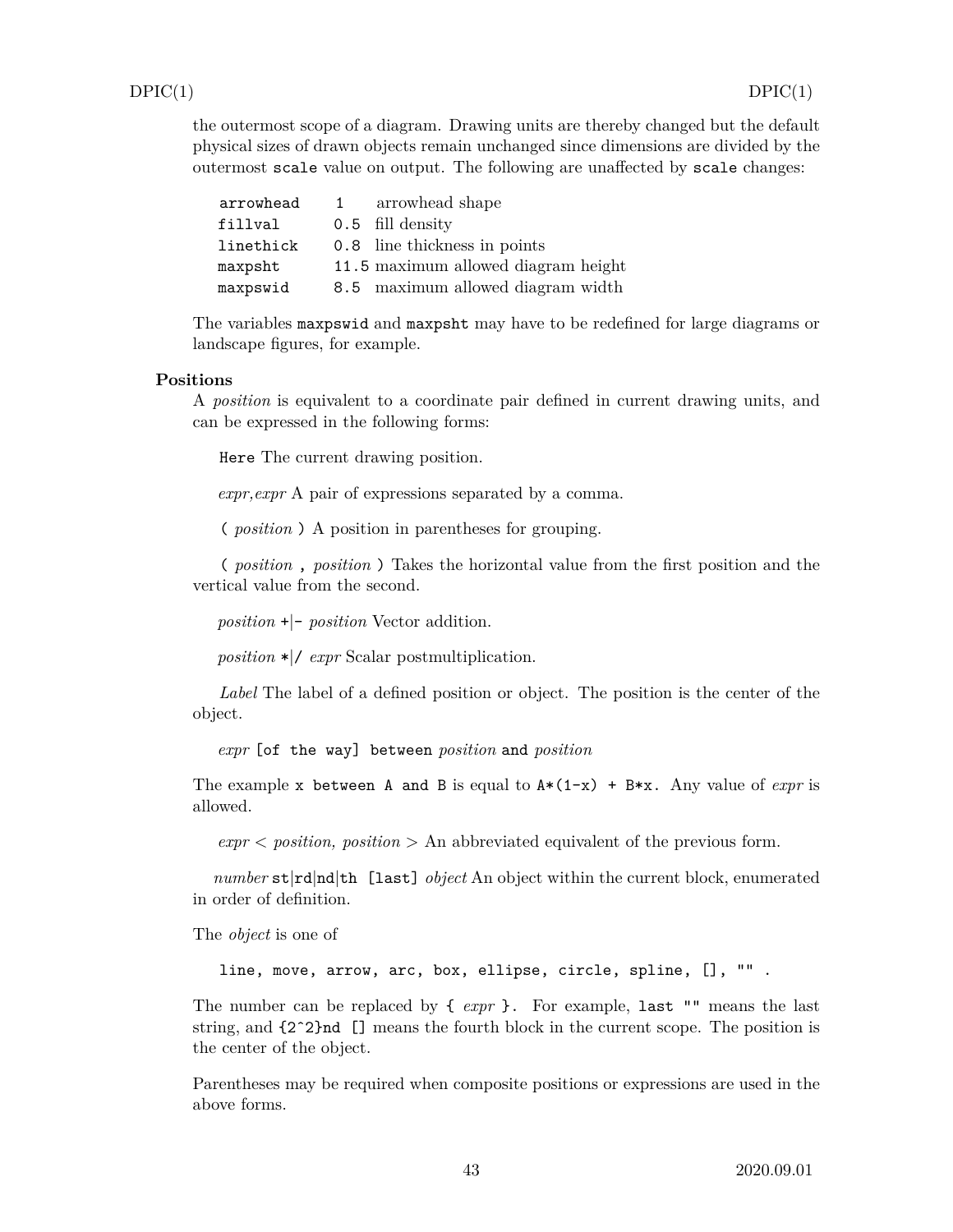Finally, a position can be given as

*object* . *defined point*

#### **Strings**

A *string* is a sequence of characters enclosed in double quotes. To include a double quote in a string, precede it with a backslash. Strings can be concatenated using the + operator. The C-like function

sprintf( *format string, expr, ...* )

is equivalent to a string. Expressions are floating-point values, so the only applicable number formats are **e**, **f**, and **g**.

Multiple strings such as "*text1*" "*text2*" are stacked and centered vertically.

A string attached to an object overlays the object at the center, and any height or width attributes apply to the object, not the string. However, the justification attributes ljust and rjust can be applied to the individual strings of a stack overlaying an object.

An independent string is placed with its center at the current point by default, or by specifying the position of one of its defined points as for any *object,* for example,

"Animal crackers" wid 82.3/72 ht 9.7/72 with .sw at Q

The placement qualifiers above, below, ljust, rjust place the string above, below, or justified with respect to the placement point. For example,

"Animal crackers" at Q ljust above

places the string above and textoffset units to the right of Q.

#### **EXAMPLES**

Source file example.pic:

```
\documentclass{article}
\usepackage{tikz}
\begin{document}
.PS
box dashed "Hello" "World"
.PE
\end{document}
```
The command

#### dpic -g example.pic *>* example.tex; pdflatex example

produces example.pdf containing a dashed box with Hello and World stacked inside. To produce a .tex file containing PSTricks drawing commands for insertion into a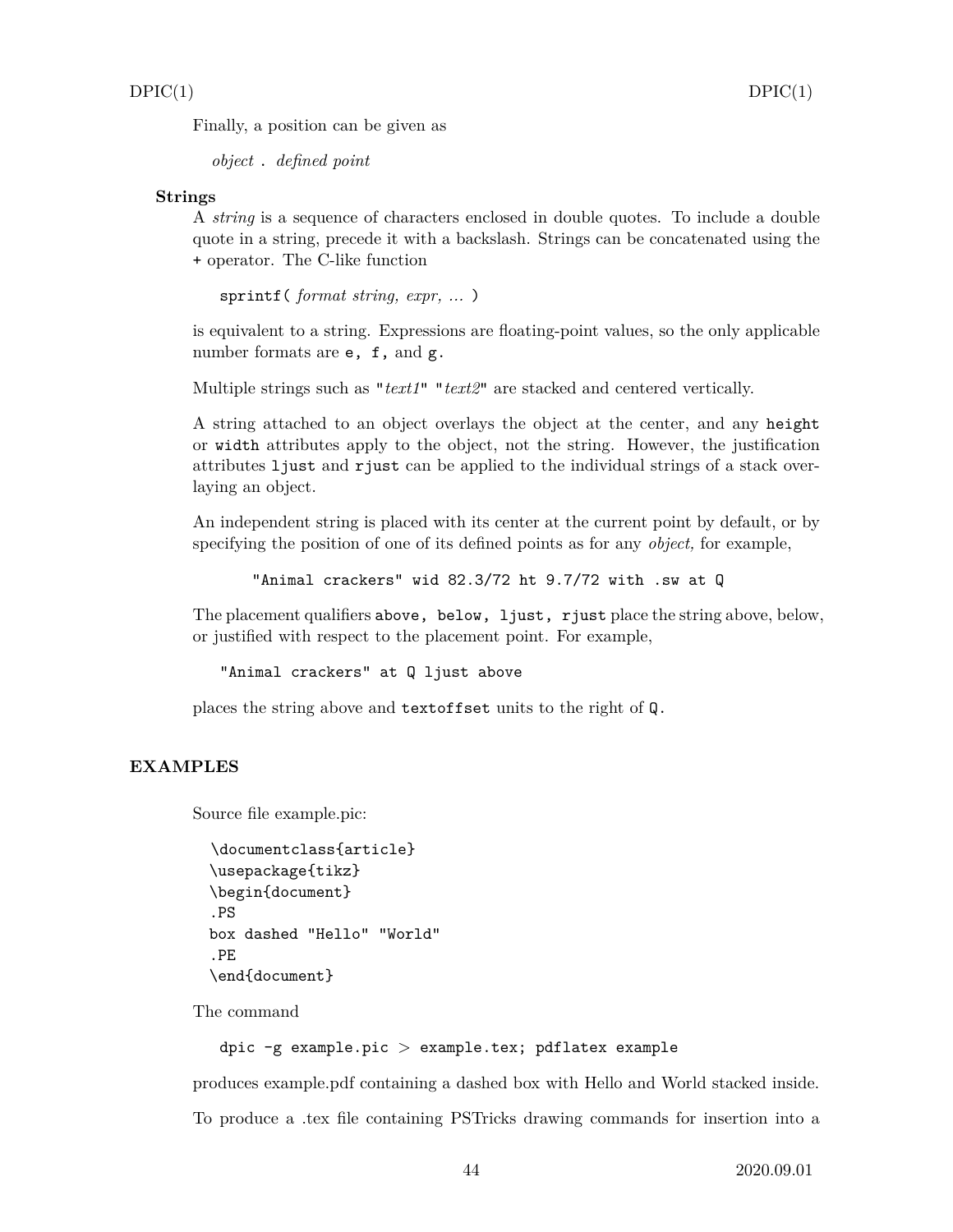LaTeX document using the \input command, delete the first three and last lines in the above source and process using the -p option of dpic.

Similarly, the picture source

```
.PS
\definecolor{puce}{rgb}{0.8,0.53,0.6}%
box shaded "puce"
.PE
```
produces a box filled with a flea-like color when processed with dpic -g or dpic -p and the resulting file is inserted into a latex source file invoking, respectively, the tikz or pstricks package.

### **SEE ALSO**

E. S. Raymond, *Making Pictures with GNU PIC,* 1995. In GNU groff source distribution; <http://www.kohala.com/start/troff/gpic.raymond.ps> (A good introduction to the pic language, with elementary illustrations.)

J. D. Aplevich, *Drawing with dpic,* 2020, [http://ece.uwaterloo.ca/~aplevich/](http://ece.uwaterloo.ca/~aplevich/dpic/dpic-doc.pdf) [dpic/dpic-doc.pdf](http://ece.uwaterloo.ca/~aplevich/dpic/dpic-doc.pdf) (Specific discussion of dpic facilities and extensions, with differences between dpic and GNU pic.)

B. W. Kernighan, B. W. and D. M. Richie, *PIC - A Graphics Language for Typesetting, User Manual,* 1991. AT&T Bell Laboratories, Computing Science Technical Report 116. (The original Unix pic.)

J. D. Aplevich, *M4 Macros for Electric Circuit Diagrams in LaTeX Documents,* 2020. File Circuit macros.pdf in the graphics/Circuit macros section of CTAN repositories. (Extension of the pic language using the m4 macro processor for drawing electric circuits and other diagrams.)

#### **AUTHOR**

Dwight Aplevich *<*aplevich at uwaterloo dot ca*>*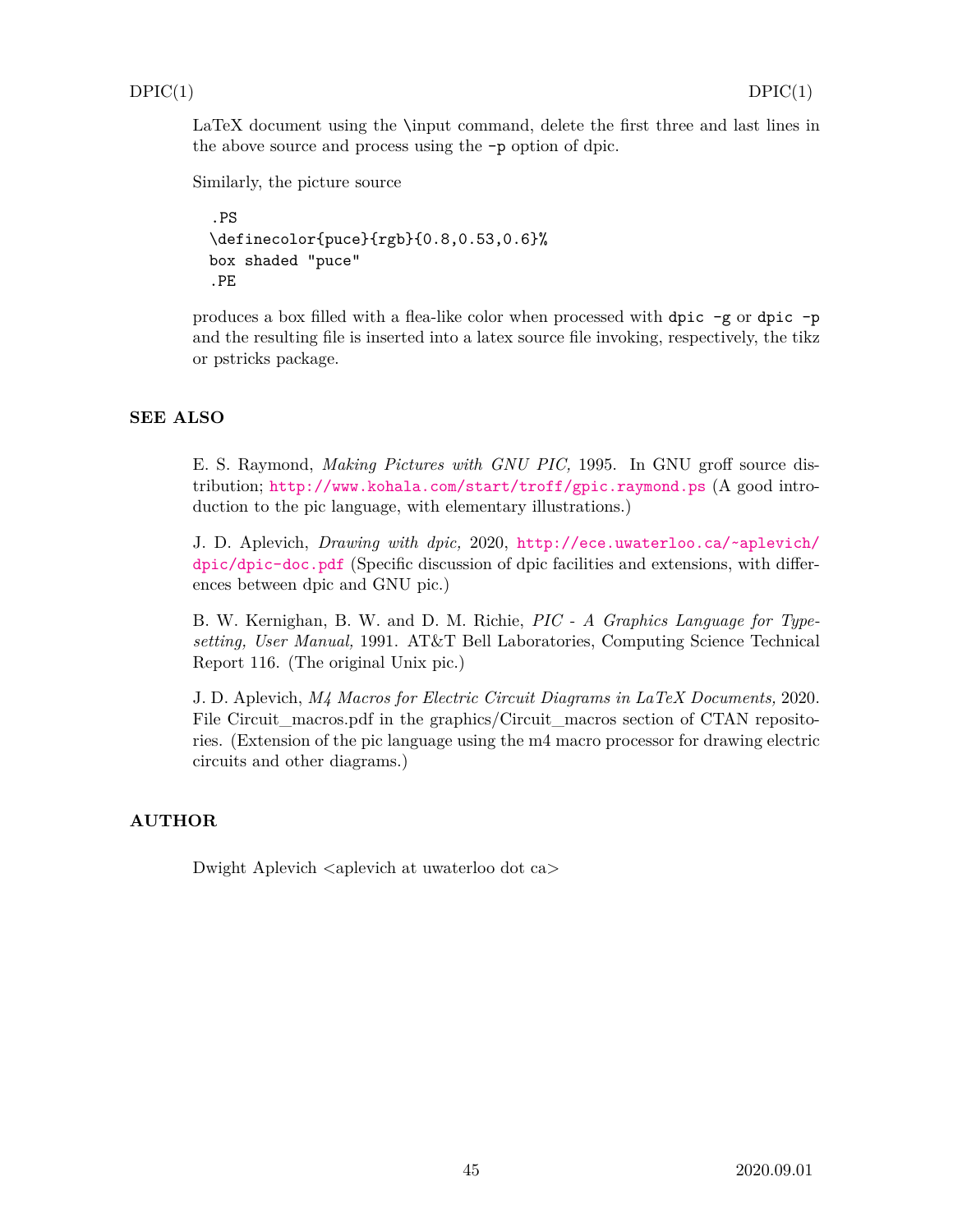## <span id="page-45-0"></span>**7 Appendix B: dpic grammar**

The tokens recognized by the dpic parser are as shown. The tokens in < > pairs are generated internally. Equated tokens  $("," = "")$  have identical effect.

```
terminals:
     "<EMPTY>" "<ERROR>"
     "<" "cw" "ccw"
     ''(" ")" "*" "+" "-" "/" "%" ";" = "<NL>"
     "^" "!" "&&" "||"
     "," ":" "[" "]" "{" "}" "." "[]" "'" "'"
     "=" ":=" "+=" "-=" "*=" "/=" "%=" (* the order matters *)
     " & "
     "<float>" "<name>" "<Label>" "<LaTeX>"
     ''' = "\langlestring>"
     "#"
     "\" = "<<math>arg</math>?"
     "<START>" "<END>"
     "ht" = "height" "wid" = "width"
     "rad" = "radius" "diam" = "diameter"
     "thick" = "thickness"
     "scaled"
     "from" "to" "at" "with" "by" "then" "continue"
     "chop" "same"
     "of" "the" "way" "between" "and" "Here"
     "st" = "rd" = "nd" = "th" "last""fill" = "filled"
     ".x" ".y"
     "print" "copy" "reset" "exec" "sh" "command"
     "define" "undef" = "undefine"
     "rand"
     "if" "else" "for" "do" "<endfor>"
     "sprintf"
  "<corner>"
     ".ne" ".se" ".nw" ".sw"
     ".t" = ".top" = "top" = ".north" = ".n"
     ".b" = ".bot" = ".bottom" = "bottom" = ".south" = ".s"
     ".right" = ".r" = ".east" = ".e"
     ".left" = ".l" = ".west" = ".w"
     ".start" = "start"
     " . end" = "end"".center" = ".centre" = ".c"
  "<compare>"
     " == " " " != " " > = " " " < = " " " > ""<param>"
     ".height" = ".ht"
     ".width" = ".wid"
```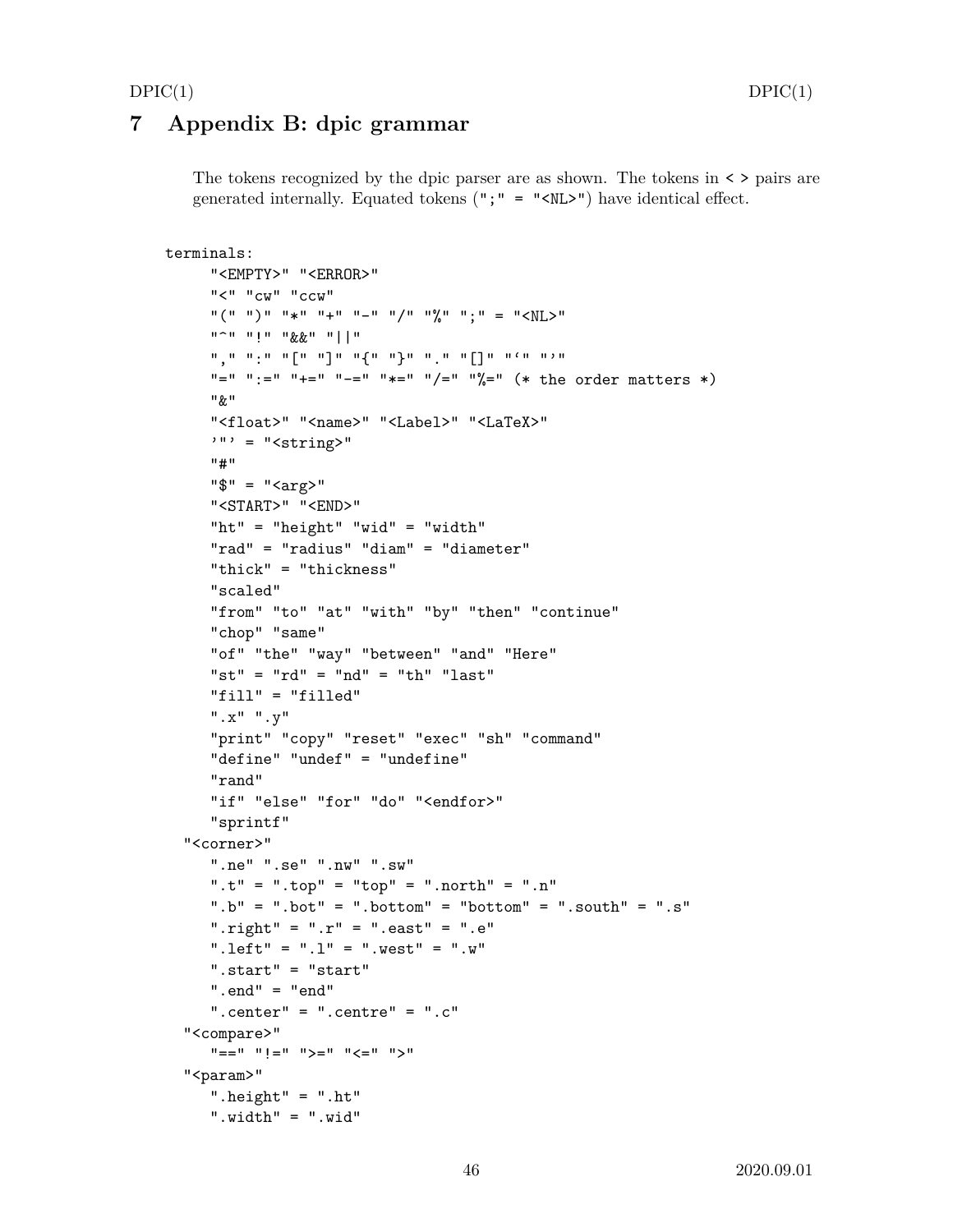```
".radius" = ".rad"
   ".diameter" = ".diam"
   ".thickness" = ".thick"
   ".length"
"<func1>"
   "abs" "acos" "asin" "cos" "exp" "expe" "int" "log" "loge"
   "sign" "sin" "sqrt" "tan" "floor"
"<func2>"
   "atan2" "max" "min" "pmod"
"<linetype>"
   "solid" "dotted" "dashed" "invis" = "invisible"
"<colrspec>"
   "color" = "colour" = "colored" = "coloured"
   "outline" = "outlined"
   "shade" = "shaded"
"<textpos>"
   "centre" = "center" "ljust" "rjust" "above" "below"
"<arrowhd>"
   "<-" "->" "<->"
"<directon>"
   "up" "down" "right" "left"
"<primitiv>"
   "box" "circle" "ellipse" "arc" "line" "arrow" "move" "spline"
"<envvar>"
  "arcrad" "arrowht" "arrowwid" "boxht" "boxrad" "boxwid"
  "circlerad" "dashwid" "ellipseht" "ellipsewid" "lineht"
  "linewid" "moveht" "movewid" "textht" "textoffset" "textwid"
= "<lastsc>" (* marker for last scaled env var *)
  "arrowhead" "fillval" "linethick" "maxpsht" "maxpswid" "scale"
= "<lastenv>" (* marker for last env var *)
```
The expanded dpic grammar follows:

```
input = "<EMPTY>"
      | input picture NL
picture = start NL elementlist optnl "<END>"
NL = ";"
   | "<ERROR>"
start = "<START>"
      | "<START>" term
      | "<START>" term term
elementlist = "<EMPTY>"
            | element
            | elementlist NL element
```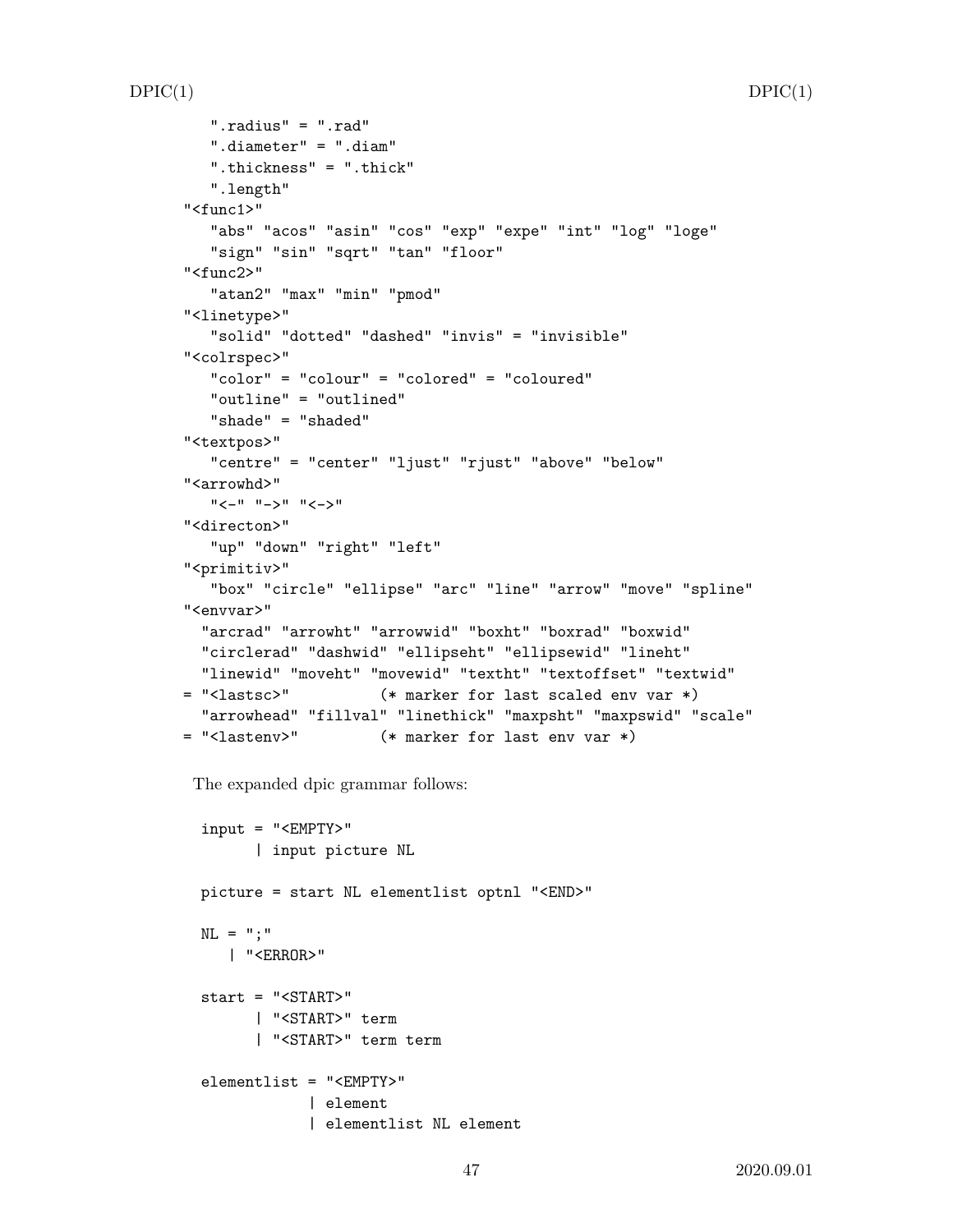```
optnl = "<EMPTY>"
      | NL
term = factor
     | term "*" factor
     | term "/" factor
     | term "%" factor
element = namedobj
        | "<Label>" suffix ":" position
        | assignlist
        | "<directon>"
        | "<LaTeX>"
        | command
        | lbrace elementlist optnl "}"
        | ifpart
        | elsehead elementlist optnl "}"
        | for "}"
        | "command" stringexpr
        | "exec" stringexpr
1brace = "\{"
namedobj = object
         | "<Label>" suffix ":" object
suffix = "<EMPTY>"
       | "[" expression "]"
       | "[" position "]"
position = pair
         | expression "between" position "and" position
         | expression "of" "the" "way" "between" position "and" position
         | expression "<" position "," position "<compare>" shift
assignlist = assignment
           | assignlist "," assignment
command = "print" expression redirect
        | "print" position redirect
        | "print" stringexpr redirect
        | "reset"
        | "reset" resetlist
        | systemcmd
        | "copy" stringexpr
        | "define" "<name>"
        | "define" "<Label>"
```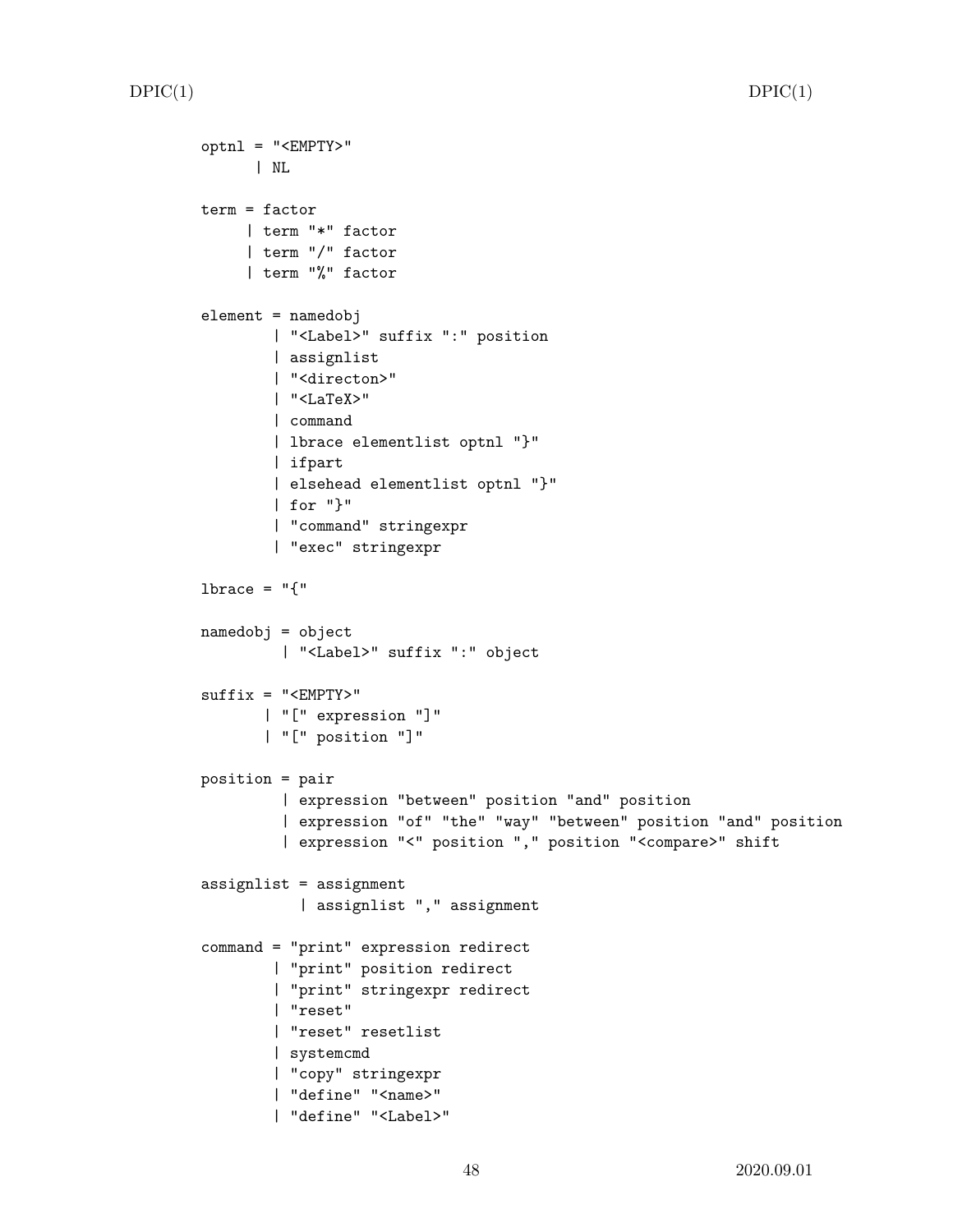```
| "undefine" "<name>"
        | "undefine" "<Label>"
ifpart = ifhead elementlist optnl "}"
elsehead = ifpart "else" "{"
for = forhead elementlist optnl
    | for forincr elementlist optnl
stringexpr = string
           | stringexpr "+" string
string = "<string>"
       | sprintf ")"
assignment = "<name>" suffix "=" assignrhs
           | "<envvar>" "=" assignrhs
assignrhs = expression
          | assignment
expression = term
           | "+" term
           | "-" term
           | expression "+" term
           | expression "-" term
ifhead = setlogic logexpr "then" "{"
setlogic = "if"
logexpr = logprod
        | logexpr "||" logprod
forhead = "for" assignlist "to" expression do "{"
forincr = "<endfor>"
do = "do"
   | by expression "do"
by = "by"| "by" "*"
redirect = "<EMPTY>"
        | "<compare>" stringexpr
         | "<compare>" "<compare>" stringexpr
```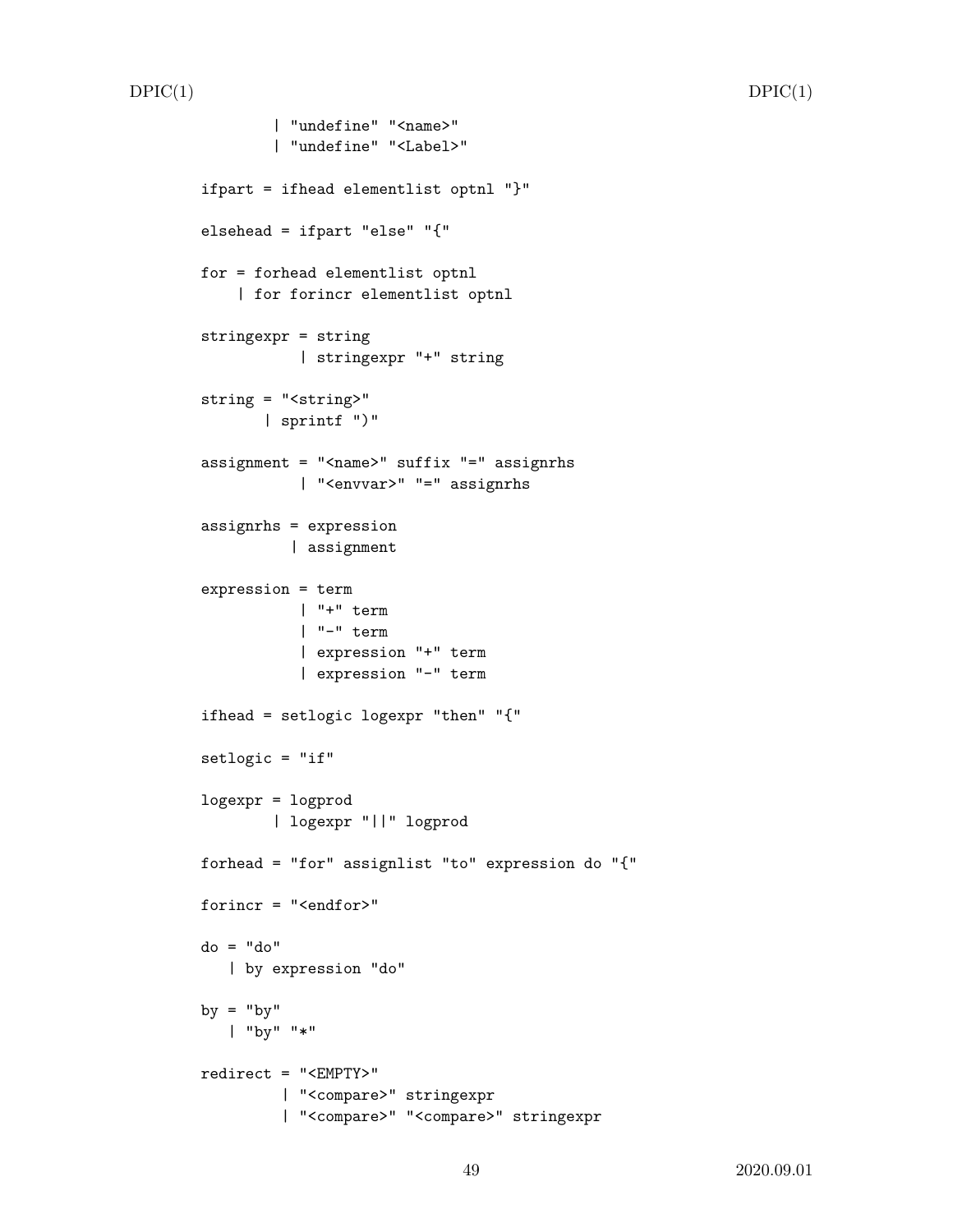```
resetlist = "<envvar>"
          | resetlist "," "<envvar>"
systemcmd = "sh" stringexpr
defhead = "<EMPTY>"
sprintf = "sprintf" "(" stringexpr
        | "sprintf" "(" stringexpr "," exprlist
exprlist = expression
         | expression "," exprlist
object = block
       | object "height" expression
       | object "width" expression
       | object "radius" expression
       | object "diameter" expression
       | object "thickness" expression
       | object "scaled" expression
       | object "<directon>" optexp
       | object "<linetype>" optexp
       | object "chop" optexp
       | object "filled" optexp
       | object "<arrowhd>" optexp
       | object "then"
       | object "cw"
       | object "ccw"
       | object "same"
       | object stringexpr
       | object "by" position
       | object "from" position
       | object "to" position
       | object "at" position
       | object "<textpos>"
       | object "<colrspec>" stringexpr
       | objectwith "at" position
       | objectwith "<corner>" "at" position
       | objectwith pair "at" position
       | "continue"
openblock = "["
block = "<primitiv>" optexp
      | stringexpr
      | openblock closeblock "]"
      | "[]"
```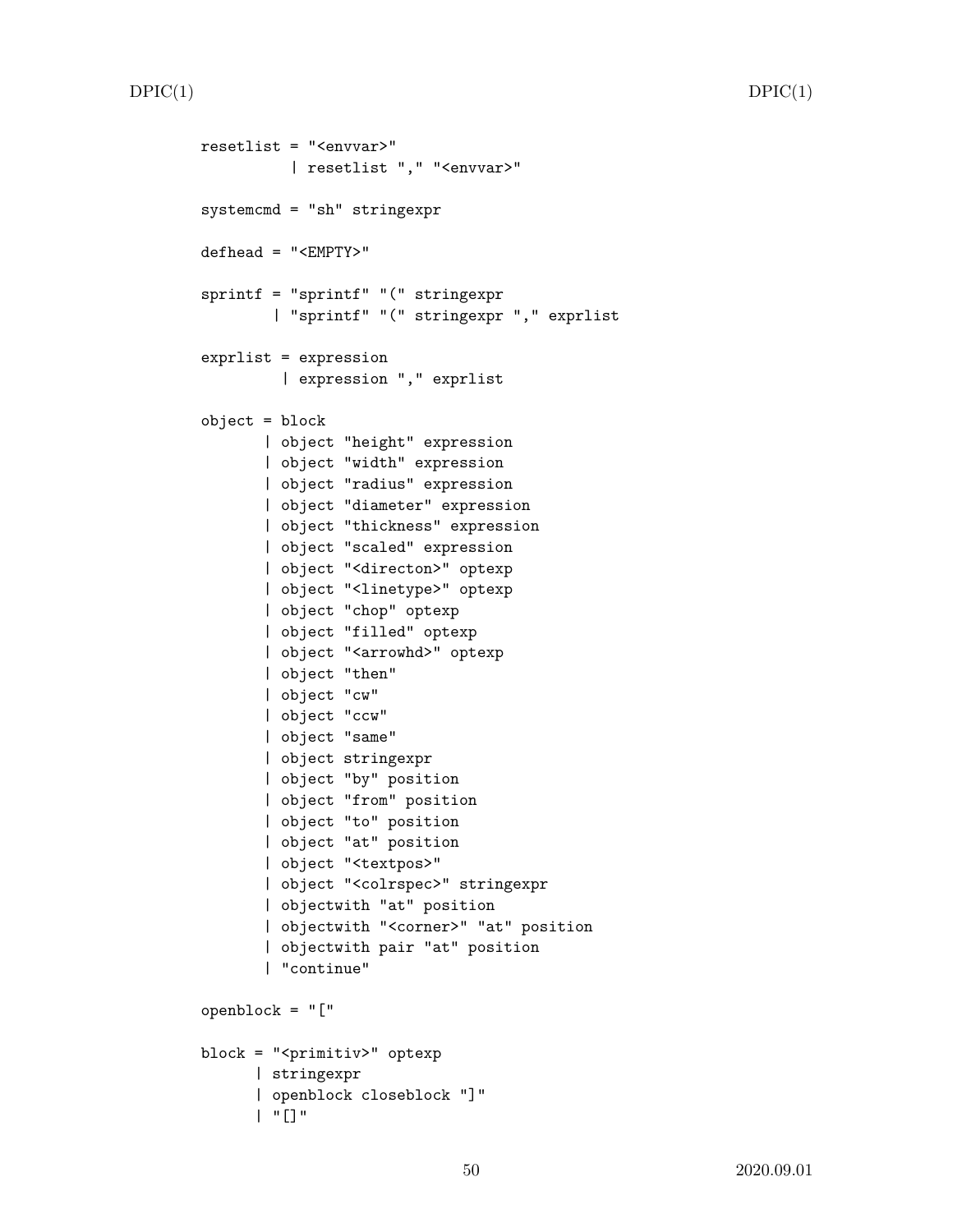```
optexp = "<EMPTY>"
       | expression
closeblock = elementlist optnl
objectwith = object "with"
           | objectwith "." "<Label>" suffix
           | objectwith "." nth primobj
pair = expression "," expression
     | location shift
nth = ncount "th"
    | ncount "th" "last"
    | "last"
primobj = "<primitiv>"
        | "[]"
        | "<string>"
        | "[" "]"
shift = "<EMPTY>"
      | shift "+" location
      | shift "-" location
location = "(" position ")"| "(" position "," position ")"
         | place
         | location "*" factor
         | location "/" factor
place = placename
      | placename "<corner>"
      | "<corner>" placename
      | "<corner>" "of" placename
      | "Here"
factor = primary
       | "!" primary
       | primary "^" factor
placename = "<Label>" suffix
          | nth primobj
          | placename "." "<Label>" suffix
          | placename "." nth primobj
ncount = "<float>"
```